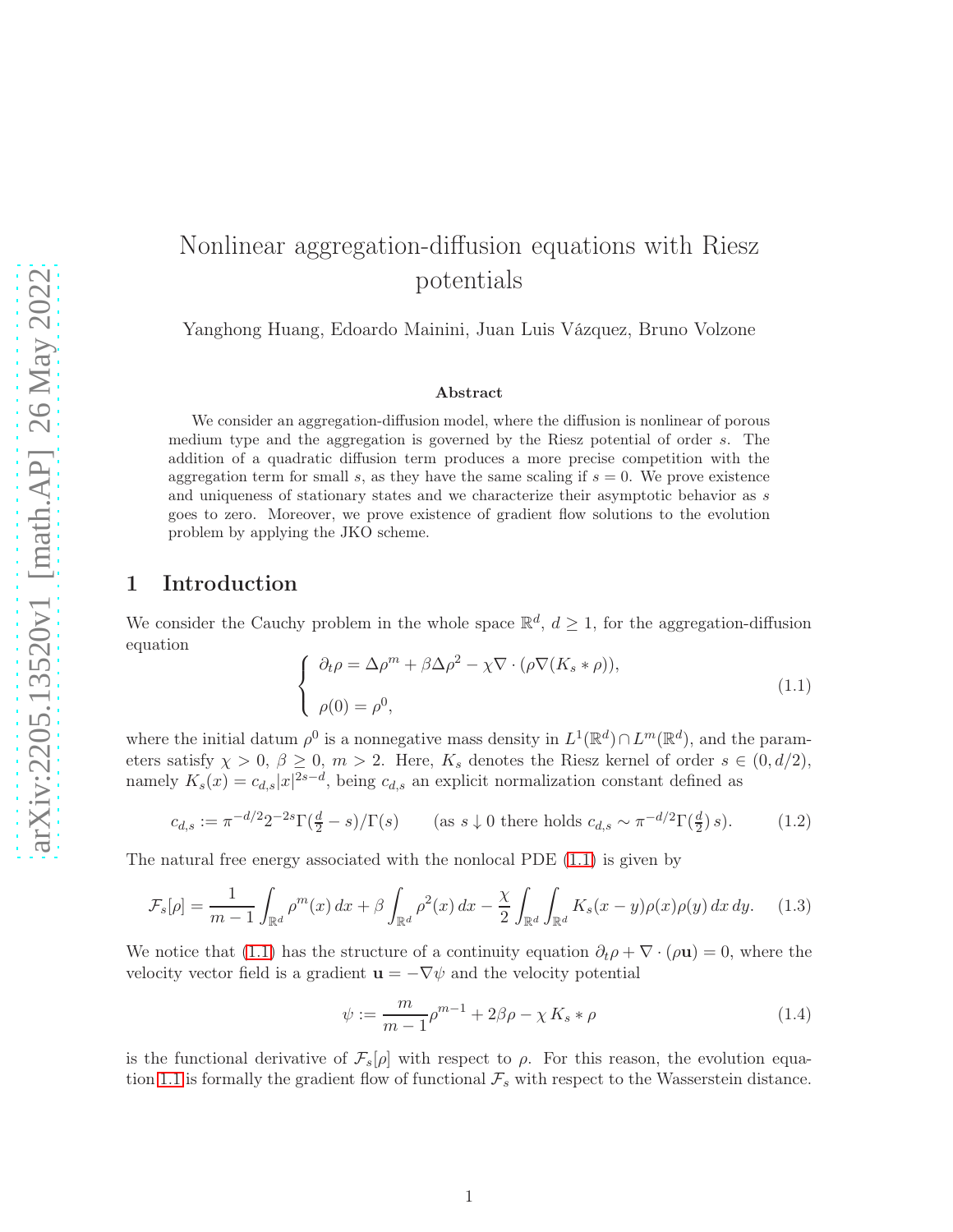Our first objective is the analysis of stationary states of the dynamics, with most emphasis on their behavior as s becomes small. In fact, in our first result we show that for any given mass  $M > 0$ ,  $\mathcal{F}_s$  has a unique minimizer over

<span id="page-1-0"></span>
$$
\mathcal{Y}_M := \left\{ \rho \in L^1_+(\mathbb{R}^d) \cap L^m(\mathbb{R}^d) : \int_{\mathbb{R}^d} \rho(x) dx = M, \int_{\mathbb{R}^d} x \rho(x) dx = 0 \right\},\
$$

coinciding with the unique radial stationary state of the dynamics with mass M and center of mass at the origin. Properties of stationary states have been thoroughly investigated for  $\beta = 0$  and for different ranges of m, s, which are usually classified as follows: by considering the homogeneity property of the terms of functional  $\mathcal{F}_s$ , diffusion and aggregation are in balance if m is equal to the critical exponent  $m_c := 2 - 2s/d$ , which is the so called fair competition regime that is analyzed in [\[8,](#page-45-0) [9\]](#page-45-1). The diffusion dominated regime  $m > m_c$  was investigated in [\[12\]](#page-45-2). Uniqueness of stationary states have also been proved in the different regimes [\[10,](#page-45-3) [15,](#page-45-4) [17\]](#page-45-5). Since the diffusion exponents in  $(1.1)$  are greater than 2, here we are considering a diffusion dominated model. However, the competition between the additional quadratic diffusion term and the aggregation term becomes crucial in the small s regime, since the limiting critical exponent is exactly 2.

Let us introduce the precise notion of stationary state. We will check in Section [2](#page-3-0) that the assumptions on  $\rho$  in the next definition entail  $\rho \nabla \psi \in L^1_{loc}(\mathbb{R}^d)$ , where  $\psi$  is given by [\(1.4\)](#page-0-1).

**Definition 1.1** Let  $\rho \in W^{1,1}(\mathbb{R}^d) \cap L^{\infty}(\mathbb{R}^d) \cap C(\mathbb{R}^d)$  be a nonnegative density. Let  $\Omega :=$  $\{x \in \mathbb{R}^d : \rho(x) > 0\}$  and let  $\psi$  be defined by [\(1.4\)](#page-0-1). We say that  $\rho$  is a stationary state for the evolution equation in [\(1.1\)](#page-0-0) if  $\psi \in W^{1,\infty}(\Omega)$  and  $\nabla \cdot (\rho \nabla \psi) = 0$  in  $\mathcal{D}'(\mathbb{R}^d)$ .

We stress that this definition differs from the one appearing in [\[8\]](#page-45-0) and in later works. The definition that we propose is better suited to treat the small s regime. Indeed, as we explain in Section [2,](#page-3-0) minimizers of  $\mathcal{F}_s$  always satisfy the new definition. We have the following

**Theorem 1.1** Let  $\beta \ge 0$ . If  $\beta = 0$  and  $s < 1/2$  assume in addition that  $m < \frac{2-2s}{1-2s}$ . For any mass  $M > 0$ , there exists a unique stationary state of mass M and center of mass 0. Such steady state is radially decreasing, compactly supported, Hölder on  $\mathbb{R}^d$  and smooth inside its support. It coincides with the unique minimizer of the energy functional  $\mathcal{F}_s$  in the class  $\mathcal{Y}_M$ .

If  $\beta = 0$  and  $s < 1/2$ , without the additional restriction  $m < \frac{2-2s}{1-2s}$  we are not able to apply the radiality result from [\[11\]](#page-45-6) and [\[12\]](#page-45-2), and for this reason we do not get the same conclusion, but we shall still obtain uniqueness in the class of radial stationary states.

We are mostly interested in the limiting behavior of stationary states as  $s \to 0$ . In this perspective, since  $K_s \to \delta_0$ , the limit functional is formally given by

<span id="page-1-1"></span>
$$
\mathcal{F}_0[\rho] := \frac{1}{m-1} \int_{\mathbb{R}^d} \rho^m(x) \, dx + \left(\beta - \frac{\chi}{2}\right) \int_{\mathbb{R}^d} \rho^2(x) \, dx.
$$

<span id="page-1-2"></span>It is clear that the minimization problem  $\min_{\mathcal{Y}_M} \mathcal{F}_0$  is strongly influenced by the sign of the coefficient  $\beta - \chi/2$ . Indeed, it has solutions if and only if  $\beta < \chi/2$ , and in such case we will check that there is a unique radially decreasing minimizer, given by the characteristic function of a ball. Our second main result is the following. It will be proven in section [\(3\)](#page-10-0), where some illustration of stationary states from numerical simulations will also be provided.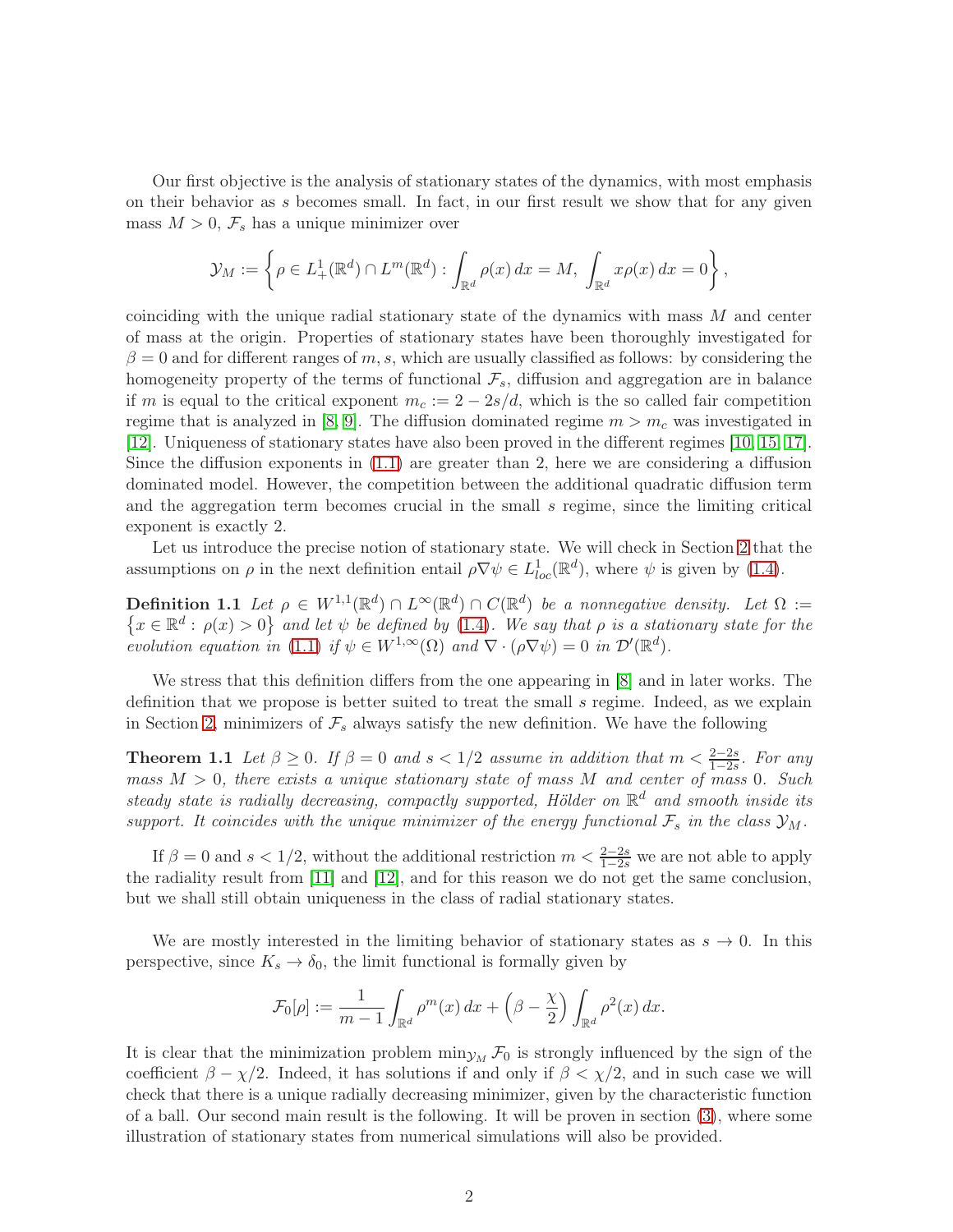**Theorem 1.2** For any  $s \in (0, 1/2)$ , let  $\rho_s \in \mathcal{Y}_M$  be the unique minimizer of  $\mathcal{F}_s$  over  $\mathcal{Y}_M$ . If  $0 \leq \beta < \chi/2$ , there exists  $\rho \in \mathcal{Y}_M$  such that  $\rho_s \to \rho$  strongly in  $L^m(\mathbb{R}^d)$  as  $s \downarrow 0$ , and moreover  $\rho$  is the unique radially decreasing minimizer of the functional [\(3.1\)](#page-10-1) over  $\mathcal{Y}_M$ . Else if  $\beta \geq \chi/2$ , we have  $\lim_{s \downarrow 0} \mathcal{F}_s[\rho_s] = 0$  and  $\rho_s \to 0$  uniformly on  $\mathbb{R}^d$ .

We next focus on the gradient flow structure of evolution problem [\(1.1\)](#page-0-0). In this case, the initial datum  $\rho^0$  is supposed to belong to  $\mathcal{Y}_{M,2}$ , being  $\mathcal{Y}_{M,2}$  the set of all densities in  $\mathcal{Y}_M$  with finite second moment:

$$
\mathcal{Y}_{M,2} := \left\{ \rho \in L^1_+(\mathbb{R}^d) \cap L^m(\mathbb{R}^d) : \int_{\mathbb{R}^d} \rho(x) dx = M, \int_{\mathbb{R}^d} x \rho(x) dx = 0, \int_{\mathbb{R}^d} |x|^2 \rho(x) dx < \infty \right\}.
$$

The analysis of Keller-Segel models with Newtonian potential as Wasserstein gradient flows is found in [\[4,](#page-44-0) [3,](#page-44-1) [6,](#page-44-2) [5\]](#page-44-3). More generally, there are many studies about gradient flow approach for interaction-driven evolutions. The case of the Riesz potential appears in [\[22\]](#page-45-7), in the analysis of the porous medium equation with fractional pressure introduced in [\[7\]](#page-44-4). Problem [\(1.1\)](#page-0-0) is formally preserving mass, positivity and center of mass, and a solution is naturally seen as a trajectory in the space  $\mathcal{Y}_M$ . A narrowly continuous curve  $[0, +\infty) \ni t \mapsto \rho(t, \cdot) \in \mathcal{Y}_M$  (i.e.,  $t \mapsto \int_{\mathbb{R}^d} \varphi(x) \rho(t,x) dx$  is continuous for every continuous bounded function  $\varphi$  on  $\mathbb{R}^d$ ), is a weak solution to [\(1.1\)](#page-0-0) if  $\rho(0) = \rho^0$  and for every  $\varphi \in C_c^{\infty}(\mathbb{R}^d)$  and every  $\eta \in C_c^{\infty}((0, +\infty))$ 

<span id="page-2-1"></span>
$$
-\int_0^{+\infty} \int_{\mathbb{R}^d} \rho(t,x)\varphi(x)\eta'(t) dx dt = \int_0^{+\infty} \int_{\mathbb{R}^d} \eta(t)\Delta\varphi(x) \left(\rho(t,x)^m + \beta\rho(t,x)^2\right) dx dt -\frac{(d-2s)c_{d,s}\chi}{2} \int_0^{+\infty} \int_{\mathbb{R}^d} \int_{\mathbb{R}^d} \eta(t) \frac{\left(\nabla\varphi(x) - \nabla\varphi(y)\right) \cdot (x-y)}{|x-y|^{d+2-2s}} \rho(t,x)\rho(t,y) dx dy dt.
$$
\n(1.5)

This notion of solution was introduced in [\[30\]](#page-46-0) for the case of the interaction with the logarithmic potential, see also [\[4\]](#page-44-0). We shall construct weak solutions to problem [\(1.1\)](#page-0-0) by applying the Jordan-Kinderlehrer-Otto [\[18\]](#page-45-8) scheme. Therefore, denoting by  $W_2$  the Wasserstein distance of order 2, for a discrete time step  $\tau > 0$ , we shall solve the recursive minimization problems

$$
\rho_{\tau}^0 = \rho^0, \qquad \rho_{\tau}^k \in \operatorname*{argmin}_{\rho \in \mathcal{Y}_M} \left( \mathcal{F}_s[\rho] + \frac{1}{2\tau} W_2^2(\rho, \rho_{\tau}^{k-1}) \right), \quad k \in \mathbb{N},
$$

and we shall prove that piecewise constant in time interpolations of minimizers do converge to a weak solution to [\(1.1\)](#page-0-0) as  $\tau \to 0$  along a suitable vanishing sequence  $(\tau_n)_{n\in\mathbb{N}}$ . A weak solution that is constructed in this way, that is, as a limit of the JKO scheme applied to  $\mathcal{F}_s$ , will be called a gradient flow solution. We have the following existence result

<span id="page-2-2"></span>**Theorem 1.3** Let  $\beta \ge 0$  and  $0 < s < \min\{1, d/2\}$ . If  $\beta = 0$ , assume in addition that  $d \ge 2$ and  $1/2 \leq s < 1$ . Let  $\rho^0 \in \mathcal{Y}_{M,2}$ . Then there exists a gradient flow solution to problem [\(1.1\)](#page-0-0).

Solutions are global-in-time, as expected in a diffusion dominated model. Further properties of solutions will be described in Section [4,](#page-18-0) along with some numerical analysis of the problem in Section [5.](#page-36-0) We shall also discuss an interesting feature: radial decreasing initial data do not necessarily preserve radial monotonicity during the dynamics.

We finally turn the attention to the behavior of solutions as  $s \to 0$ . The formal limiting equation reads

<span id="page-2-0"></span>
$$
\partial_t \rho = \Delta \rho^m + (\beta - \chi/2) \Delta \rho^2,\tag{1.6}
$$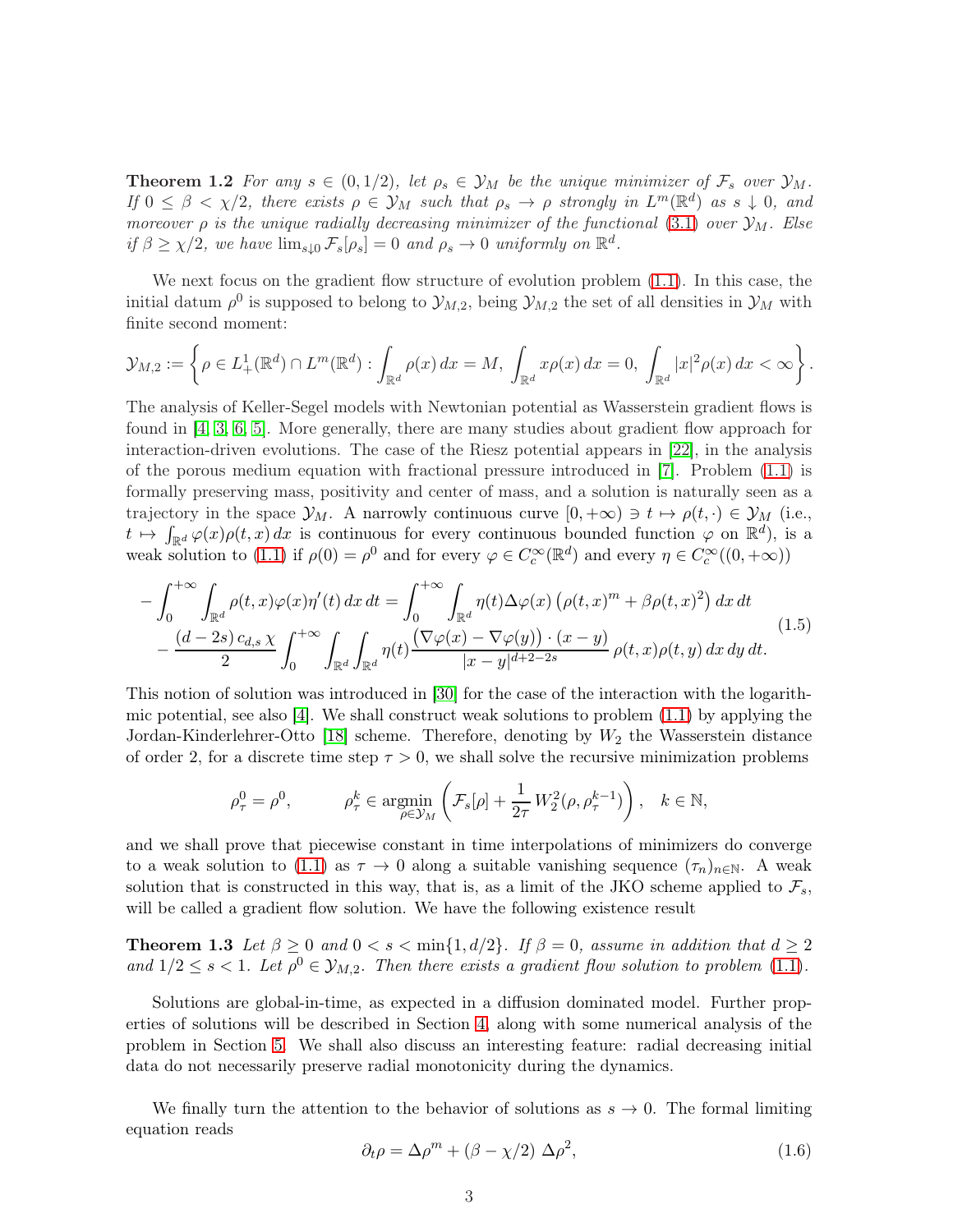and its behavior is again crucially depending on the sign of the coefficient  $\beta - \chi/2$ . Here, we limit ourselves to treat the case  $\beta \geq \chi/2$ , in which [\(1.6\)](#page-2-0) is a standard degenerate parabolic equation. We have the following

<span id="page-3-3"></span>**Theorem 1.4** Let  $\beta \geq \chi/2$ . Let  $\rho^0 \in \mathcal{Y}_{M,2}$ . Let  $(s_n)_{n \in \mathbb{N}} \subset (0,1/2)$  be a vanishing sequence, and for every  $n \in \mathbb{N}$  let  $\rho_n$  be a gradient flow solution to [\(1.1\)](#page-0-0) with  $s = s_n$ . Then the sequence  $(\rho_n)_{n \in \mathbb{N}}$  admits strong  $L^2_{loc}((0, +\infty); L^2(\mathbb{R}^d))$  limit points. If  $\rho$  is one of such limit points, then  $[0, +\infty) \ni t \mapsto \rho(t, \cdot)$  is narrowly continuous with values in  $\mathcal{Y}_{M,2}$ ,  $\rho(0, \cdot) = \rho^0$  and  $\rho$  is a distributional solution to the nonlinear diffusion equation  $(1.6)$ , *i.e.*,

$$
-\int_0^{+\infty}\int_{\mathbb{R}^d}\rho(t,x)\varphi(x)\eta'(t)\,dx\,dt=\int_0^{+\infty}\int_{\mathbb{R}^d}\eta(t)\Delta\varphi(x)\left(\rho(t,x)^m+(\beta-\chi/2)\rho(t,x)^2\right)dx\,dt
$$

for every  $\varphi \in C_c^{\infty}(\mathbb{R}^d)$  and every  $\eta \in C_c^{\infty}((0, +\infty))$ .

#### Plan of the paper

In Section [2](#page-3-0) we discuss Definition [1.1](#page-1-0) and prove uniqueness of stationary states along with some regularity properties. Asymptotic behavior of stationary states as s approaches 0 is investigated in Section [3.](#page-10-0) In Section [4](#page-18-0) we prove the theorems about the evolution problem. In Section [5](#page-36-0) we provide some numerical examples demonstrating other phenomena, and in Section [6](#page-39-0) we provide a discussion on some open problems.

## <span id="page-3-0"></span>2 Stationary states and minimizers of the free energy

We start this section by discussing the definition of stationary states for the evolution equation in [\(1.1\)](#page-0-0), see Definition [1.1.](#page-1-0) We begin with the following lemma about Riesz potentials of bounded continuous  $W^{1,1}(\mathbb{R}^d)$  densities  $\rho$ , showing that indeed  $\rho \nabla \psi \in L^1_{loc}(\mathbb{R}^d)$ , where  $\psi$  is the velocity potential defined by [\(1.4\)](#page-0-1). The lemma includes the equivalence of two formulations for the equation that governs stationary states in Definition [1.1.](#page-1-0)

<span id="page-3-1"></span>**Lemma 2.1** Let  $\rho \in W^{1,1}(\mathbb{R}^d) \cap L^{\infty}(\mathbb{R}^d) \cap C(\mathbb{R}^d)$  be a nonnegative function. Then  $K_s * \rho \in$  $W_{loc}^{1,1}(\mathbb{R}^d)$  and  $\nabla(K_s*\rho)=K_s*\nabla\rho$ . Moreover,  $\psi\in W_{loc}^{1,1}(\mathbb{R}^d)$ , where  $\psi$  is defined by [\(1.4\)](#page-0-1). Finally,

<span id="page-3-2"></span>
$$
\nabla \cdot (\rho \nabla \psi) = 0 \quad in \mathcal{D}'(\mathbb{R}^d)
$$
\n(2.1)

if and only if

<span id="page-3-4"></span>
$$
\int_{\mathbb{R}^d} \nabla(\rho^m + \beta \rho^2) \cdot \nabla \varphi \, dx
$$
\n
$$
+ \frac{(d-2s)c_{d,s} \chi}{2} \int_{\mathbb{R}^d} \int_{\mathbb{R}^d} (\nabla \varphi(x) - \nabla \varphi(y)) \cdot (x - y)|x - y|^{2s - d - 2} \rho(x) \rho(y) \, dx \, dy = 0
$$
\n(2.2)

for any  $\varphi \in C_c^{\infty}(\mathbb{R}^d)$ .

We postpone the technical proof of the above lemma to the appendix. Here, we focus on its consequences in relation with the definition of stationary states and on further properties that follow from Definition [1.1.](#page-1-0)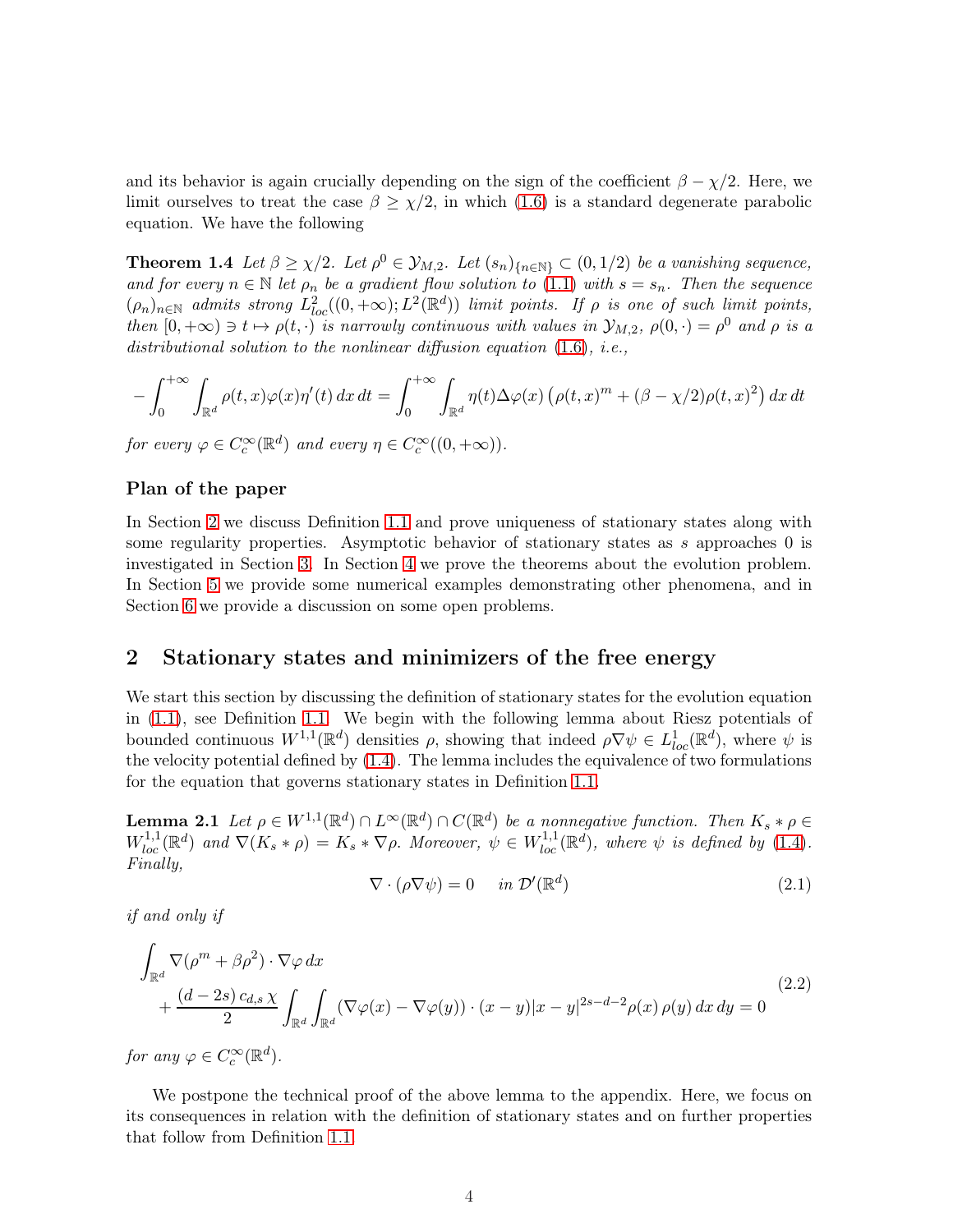Remark 2.2 By virtue of Lemma [\(2.1\)](#page-3-1), we have the equivalence between the stationary version of [\(1.5\)](#page-2-1) and [\(2.1\)](#page-3-2). Therefore, Definition [1.1](#page-1-0) agrees with the natural definition of steady solutions of the evolution equation in  $(1.1)$  in the formulation  $(1.5)$ , i.e., time independent solutions.

Remark 2.3 Definition [1.1](#page-1-0) provides a notion of stationary state which is weaker than the ones previously used in [\[8,](#page-45-0) [9,](#page-45-1) [10,](#page-45-3) [12,](#page-45-2) [11,](#page-45-6) [17\]](#page-45-5), see [\[8,](#page-45-0) Definition 2.1]. Indeed, the latter definition requires  $\rho \nabla \psi = 0$  in  $\mathcal{D}'(\mathbb{R}^d)$  along with more regularity properties of  $\rho$ . We point out that the  $W^{1,1}(\mathbb{R}^d)$  regularity of the density  $\rho$  and the  $W^{1,\infty}$  regularity of the velocity potential  $\psi$ in the interior of the support of  $\rho$  do always agree with the properties of the minimizers of the free energy functional  $\mathcal{F}_s$  that we shall discuss later on. On the other hand, such minimizers do not match the notion of stationary states from [\[8,](#page-45-0) Definition 2.1] if s is small.

Our aim is now to show that if  $\rho$  is a steady state, then we can obtain the natural zerodissipation identity

<span id="page-4-2"></span>
$$
\int_{\mathbb{R}^d} |\nabla \psi|^2 \, \rho \, dx = 0,
$$

for  $\psi$  defined by [\(1.4\)](#page-0-1).

**Proposition 2.4** Assume that  $\rho$  is a stationary state for the evolution equation in [\(1.1\)](#page-0-0), according to Definition [1.1](#page-1-0). Then  $\int_{\mathbb{R}^d} |\nabla \psi|^2 \rho dx = 0$ . In particular  $\psi$  is constant in each connected component of  $\Omega$ .

Proof. Since  $\psi \in W^{1,1}_{loc}(\mathbb{R}^d)$  by Lemma [2.1,](#page-3-1) for any given  $\eta \in C_c^{\infty}(\mathbb{R}^d)$  we have  $\eta \psi \in W^{1,1}(\mathbb{R}^d)$ , and then there exists a sequence  $(\varphi_n)_{n\in\mathbb{N}}\subset C_c^{\infty}(\mathbb{R}^d)$  such that  $\varphi_n \to \eta\psi$  in  $W^{1,1}(\mathbb{R}^d)$  as  $n \to \infty$ . Since  $\text{div}(\rho \nabla \psi) = 0$  in  $\mathcal{D}'(\mathbb{R}^d)$ , we deduce that

$$
\int_{\Omega} \nabla \varphi_n \cdot \nabla \psi \, \rho \, dx = 0
$$

for every  $n \in \mathbb{N}$ . Since  $\rho \nabla \psi \in L^{\infty}(\Omega)$ , by taking the limit as  $n \to \infty$  we find

<span id="page-4-0"></span>
$$
\int_{\mathbb{R}^d} \nabla \psi \cdot \nabla (\eta \psi) \, \rho \, dx = 0 \tag{2.3}
$$

for every  $\eta \in C_c^{\infty}(\mathbb{R}^d)$ . Let us now consider a radially decreasing function  $\zeta \in C_c^{\infty}(\mathbb{R}^d)$  such that  $\zeta(x) = 1$  if  $|x| \leq 1$  and such that  $0 \leq \zeta(x) \leq 1$  for every  $x \in \mathbb{R}^d$ . For every  $k \in \mathbb{N}$ , let  $\eta_k(x) = \zeta(x/k)$ , so that  $\zeta_k \to 1$  pointwise and monotonically on  $\mathbb{R}^d$  and  $\nabla \eta_k \to 0$  in  $L^\infty(\mathbb{R}^d)$ as  $k \to \infty$ . With this choice of the test functions, from [\(2.3\)](#page-4-0) we get

<span id="page-4-1"></span>
$$
0 = \int_{\mathbb{R}^d} \psi \rho \nabla \psi \cdot \nabla \eta_k \, dx + \int_{\mathbb{R}^d} |\nabla \psi|^2 \, \eta_k \, \rho \, dx \tag{2.4}
$$

for every  $k \in \mathbb{R}$ . The first term in the right hand side vanishes as  $k \to +\infty$ , since

$$
\left| \int_{\mathbb{R}^d} \nabla \psi \cdot \nabla \eta_k \, \psi \, \rho \, dx \right| \leq \|\psi\|_{L^\infty(\mathbb{R}^d)} \|\nabla \psi\|_{L^\infty(\Omega)} \|\rho\|_{L^1(\mathbb{R}^d)} \|\nabla \eta_k\|_{L^\infty(\mathbb{R}^d)}
$$

and since  $\nabla \eta_k \to 0$  in  $L^{\infty}(\mathbb{R}^d)$ . Therefore from [\(2.4\)](#page-4-1), by applying the monotone convergence theorem to the second term in right hand side, we obtain  $\int_{\mathbb{R}^d} |\nabla \psi|^2 \rho dx = 0$ . Since  $\rho > 0$  in  $Ω$ , this implies  $∇ψ = 0$  a.e. in  $Ω$ , thus  $ψ$  is constant in each connected component of  $Ω$ .  $□$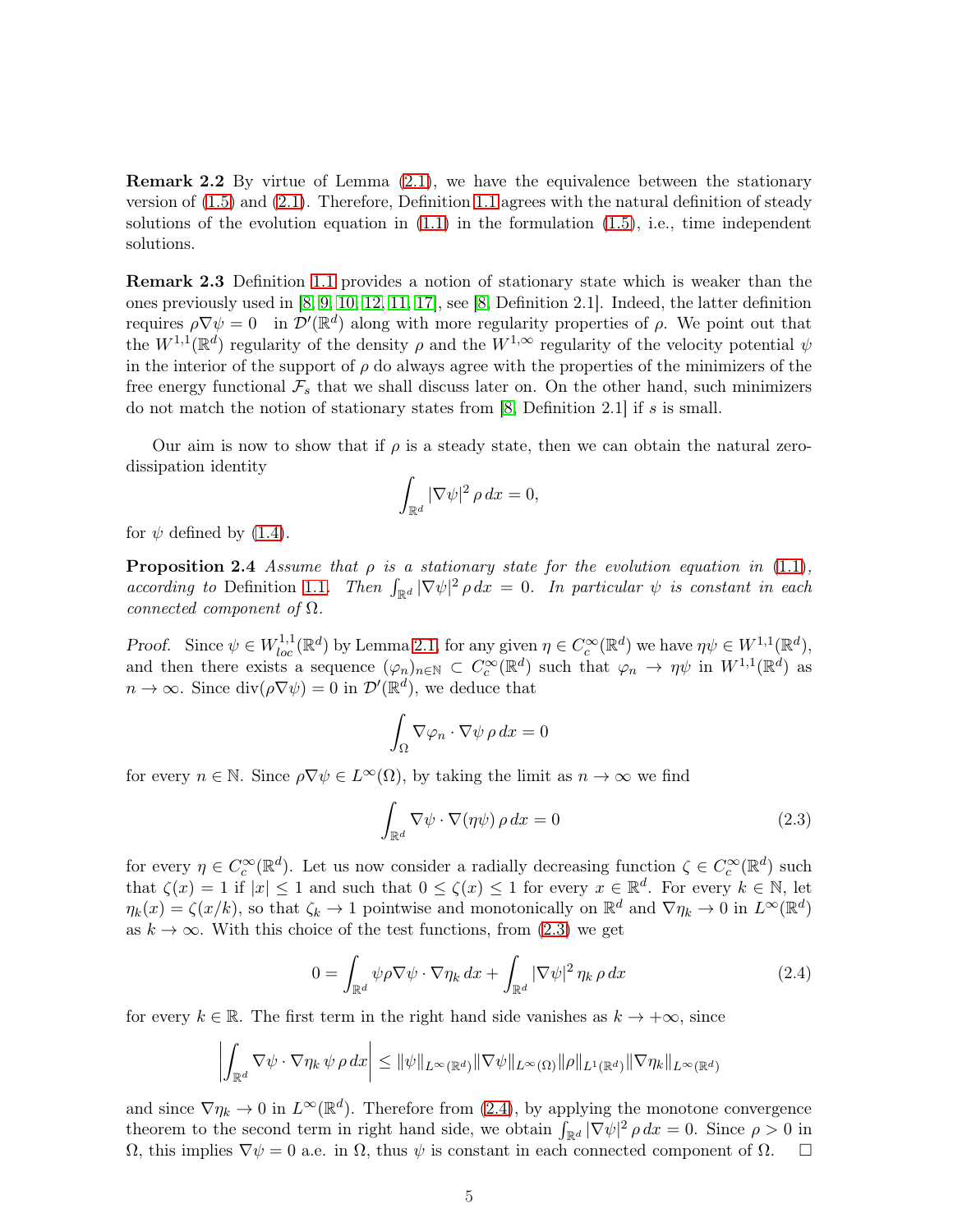Stationary states are closely related to minimizers of the free-energy functional  $\mathcal{F}_s$ . Indeed, by adapting the arguments of [\[12\]](#page-45-2), we shall prove that for every  $M > 0$  a minimizer of functional  $\mathcal{F}_s$  over  $\mathcal{Y}_M$  does exist, that it is necessarily radially decreasing and it satisfies a suitable Euler-Lagrange equation. Thanks to these properties, a minimizer of  $\mathcal{F}_s$  over  $\mathcal{Y}_M$  will be immediately seen to be a stationary state of mass  $M$ . In the analysis of minimizers we shall make use of the following notation

<span id="page-5-5"></span>
$$
\mathcal{H}_m[\rho] := \frac{1}{m-1} \int_{\mathbb{R}^d} \rho^m(x) dx + \beta \int_{\mathbb{R}^d} \rho^2(x) dx,
$$
\n
$$
\mathcal{W}_s[\rho] := -\frac{\chi}{2} \int_{\mathbb{R}^d} \int_{\mathbb{R}^d} K_s(x-y) \rho(x) \rho(y) dx dy,
$$
\n(2.5)

so that  $\mathcal{F}_s[\rho] = \mathcal{H}_m[\rho] + \mathcal{W}_s[\rho]$ . We notice that since  $m > 2$ , both  $\mathcal{H}_m[\rho]$  and  $\mathcal{W}_s[\rho]$  are finite if  $\rho \in L^1(\mathbb{R}^d) \cap L^m(\mathbb{R}^d)$ , as a consequence of the Hardy-Littlewood-Sobolev inequality (see [\[20,](#page-45-9) Theorem 4.3]), that reads (notice that due to the condition  $m > 2$  we always have  $1 < 2d/(d+2s) < m$ 

<span id="page-5-0"></span>
$$
\int_{\mathbb{R}^d} \int_{\mathbb{R}^d} |x - y|^{2s - d} \rho(x) \, \rho(y) \, dx \, dy \le H_{d,s} \|\rho\|_{L^{\frac{2d}{d + 2s}}(\mathbb{R}^d)}^2,
$$
\n(2.6)

where the optimal constant  $H_{d,s}$  is given by

$$
H_{d,s} = \pi^{\frac{d-2s}{2}} \frac{\Gamma(s)}{\Gamma(s+d/2)} \left( \frac{\Gamma(d/2)}{\Gamma(d)} \right)^{-\frac{2s}{d}}.
$$

As a direct consequence, we check that for any  $\rho \in \mathcal{Y}_M$  we have, for some constant  $\overline{C}$  only depending on  $\chi, m, s, d$ ,

<span id="page-5-2"></span>
$$
\frac{1}{2(m-1)} \|\rho\|_{L^m(\mathbb{R}^d)}^m \le \mathcal{F}_s[\rho] + \bar{C}.\tag{2.7}
$$

Indeed, By the sharp Hardy-Littlewood-Sobolev inequality [\(2.6\)](#page-5-0), letting

<span id="page-5-4"></span>
$$
S_{d,s} := c_{d,s} H_{d,s} = (4\pi)^{-s} \frac{\Gamma(-s + d/2)}{\Gamma(s + d/2)} \left(\frac{\Gamma(d/2)}{\Gamma(d)}\right)^{-2s/d}, \qquad (2.8)
$$

there holds

<span id="page-5-1"></span>
$$
|\mathcal{W}_s[\rho]| = \frac{\chi}{2} c_{d,s} \int_{\mathbb{R}^d} \int_{\mathbb{R}^d} |x - y|^{2s - d} \rho(x) \, \rho(y) \, dx \, dy \le \frac{\chi}{2} S_{d,s} \|\rho\|_{L^{\frac{2d}{d + 2s}}(\mathbb{R}^d)}^2. \tag{2.9}
$$

By taking advantage of the interpolation inequality

$$
\|\rho\|_{L^{\frac{2d}{d+2s}}(\mathbb{R}^d)}^2 \le M^{2-2\theta} \|\rho\|_{L^m(\mathbb{R}^d)}^{2\theta}, \qquad \theta := \frac{(d-2s)m}{2d(m-1)}
$$

and of Young inequality (taking conjugate exponents  $p, p'$  with  $p = 2\theta$ ), from [\(2.9\)](#page-5-1) we deduce

<span id="page-5-3"></span>
$$
|\mathcal{W}_s[\rho]| = \frac{\chi}{2} c_{d,s} \int_{\mathbb{R}^d} \int_{\mathbb{R}^d} |x - y|^{2s - d} \rho(x) \, \rho(y) \, dx \, dy \leq \frac{\chi}{2} S_{d,s} M^{2 - 2\theta} ||\rho||_{L^m(\mathbb{R}^d)}^{2\theta} \\
\leq \bar{C} + \frac{1}{2(m-1)} ||\rho||_{L^m(\mathbb{R}^d)}^m,
$$
\n(2.10)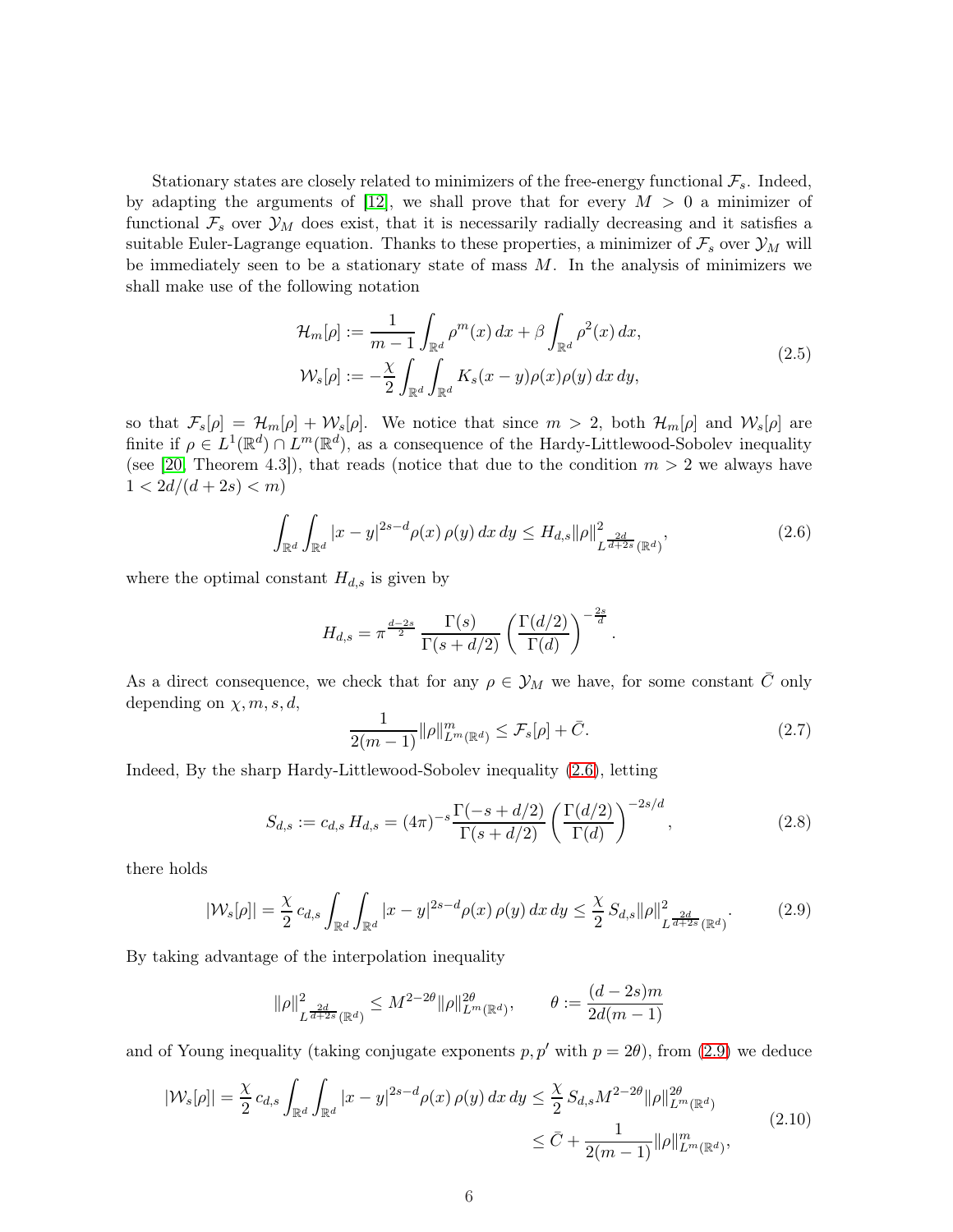where  $\overline{C} = \overline{C}(\chi, m, s, d)$  is defined by

<span id="page-6-8"></span>
$$
\bar{C} = \frac{m - 2\theta}{m} \left( \frac{m}{4\theta(m - 1)} \right)^{-\frac{2\theta}{m - 2\theta}} \left( \frac{\chi}{2} S_{d,s} M^{2 - 2\theta} \right)^{\frac{m}{m - 2\theta}}, \qquad \theta = \frac{(d - 2s)m}{2d(m - 1)}.
$$
 (2.11)

Then we have

$$
\frac{1}{m-1}\int_{\mathbb{R}^d}\rho^m dx \leq \mathcal{F}_s[\rho] + |\mathcal{W}_s[\rho]| \leq \mathcal{F}_s[\rho] + \bar{C} + \frac{1}{2(m-1)}\|\rho\|_{L^m(\mathbb{R}^d)}^m
$$

We have the following result about existence of minimizers, which employs the classical concentration compactness theorem of Lions [\[21\]](#page-45-10).

**Lemma 2.5** The functional  $\mathcal{F}_s$  admits a minimizer over  $\mathcal{Y}_M$ . If  $\rho_s \in \text{argmin}_{\mathcal{Y}_M} \mathcal{F}_s$ , then  $\rho_s$ is radially decreasing, compactly supported and it satisfies

<span id="page-6-4"></span><span id="page-6-1"></span>
$$
\frac{m}{m-1} \rho_s^{m-1} + 2\beta \rho_s = (\chi K_s * \rho_s - C_s)_+ \qquad in \ \mathbb{R}^d,
$$
\n(2.12)

where

<span id="page-6-5"></span>
$$
0 < \mathcal{C}_s := -\frac{2}{M} \mathcal{F}_s[\rho_s] - \frac{1}{M} \frac{m-2}{m-1} \int_{\mathbb{R}^d} \rho_s^m(x) \, dx. \tag{2.13}
$$

In particular, we have

<span id="page-6-6"></span>
$$
\mathcal{F}_s[\rho_s] = -\frac{1}{d-2s} \left( \frac{dm - 2d + 2s}{m-1} ||\rho_s||_m^m + 2s\beta ||\rho_s||_2^2 \right) < 0 \tag{2.14}
$$

<span id="page-6-7"></span>
$$
C_s = \frac{1}{M(d-2s)} \left( \frac{dm + 2sm - 2d}{m-1} ||\rho_s||_m^m + 4\beta s ||\rho_s||_2^2 \right) \tag{2.15}
$$

For the proof of the above lemma we follow the concentration compactness argument as applied in Appendix A.1 of [\[19\]](#page-45-11). Indeed, the proof is based on [\[21,](#page-45-10) Theorem II.1, Corollary II.1], that are next recalled, denoting by  $\mathcal{M}^p(\mathbb{R}^d)$  the Marcinkiewicz space or weak  $L^p$  space.

**Theorem 2.6** [\[21,](#page-45-10) Theorem II.1] Suppose  $K \in \mathcal{M}^p(\mathbb{R}^d)$ ,  $1 \lt p \lt \infty$ , and consider the problem

$$
I_M = \inf_{\rho \in \mathcal{Y}_{q,M}} \left\{ \int_{\mathbb{R}^d} \mathsf{j}(\rho) dx - \frac{\chi}{2} \iint_{\mathbb{R}^d \times \mathbb{R}^d} K(x - y) \rho(x) \rho(y) dx dy \right\}.
$$

Here,

$$
\mathcal{Y}_{q,M} = \left\{ \rho \in L^q(\mathbb{R}^d) \cap L^1(\mathbb{R}^d), \ \rho \ge 0 \ a.e., \int_{\mathbb{R}^d} \rho(x) \, dx = M \right\}, \qquad q = \frac{p+1}{p},
$$

and the nonlinearity  $j : \mathbb{R}^+ \to \mathbb{R}^+$  is a strictly convex nonnegative function such that

<span id="page-6-3"></span>
$$
\lim_{t \to 0^+} \frac{\mathbf{j}(t)}{t} = 0, \quad \lim_{t \to +\infty} \frac{\mathbf{j}(t)}{t^q} = +\infty.
$$

<span id="page-6-2"></span>Then there exists a minimizer of problem  $(I_M)$  if the following holds:

<span id="page-6-0"></span>
$$
I_{M_0} < I_M + I_{M_0 - M} \qquad \text{for all } M \in (0, M_0). \tag{2.16}
$$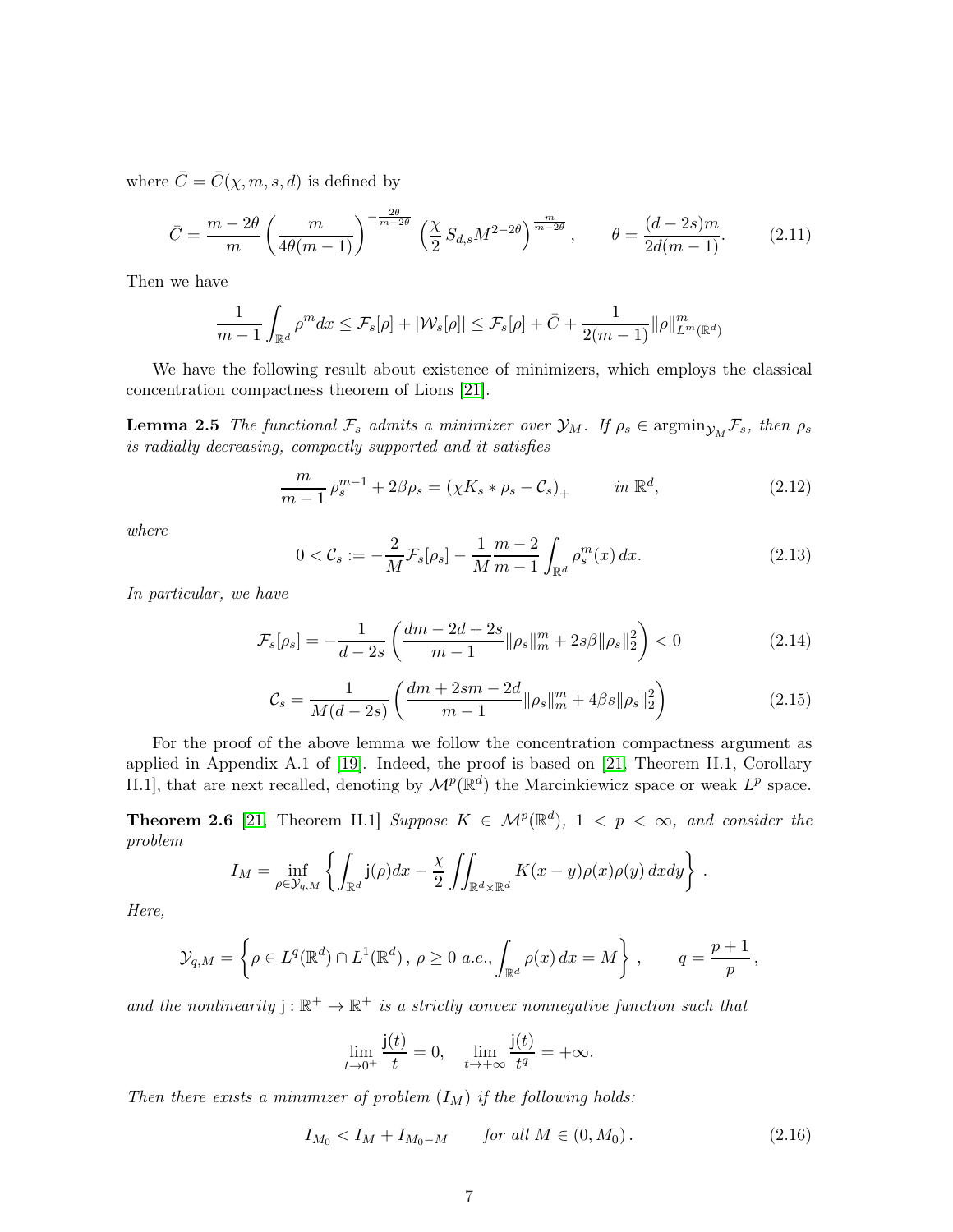**Proposition 2.7** [\[21,](#page-45-10) Corollary II.1] Suppose there exists some  $\lambda \in (0, N)$  such that

$$
K(tx) \ge t^{-\lambda} K(x)
$$

for all  $t \geq 1$ . Then [\(2.16\)](#page-6-0) holds if and only if

<span id="page-7-0"></span>
$$
I_M < 0 \qquad \text{for all } M > 0. \tag{2.17}
$$

Proof of Lemma [2.5.](#page-6-1) The proof is similar to [\[12,](#page-45-2) Theorem 5], but we sketch the main lines of the arguments for the sake of completeness. Let  $p = \frac{d}{d-p}$  $\frac{d}{d-2s}$  and  $q = \frac{p+1}{p}$  $\frac{+1}{p}$ . We first notice that our potential  $K_s(x) = c_{d,s}|x|^{2s-d}$  is in  $\mathcal{M}^p(\mathbb{R}^d)$  and it is clear that  $K_s$  verifies the homogeneity assumption in Proposition [2.7](#page-6-2) for  $\lambda = d - 2s$ . Moreover the nonlinearity

$$
\mathbf{j}(t) = \frac{1}{m-1}t^m + \beta t^2
$$

verifies the properties of Theorem [2.6,](#page-6-3) since  $m > 2$  implies  $m > q$ . Then we just have to show that there exists some density  $\rho \in \mathcal{Y}_{q,M}$  such that  $\mathcal{F}_s[\rho] < 0$ . We fix  $R > 0$  and define

$$
\rho_*(x) := \frac{dM}{\sigma_d R^d} \mathbb{1}_{B_R}(x) ,
$$

where  $B_R$  denotes the ball centered at zero and of radius  $R > 0$ , and where  $\sigma_d = 2\pi^{d/2}/\Gamma(d/2)$ is the surface area of the d-dimensional unit ball. Then

$$
\mathcal{H}_{m}[\rho_{*}] = \frac{1}{m-1} \int_{\mathbb{R}^{d}} \rho_{*}^{m} dx + \beta \int_{\mathbb{R}^{d}} \rho^{2}(x) dx = \frac{(dM)^{m} \sigma_{d}^{1-m}}{d(m-1)} R^{d(1-m)} + \beta \frac{(dM)^{2} \sigma_{d}^{-1}}{d} R^{-d},
$$
  
\n
$$
\mathcal{W}_{s}[\rho_{*}] = -\frac{\chi}{2} \iint_{\mathbb{R}^{d} \times \mathbb{R}^{d}} K_{s}(x-y) \rho_{*}(x) \rho_{*}(y) dx dy
$$
  
\n
$$
= -\chi c_{d,s} \frac{(dM)^{2}}{2\sigma_{d}^{2} R^{2d}} \iint_{\mathbb{R}^{d} \times \mathbb{R}^{d}} |x-y|^{2s-d} \mathbb{1}_{B_{R}}(x) \mathbb{1}_{B_{R}}(y) dx dy
$$
  
\n
$$
\leq -\chi c_{d,s} \frac{(dM)^{2}}{2\sigma_{d}^{2} R^{2d}} (2R)^{2s-d} \frac{\sigma_{d}^{2}}{d^{2}} R^{2d} = -\chi c_{d,s} 2^{2s-d-1} M^{2} R^{2s-d} < 0.
$$

Therefore we find

$$
\mathcal{F}_s[\rho_*] \leq \frac{M^m d^{m-1} \sigma_d^{1-m}}{(m-1)} \, R^{d(1-m)} + \beta d \, M^2 \sigma_d^{-1} \, R^{-d} - \chi \, c_{d,s} \, 2^{2s-d-1} M^2 R^{2s-d} \, .
$$

Since  $m > 2$  we have  $d(1 - m) < -d < 2s - d$ , then we can choose  $R > 0$  large enough such that  $\mathcal{F}_s[\rho_*] < 0$ , and hence condition [\(2.17\)](#page-7-0) is verified. Then Proposition [2.7](#page-6-2) and Theorem [2.6](#page-6-3) implies that there exists a minimizer  $\rho_s$  of F in  $\mathcal{Y}_{q,M}$ 

Now, the Hardy-Littlewood-Sobolev inequality [\(2.6\)](#page-5-0) implies that  $\rho_s \in L^m(\mathbb{R}^d)$ . Moreover, the Riesz rearrangement inequality [\[20,](#page-45-9) Theorem 3.7] yields that  $\rho_s$  is radially decreasing (then  $K_s * \rho_s$  is also radially decreasing and vanishing at infinity).

The fact that  $\rho_s$  satisfies [\(2.12\)](#page-6-4) can be obtained by computing the first variation of  $\mathcal{F}_s$ at  $\rho_s$ , as done in [\[14,](#page-45-12) Theorem 3.1]. Then [\(2.13\)](#page-6-5) follows by taking into account the equation [\(2.12\)](#page-6-4) satisfied by  $\rho_s$ , multiplying it by  $\rho_s$  and integrating over  $\mathbb{R}^d$ . Since  $\mathcal{C}_s$  in [\(2.12\)](#page-6-4) is positive, and since both  $\rho_s$  and  $K_s * \rho_s$  are radially decreasing and vanishing at infinity, from [\(2.12\)](#page-6-4) we deduce that  $\rho_s$  is compactly supported. In particular  $x\rho_s \in L^1(\mathbb{R}^d)$  and  $\rho_s \in \mathcal{Y}_M$ .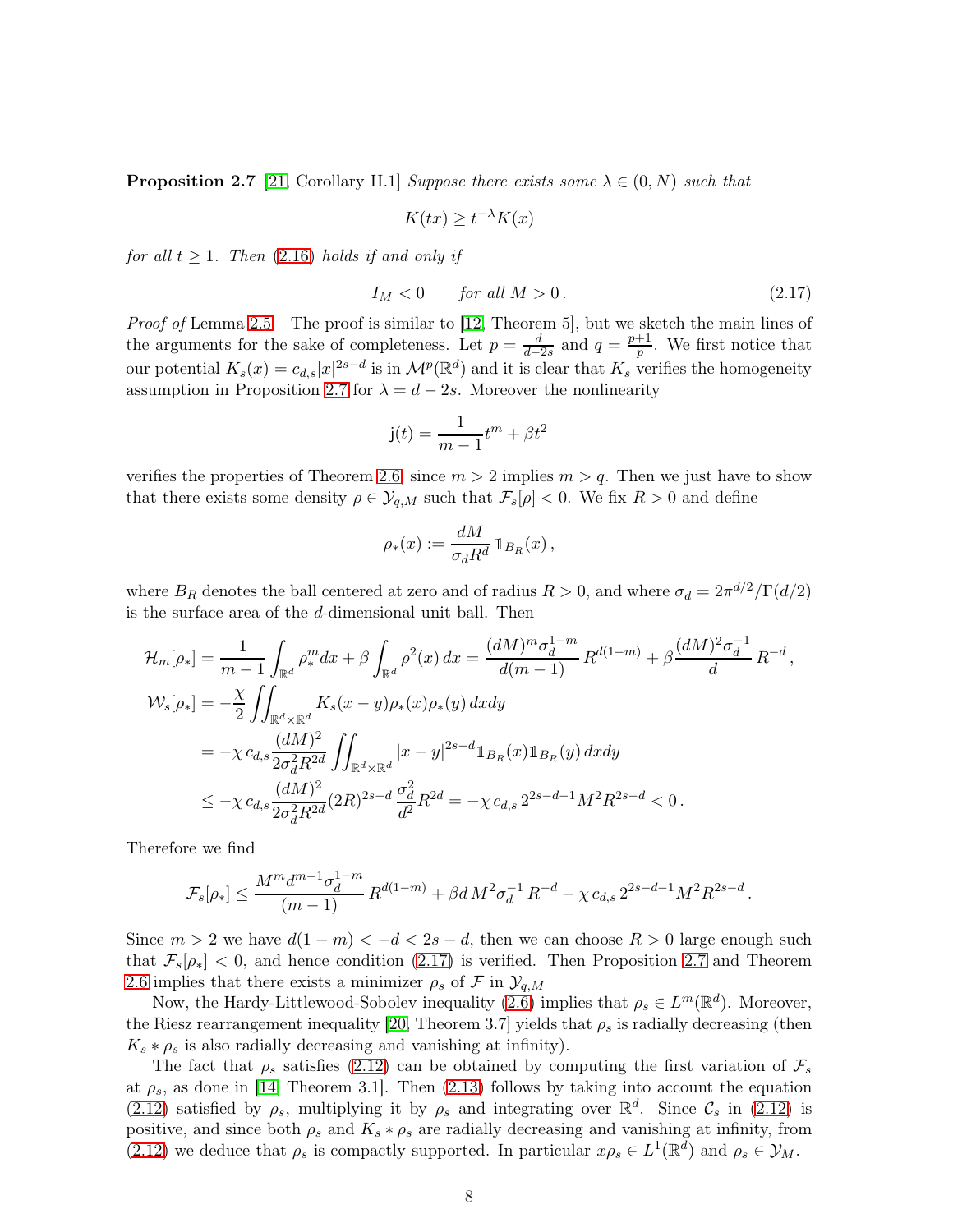Eventually we prove [\(2.14\)](#page-6-6) and [\(2.15\)](#page-6-7). Using the mass invariant dilation  $\rho_{s,\lambda}(x)$  =  $\lambda^d \rho_s(\lambda x)$  we easily find

$$
h(\lambda) := \mathcal{F}_s[\rho_{s,\lambda}] = \frac{1}{m-1} \lambda^{d(m-1)} ||\rho_s||_m^m + \beta \lambda^d ||\rho_s||_2^2 + \lambda^{d-2s} \mathcal{W}_s[\rho_s].
$$

By the minimality of  $\rho_s$ , the function  $h(\lambda)$  has its unique minimizer at  $\lambda = 1$ , which implies by differentiation

$$
\|\rho_s\|_m^m + \beta \|\rho_s\|_2^2 = -\frac{d-2s}{d} \mathcal{W}_s[\rho_s].
$$

Then we have [\(2.14\)](#page-6-6) hence substituting in the expression of  $\mathcal{C}_s$  we find [\(2.15\)](#page-6-7).

Concerning the regularity of the minimizers, we have the following result

**Lemma 2.8** Let  $\beta > 0$ . Any minimizer in  $\mathcal{Y}_M$  of  $\mathcal{F}_s$  is bounded and Lipschitz continuous in  $\mathbb{R}^d$  and it is smooth inside its support.

Proof. The boundedness of the minimizers follows by [\[12,](#page-45-2) Theorem 7] up to minor modifications, nevertheless in the case  $s \in (0,1)$  we propose here a more direct proof based on [\[15,](#page-45-4) Proposition 2.8]. Indeed, let  $\rho_0 \in \mathcal{Y}_M$  be any minimizer of  $\mathcal{F}_s$ , which is radially decreasing and compactly supported by Lemma [2.5.](#page-6-1) Then [\(2.12\)](#page-6-4) implies that the Riesz potential  $v_0 := K_s * \rho_0$ is a radially decreasing, vanishing at infinity solution to the fractional PDE

<span id="page-8-0"></span>
$$
(-\Delta)^s v = \mathfrak{g}(v),\tag{2.18}
$$

where the nonlinearity **g** is defined as  $\mathfrak{g}(t) = f^{-1}((t - \mathcal{C}_s)_+)$ , being  $f^{-1}$  the inverse function of the convex nonlinearity  $f(t) = \frac{m}{m-1} t^{m-1} + 2\beta t$ ,  $t \ge 0$ . Since  $\beta > 0$ ,  $f^{-1}$  is Lipschitz continuous therefore so is  $\mathfrak{g}$ . Now, since  $\rho_0 \in L^m(\mathbb{R}^d) \cap L^1(\mathbb{R}^d)$  with  $m > 2$ , we have  $\rho_0 \in L^2(\mathbb{R}^d)$  $L^{2d/(d+2s)}(\mathbb{R}^d)$  thus the Hardy-Littlewood-Sobolev inequality implies that  $v_0 \in L^{2_s^*}(\mathbb{R}^d)$ , being  $2_s^* = 2d/(d-2s)$ . Since  $\mathfrak{g}(v_0) \leq (2\beta)^{-1}v_0$ , we find in particular  $\mathfrak{g} \circ v \in L^{2d/(d+2s)}(\mathbb{R}^d)$ : indeed, if  $q = 2d/(d+2s)$ , by Hölder inequality and the radial monotonicity there is a constant  $C \geq 0$ such that

$$
\int_{\mathbb{R}^d} \mathfrak{g}(v_0)^q \, dx = \int_{\{v_0 > C_s\}} \mathfrak{g}(v_0)^q \, dx \leq C \int_{\{v_0 > C_s\}} v_0^q \leq C \left( \int_{\mathbb{R}^d} v_0^{2^*_s} \, dx \right)^{\frac{d-2s}{d+2s}}.
$$

Then we can proceed exactly as in [\[15,](#page-45-4) Proposition 2.8] in order to conclude that  $v_0 \in L^{\infty}(\mathbb{R}^d)$ , which implies in turns by [\(2.12\)](#page-6-4) that  $\rho_0 \in L^{\infty}(\mathbb{R}^d)$ .

Now we turn to the regularity properties of  $\rho_0$  and we refer mainly to [\[12,](#page-45-2) Theorem 8]. Let us first consider the easiest case  $s > 1/2$ . We have in this case  $u_0 \in W^{1,\infty}(\mathbb{R}^d)$  from [\[12,](#page-45-2) Lemma 1, thus by  $(2.18)$  we have

<span id="page-8-1"></span>
$$
\rho_0 = \mathfrak{g}(u_0),\tag{2.19}
$$

<span id="page-8-3"></span>therefore (since  $\mathfrak g$  is Lipschitz)  $\rho_0 \in W^{1,\infty}(\mathbb R^d)$ . If  $s \in (0,1/2)$ , by the first part of the proof of [\[12,](#page-45-2) Theorem 8] it follows that  $u_0 \in C^{0,\gamma}$  for any  $\gamma < 2s$ , then equation [\(2.19\)](#page-8-1) gives  $\rho_0 \in C^{0,\gamma}$ for any  $\gamma$  < 2s. By the Hölder regularity of the Riesz potential (see again [\[12,](#page-45-2) Eq. 3.24]) we have  $u_0 \in C^{0,\gamma}$  for any  $\gamma < 4s$ . Bootstrapping, we finally find  $u_0, \rho_0 \in W^{1,\infty}(\mathbb{R}^d)$ . The case  $s = 1/2$  can be treated analogously, see again the proof of [\[12,](#page-45-2) Theorem 8]. Finally, [12, Theorem 10 gives the smoothness of  $\rho_0$  inside its support.

<span id="page-8-2"></span>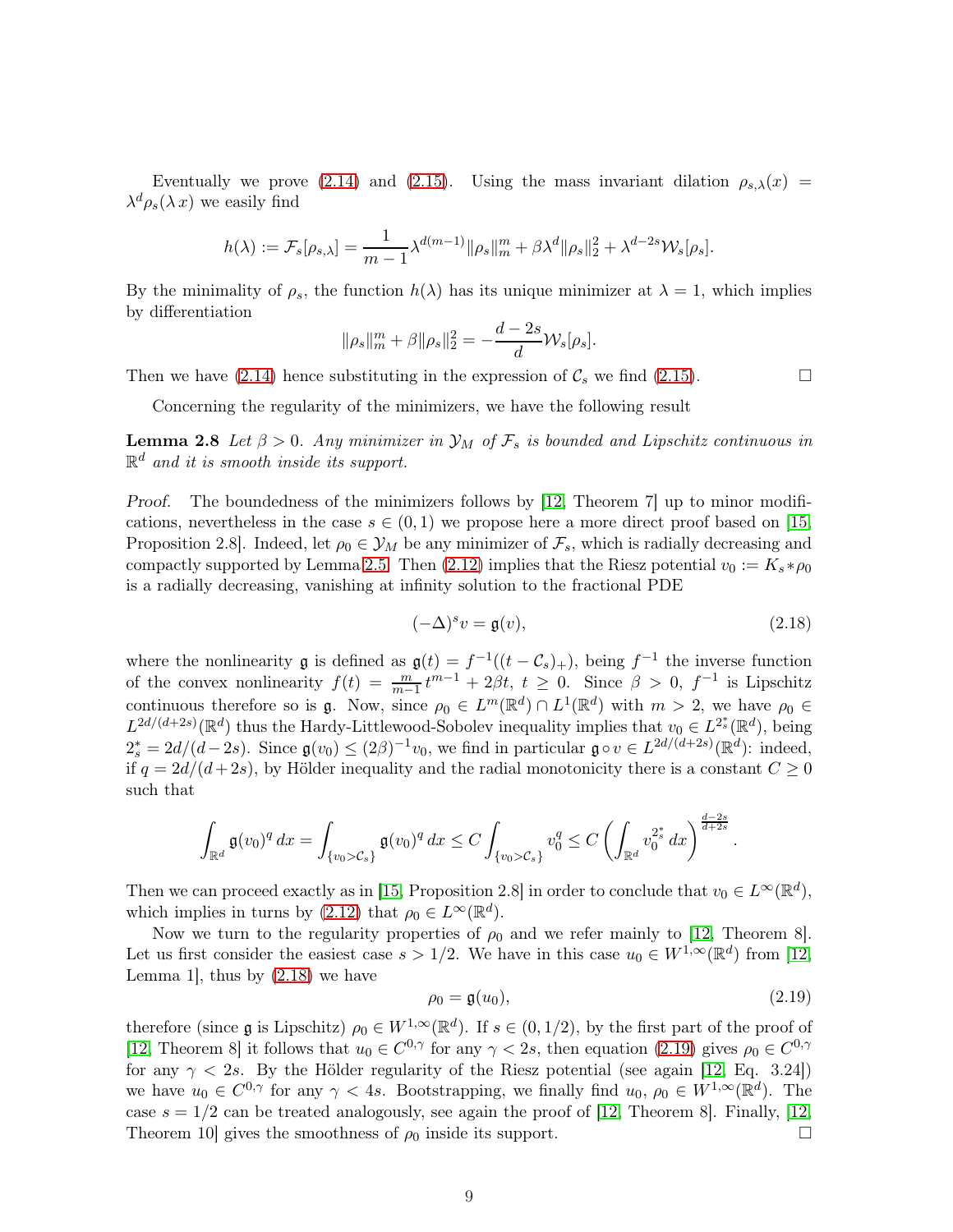**Remark 2.9** The case  $\beta = 0$  of Lemma [2.8](#page-8-2) is treated in [\[12,](#page-45-2) Theorem 8, Remark 2]. As shown therein, if  $\beta = 0$  any minimizer in  $\mathcal{Y}_M$  of  $\mathcal{F}_s$  is bounded, smooth inside its support, and enjoys suitable Hölder regularity on  $\mathbb{R}^d$  depending on  $m, s$ .

<span id="page-9-1"></span>It is now easy to check that minimizers of functional  $\mathcal{F}_s$  over  $\mathcal{Y}_M$ , whose existence is ensured by Lemma [2.5,](#page-6-1) are stationary states.

**Proposition 2.10** Let  $\beta \geq 0$ . If  $\rho_s$  minimizes  $\mathcal{F}_s$  over  $\mathcal{Y}_M$ , then  $\rho_s$  is a stationary state according to Definition [1.1](#page-1-0).

*Proof.* By Lemma [2.5,](#page-6-1) Lemma [2.8](#page-8-2) and Remark [2.9,](#page-8-3)  $\rho_s$  is continuous, compactly supported, radially decreasing and smooth on  $B_R$ , where R is the radius of its support. Therefore its radial profile is absolutely continuous in  $[0, R]$ , and belongs to the weighted Sobolev space  $W^{1,1}((0,R), r^{d-1} dr)$ . This implies  $\rho_s \in W^{1,1}(B_R)$ , see [\[16,](#page-45-13) Theorem 2.3]. Since  $\rho_s$  is also vanishing on  $\mathbb{R}^d \setminus B_R$ , we conclude that it belongs to  $W^{1,1}(\mathbb{R}^d)$ . By Lemma [2.1,](#page-3-1) we get  $\psi \in W_{loc}^{1,1}(\mathbb{R}^d)$ , where  $\psi$  is defined by [\(1.4\)](#page-0-1), thus  $\rho \nabla \psi \in L^1(\mathbb{R}^d)$ . But the validity of [\(2.12\)](#page-6-4) implies that  $\psi$  is constant on  $B_R$ . In particular  $\rho \nabla \psi = 0$  a.e. in  $\mathbb{R}^d$  and [\(2.1\)](#page-3-2) follows.

<span id="page-9-2"></span>The complete characterization of stationary states (according to Definition [1.1\)](#page-1-0) is finally given by the next theorem.

**Theorem 2.11** Let  $\beta > 0$  (resp.  $\beta = 0$ ). For any mass  $M > 0$ , there exists a unique stationary state (resp. a unique radial stationary state) of mass M and center of mass 0. Such steady state is radially decreasing, compactly supported, Lipschitz on  $\mathbb{R}^d$  (resp. Hölder on  $\mathbb{R}^d$ ) and smooth inside its support. Moreover, it coincides (up to translation) with the unique minimizer of the energy functional  $\mathcal{F}_s$  in the class  $\mathcal{Y}_M$ .

Proof. Let  $\beta > 0$ . Let  $\rho$  be a stationary state according to Definition [1.1.](#page-1-0) Let  $v := K_s * \rho$ . Besides  $v \in W^{1,1}_{loc}(\mathbb{R}^d)$ , which is proven in Lemma [2.1,](#page-3-1) by using Sobolev embeddings it is possible to prove that exists  $\gamma \in (0, 1)$  such that  $v \in C^{0,\gamma}(\mathbb{R}^d)$  (see again [\[12,](#page-45-2) Theorem 8]).

Let as usual  $\Omega = \{\rho > 0\}$ . Since  $\rho$  is continuous,  $\Omega$  is open and thus  $\Omega = \bigcup_{n=1}^{\infty} \Theta_n$ , where the  $\Theta_n$ 's are the countably many open connected components of  $\Omega$ . Let us introduce the continuous functions

<span id="page-9-0"></span>
$$
\rho_n(x) := \begin{cases} \rho(x) & \text{if } x \in \Theta_n \\ 0 & \text{if } x \in \mathbb{R}^d \setminus \Theta_n. \end{cases}
$$
\n(2.20)

From Proposition [2.4,](#page-4-2) for each  $n \in \mathbb{N}$  there is a constant  $Q_n \in \mathbb{R}^d$  such that there holds

$$
f(\rho_n(x)) = f(\rho(x)) = \chi v(x) - Q_n \quad \text{for every } x \in \Theta_n,
$$

where  $f(t) := \frac{m}{m-1}t^{m-1} + 2\beta t$ ,  $t \ge 0$ . The constant  $Q_n$  is nonnegative, since  $\rho$  and v are nonnegative continuous and  $\rho$  vanishes on  $\partial \Theta_n$ . Therefore we have

$$
\rho_n(x) = \mathfrak{g}(\chi v(x) - Q_n) \quad \text{for every } x \in \overline{\Theta_n},
$$

where  $\mathfrak{g}: [0, +\infty) \to [0, +\infty)$  is the inverse function of f, and we notice that  $\mathfrak{g}$  is Lipschitz on  $[0, +\infty)$  since  $\beta > 0$ . Hence, we have  $\rho_n \in C^{0,\gamma}(\overline{\Theta_n})$ , and  $(2.20)$  implies  $\rho_n \in C^{0,\gamma}(\mathbb{R}^d)$ . We stress that the Hölder constant of  $\rho_n$ , that we denote by c, is independent of n, since it only depends on the Hölder constant of  $v$  and the Lipschitz constant of  $f$ . Now, for every two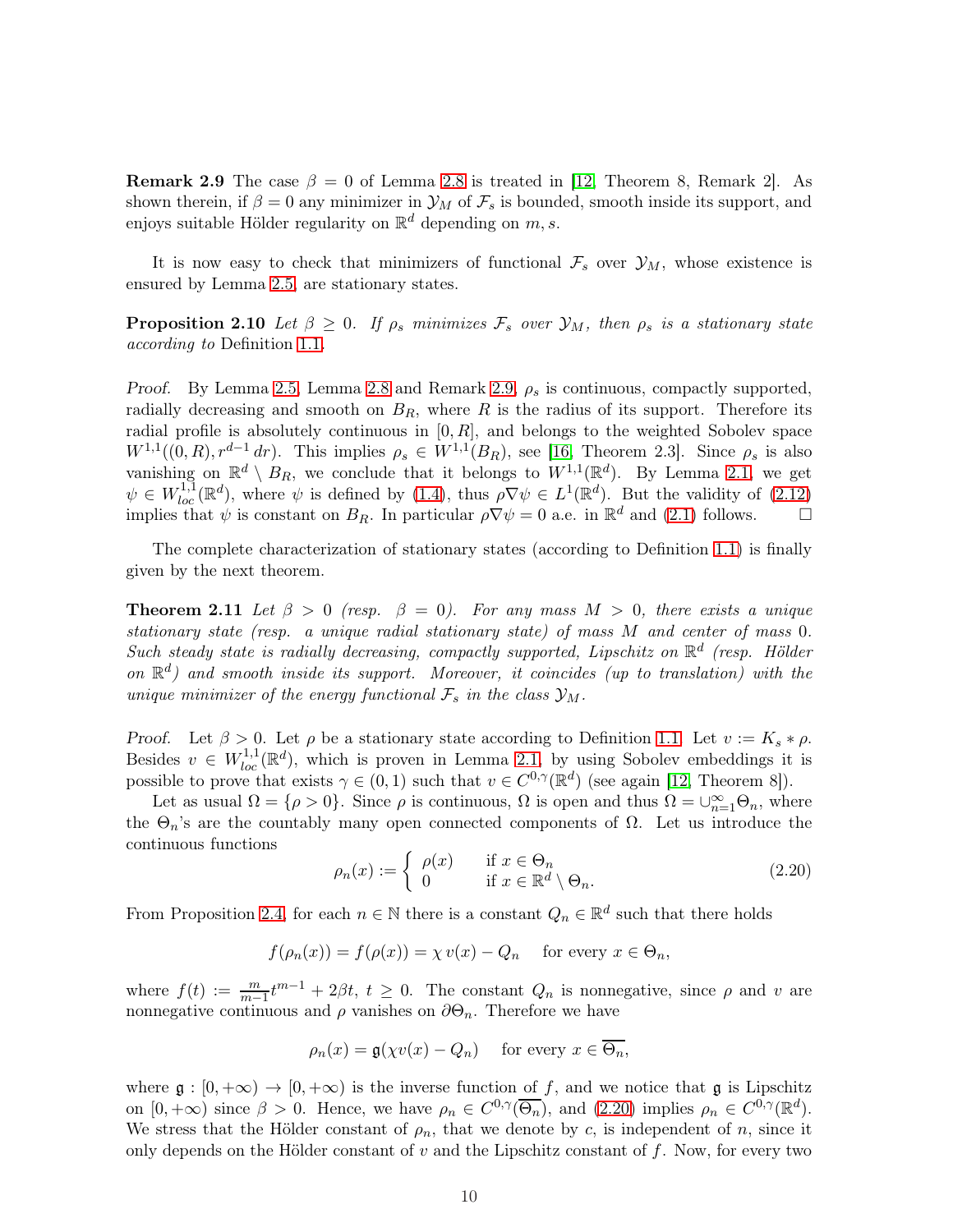distinct points  $x \in \mathbb{R}^d$  and  $y \in \mathbb{R}^d$ , there exist  $n \in \mathbb{N}$  and  $m \in \mathbb{N}$  such that  $\rho(x) = \rho_n(x)$  and  $\rho(y) = \rho_m(y)$  and

$$
|\rho(x) - \rho(y)| = |\rho_n(x) - \rho_m(y)| \le |\rho_n(x) - \rho_n(y)| + |\rho_m(x) - \rho_m(y)| \le 2c|x - y|^{\gamma},
$$

so that  $\rho \in C^{0,\gamma}(\mathbb{R}^d)$ . Since  $v = K_s * \rho$ , the Hölder estimates from [\[28\]](#page-46-1) entail  $v \in C^{0,\gamma+2s-\varepsilon}(\mathbb{R}^d)$ for every arbitrarily small  $\varepsilon$ . Then we may bootstrap this argument and in a finite number of steps we get  $v \in C^{0,1}(\mathbb{R}^d)$  and  $\rho \in C^{0,1}(\mathbb{R}^d)$ . Since  $m > 2$  and  $\rho$  is bounded, we conclude that  $\rho^{m-1}$  is Lipschitz on  $\mathbb{R}^d$  as well. We recall that by Proposition [\(2.4\)](#page-4-2) the the velocity potential  $\psi$  defined by [\(1.4\)](#page-0-1) is constant on each connected component of  $\rho$ .

Now, an easy modification of [\[12,](#page-45-2) Theorem 3], which crucially exploits the Lipschitz regularity of  $\rho^{m-1}$ , shows the radiality of the steady state  $\rho$ : indeed, the actual entropy

$$
\mathcal{H}_m[\rho_*] = \frac{1}{m-1} \int_{\mathbb{R}^d} \rho_*^m dx + \beta \int_{\mathbb{R}^d} \rho_*^2(x) dx
$$

decreases under the modified continuous Steiner symmetrization introduced in the proof therein.

All the regularity properties of the steady states can be argued by the proof of Lemma [2.8.](#page-8-2) The uniqueness follows by the results of [\[17\]](#page-45-5), namely by the Remark under the statement of [\[17,](#page-45-5) Remark 1.2], because the nonlinearity  $\Phi : \mathbb{R}^+ \to \mathbb{R}^+$ , defined by  $\Phi(\rho) = \frac{1}{m-1}\rho^m + \beta \rho^2$ entering in the nonlinear diffusion is a strictly increasing smooth convex function. Finally, the identification (up to translation) with the unique minimizer of  $\mathcal{F}_s$  over  $\mathcal{Y}_M$  follows from Proposition [2.10.](#page-9-1)

Finally, if  $\beta = 0$ , we only consider the class of radial stationary states, and the uniqueness in this class follows from the results in [\[17\]](#page-45-5). Again the unique radial stationary states is the unique minimizer of  $\mathcal{F}_s$  over  $\mathcal{Y}_M$ , see Proposition [2.10,](#page-9-1) and the other properties follow from Lemma [2.5](#page-6-1) and [\[12,](#page-45-2) Theorem 8].  $\square$ 

<span id="page-10-2"></span>**Remark 2.12** If  $\beta = 0$  the general uniqueness result of Theorem [2.11](#page-9-2) (without assuming radiality) is still an open problem, mainly due to the fact that the inverse function of  $f(t) =$  $t^{m-1}$  is  $C^{1/(m-1)}$  for  $m>2$  but not Lipschitz, preventing to obtain that  $\rho^{m-1}$  is Lipschitz for a stationary state  $\rho$ , which is crucial for applying the radiality result of [\[11\]](#page-45-6). However, we still have radiality of every stationary states, thus uniqueness, as long as we assume in addition that  $m < m^*$ , because in this case  $\rho^{m-1}$  can be proven to be Lipschitz, see [\[12,](#page-45-2) Theorem 8]. Here,  $m^* := \frac{2-2s}{1-2s}$  if  $s < 1/2$  and  $m^* := +\infty$  otherwise (so that there is no restriction if  $d \geq 2$ and  $s \geq 1/2$ .

**Proof of Theorem [1.1](#page-1-1).** The result follows from Theorem [2.11](#page-9-2) and Remark [2.12.](#page-10-2)  $\Box$ 

## <span id="page-10-0"></span>3 Asymptotic behavior of stationary states as  $s \to 0$

We investigate the asymptotic behavior of  $\rho_s$  as s approaches 0, where  $\rho_s$  is, for each small s, the unique stationary state of given mass  $M$  and center of mass 0 for the equation in [1.1,](#page-0-0) provided by Theorem [2.11.](#page-9-2) Thanks to the identifications with minimizers of the free-energy, this will be done by showing that functionals  $\mathcal{F}_s$  Γ-converge to the limit energy functional  $\mathcal{F}_0$ defined by

<span id="page-10-1"></span>
$$
\mathcal{F}_0[\rho] := \frac{1}{m-1} \int_{\mathbb{R}^d} \rho^m(x) \, dx - \frac{\chi - 2\beta}{2} \int_{\mathbb{R}^d} \rho^2(x) \, dx,\tag{3.1}
$$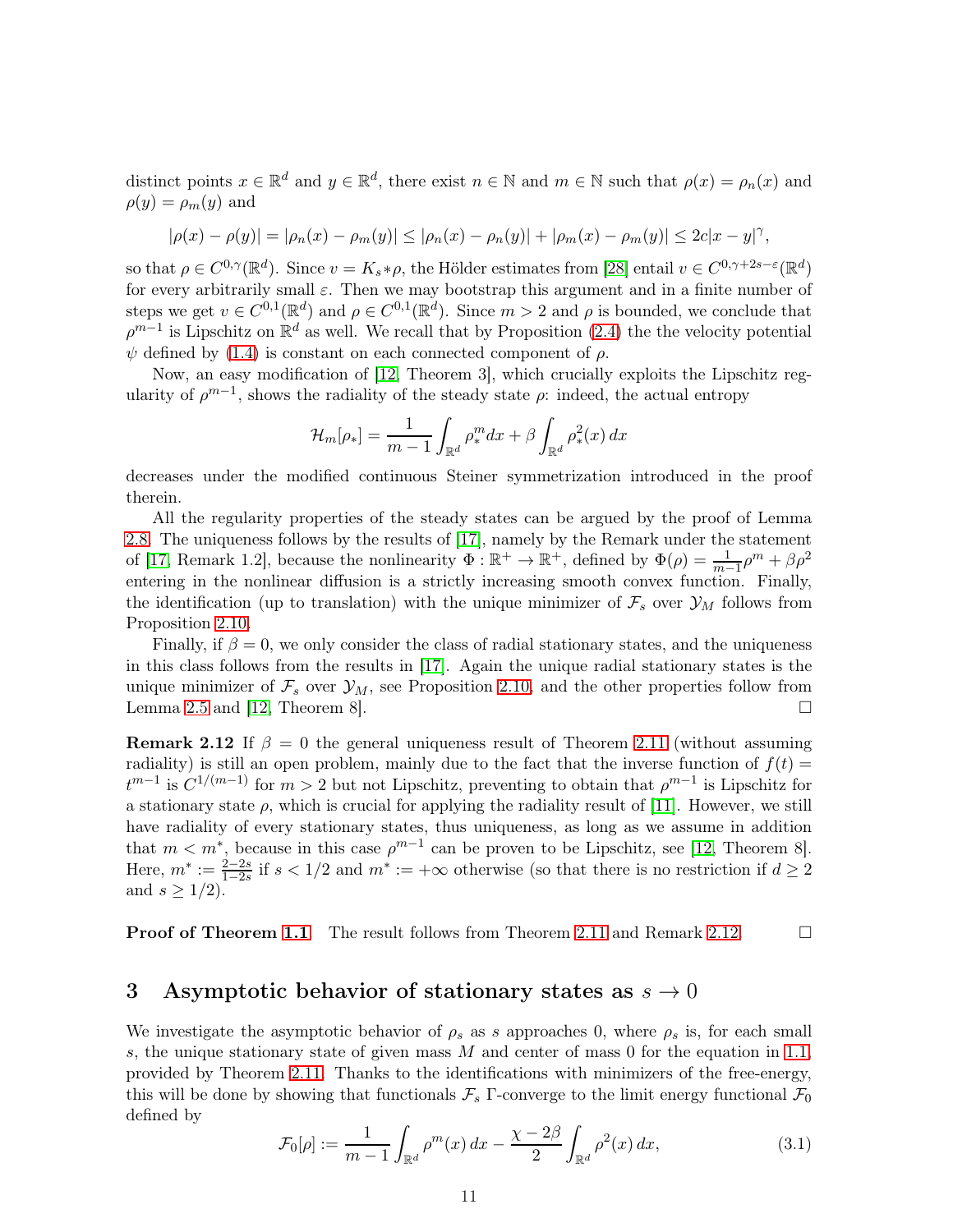<span id="page-11-3"></span>whose minimization is governed by the following proposition.

Proposition 3.1 (Minimization of the limit functional  $\mathcal{F}_0$ .) Suppose that  $0 \leq \beta < \chi/2$ . Then functional  $\mathcal{F}_0$  admits a unique radially decreasing minimizer over  $\mathcal{Y}_M$ , given by

<span id="page-11-2"></span>
$$
\rho_0(x) := \left(\frac{\chi - 2\beta}{2}\right)^{1/(m-2)} \mathbb{1}_{B_{R_0}}(x), \qquad \text{where} \quad R_0 = \left(\frac{dM}{\sigma_d}\right)^{1/d} \left(\frac{\chi - 2\beta}{2}\right)^{-\frac{1}{d(m-2)}}. \tag{3.2}
$$

Else if  $\beta \geq \chi/2$ , functional  $\mathcal{F}_0$  does not admit a minimizer over  $\mathcal{Y}_M$  and  $\inf_{\mathcal{Y}_M} \mathcal{F}_0 = 0$ .

*Proof.* Through the proof, we let for simplicity  $\gamma := -\beta + \chi/2$ . For every  $\rho \in \mathcal{Y}_M$  and every  $\lambda > 0$ , letting  $\rho_{\lambda}(x) := \lambda^d \rho(\lambda x)$ ,  $x \in \mathbb{R}^d$ , direct computations show that

<span id="page-11-0"></span>
$$
\mathcal{F}_0[\rho_\lambda] = \frac{1}{m-1} \lambda^{d(m-1)} \int_{\mathbb{R}^d} \rho^m(x) dx - \gamma \lambda^d \int_{\mathbb{R}^d} \rho^2(x) dx,
$$
\n
$$
\frac{d}{d\lambda} \mathcal{F}_0[\rho_\lambda] = d\lambda^{d-1} \left( \lambda^{d(m-2)} \int_{\mathbb{R}^d} \rho^m(x) dx - \gamma \int_{\mathbb{R}^d} \rho^2(x) dx \right).
$$
\n(3.3)

Assume that  $0 \le \beta < \chi/2$ . In this case, by [\(3.3\)](#page-11-0) the map  $(0, +\infty) \ni \lambda \mapsto \mathcal{F}_0(\rho_{\lambda})$  is uniquely minimized at

$$
\lambda = \lambda_* := \left(\gamma \int_{\mathbb{R}^d} \rho^2(x) \, dx\right)^{\frac{1}{d(m-2)}} \left(\int_{\mathbb{R}^d} \rho^m(x) \, dx\right)^{-\frac{1}{d(m-2)}}
$$

with value

$$
\mathcal{F}_0[\rho_{\lambda_*}] = \frac{2-m}{m-1} \gamma^{\frac{m-1}{m-2}} \bigg( \int_{\mathbb{R}^d} \rho^2(x) \, dx \bigg)^{\frac{m-1}{m-2}} \bigg( \int_{\mathbb{R}^d} \rho^m(x) \, dx \bigg)^{-\frac{1}{m-2}}.
$$

But writing

$$
2 = \frac{m-2}{m-1} + \frac{m}{m-1},
$$

Hölder inequality with exponents  $p = (m-1)/(m-2)$ ,  $p' = m-1$  yields

$$
\left(\int_{\mathbb{R}^d} \rho^2(x) \, dx\right)^{m-1} \le M^{m-2} \int_{\mathbb{R}^d} \rho^m(x) \, dx,
$$

thus for every  $\rho \in \mathcal{Y}_M$  there holds

<span id="page-11-1"></span>
$$
\mathcal{F}_0[\rho] \ge \frac{2-m}{m-1} \gamma^{\frac{m-1}{m-2}} \left( \int_{\mathbb{R}^d} \rho^2(x) \, dx \right)^{\frac{m-1}{m-2}} \left( \int_{\mathbb{R}^d} \rho^m(x) \, dx \right)^{-\frac{1}{m-2}} \ge M \frac{2-m}{m-1} \gamma^{\frac{m-1}{m-2}}. \tag{3.4}
$$

Therefore, if there is a density  $\rho$  achieving the constant at the right-hand side of [\(3.4\)](#page-11-1), then  $ρ$  is a minimizer of  $\mathcal{F}_0$ . However, the above Hölder inequality is an equality if and only  $ρ$ is a multiple of a characteristic function, i.e.,  $\rho(x) = t \mathbb{1}_{\Omega}(x)$  for some measurable subset  $\Omega$ of  $\mathbb{R}^d$ , and the condition  $\int_{\mathbb{R}^d} \rho(x) dx = M$  implies  $|\Omega| > 0$  and  $t = M |\Omega|^{-1}$ . In particular, the second inequality in [\(3.4\)](#page-11-1) is an equality if and only if  $\rho(x) = M|\Omega|^{-1} \mathbb{1}_{\Omega}(x)$ . On the other hand, the first inequality in [\(3.4\)](#page-11-1) is an equality if and only if  $\rho = \rho_{\lambda_*}$ , i.e.,  $\lambda_* = 1$ , which means  $\gamma \int_{\mathbb{R}^d} \rho^2(x) dx = \int_{\mathbb{R}^d} \rho^m(x) dx$ , and this condition, in case  $\rho(x) = M |\Omega|^{-1} \mathbb{1}_{\Omega}(x)$ ,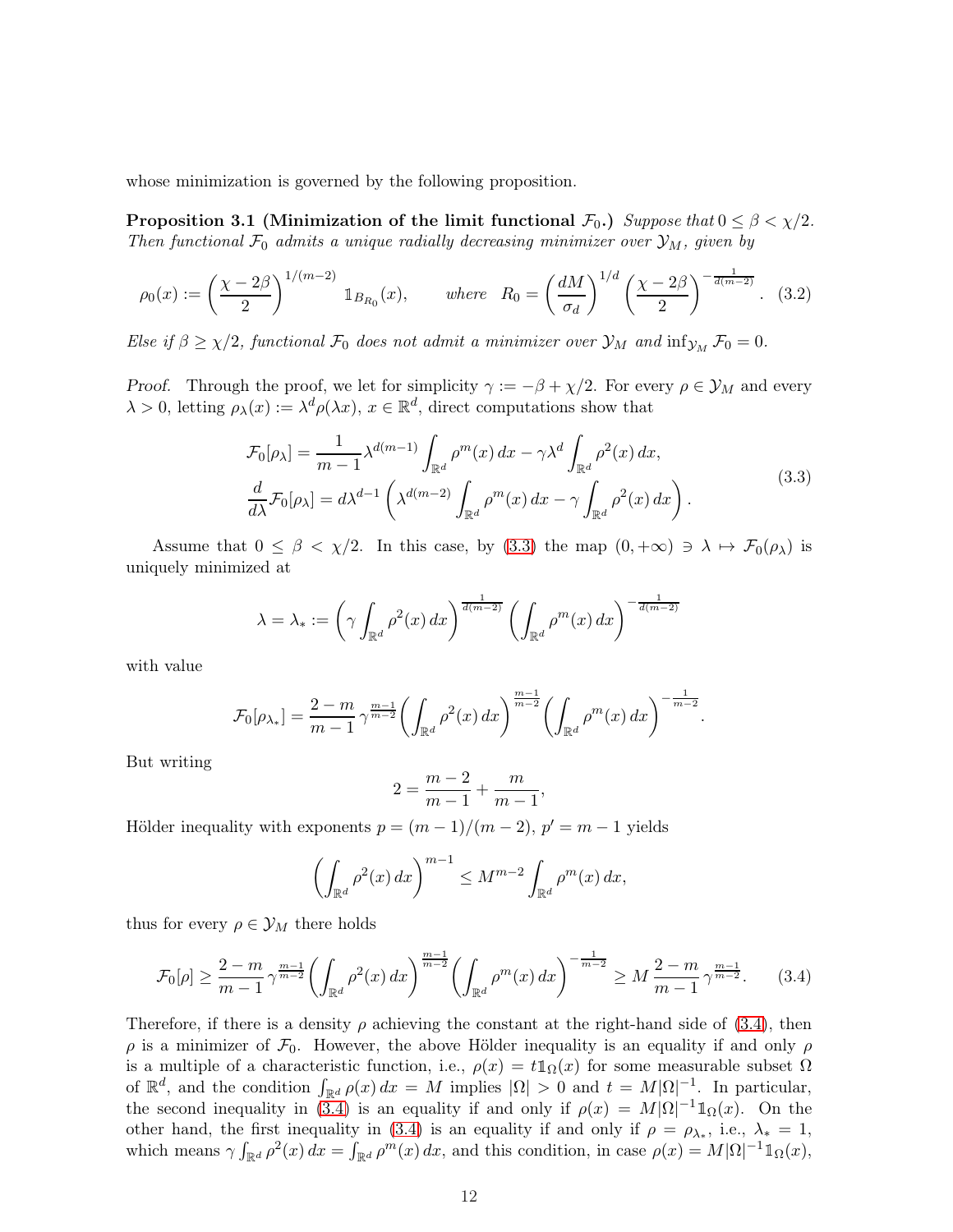entails  $|\Omega| = M \gamma^{-\frac{1}{m-2}}$ . We conclude that both inequalities in [\(3.4\)](#page-11-1) are equalities if and only if  $\rho(x) = M|\Omega|^{-1} \mathbb{1}_{\Omega}(x)$  for some measurable set  $\Omega \subset \mathbb{R}^d$  such that  $|\Omega| = M\gamma^{-\frac{1}{m-2}}$ , implying that this family of functions coincides with argmin  $y_M \mathcal{F}_0$  up to translations. In this family there is a unique radially decreasing function  $\rho_0$ , obtained by letting  $\Omega = B_R$  and by choosing R such that  $|\Omega| = M \gamma^{-\frac{1}{m-2}}$ . Hence,  $\rho_0$  is given by [\(3.2\)](#page-11-2).

The statement concerning the case  $\beta \geq \chi/2$  (i.e.,  $\gamma \leq 0$ ) follows by letting  $\lambda \to 0$  in [\(3.3\)](#page-11-0).  $\Box$ 

<span id="page-12-0"></span>

Figure 1: The steady states for different  $s > 0$  with  $m = 3$  and  $\chi = 1$  (Left figure:  $\beta = 0$  and Right figure:  $\beta = 0.2$ ). The expected limiting steady state with  $s = 0$ , which is a characteristic function with height  $\left(\frac{\chi-2\beta}{2}\right)$  $\left(\frac{-2\beta}{2}\right)^{1/(m-2)}$  is also plotted for reference.

The steady states  $\rho_s$  in one dimension for different values of s are shown in Figure [1,](#page-12-0) with  $m = 3$ ,  $\chi = 1$ , obtained by iterating the governing equation [\(2.12\)](#page-6-4), i.e.,

$$
\frac{m}{m-1} (\tilde{\rho}_s^{(new)})^{m-1} + 2\beta \tilde{\rho}_s^{(new)} = (\chi K_x * \rho_s^{(old)} - C_s^{(old)})_+,
$$

with  $C_s^{(old)}$  given by Eq. [\(2.13\)](#page-6-5), followed by a spatial scaling  $\rho_s^{(new)}(x) = \tilde{\rho}_s^{(new)}(\lambda^{(new)}x)$  such that the total mass is exactly M. The convergence towards the limit  $\rho_0$  in Proposition [3.1](#page-11-3) as s goes to zero is illustrated, for both  $\beta = 0$  (left figure) and  $\beta > 0$  (right figure). The regularizing effect with  $\beta > 0$  is obvious, especially near the boundary of the support.

The next step is the investigation of the behavior of  $\mathcal{F}_s$  on characteristic functions.

**Lemma 3.2** Let  $s \in (0,1)$   $(s < 1/2$  if  $d = 1)$ . For any  $R > 0$ , let  $\mathcal{Y}_M \ni \rho_R := \frac{dM}{\sigma_d R^d} \mathbb{1}_{B_R}$ , where  $B_R$  is the ball of radius R, centered at the origin. Assume that  $0 \leq \beta \leq \chi/2$ . Then there exists a unique positive number  $R_s$  such that

<span id="page-12-1"></span>
$$
\mathcal{F}_s[\rho_{R_s}] = \min_{R>0} \mathcal{F}_s[\rho_R].
$$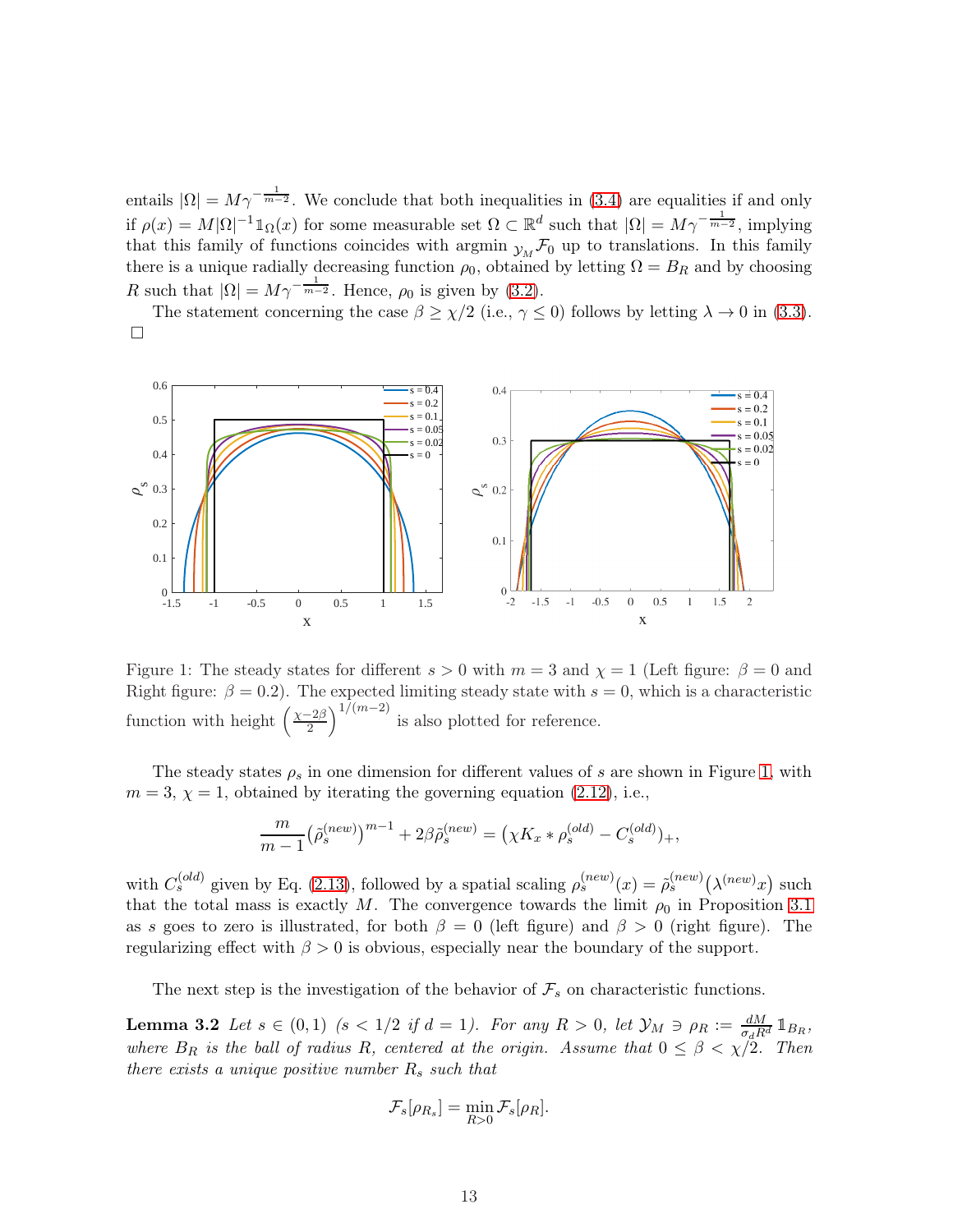In particular, for  $\beta = 0$  its value is

$$
R_s = \left(\frac{2\sqrt{\pi}M^{m-2}\Gamma(s+1)\Gamma(\frac{d}{2}+s+1)}{\chi\omega_d^{m-2}\Gamma(s+\frac{1}{2})\Gamma(\frac{d}{2}-s+1)}\right)^{\frac{1}{2s+d(m-2)}}
$$

Moreover, the map  $(0,1/2) \ni s \mapsto \mathcal{F}_s[\rho_{R_s}]$  is continuous, it has negative value for any  $s \in$  $(0, 1/2)$  and there holds

<span id="page-13-0"></span>
$$
\lim_{s \downarrow 0} \mathcal{F}_s[\rho_{R_s}] = -M \frac{m-2}{m-1} \left( \frac{\chi - 2\beta}{2} \right)^{\frac{m-1}{m-2}}.
$$
\n(3.5)

.

In particular, the value [\(3.5\)](#page-13-0) is exactly  $\mathcal{F}_0(\rho_{R_0})$ , where  $R_0$  is given by [\(3.2\)](#page-11-2).

*Proof.* By the proof of Lemma [2.5](#page-6-1) we argue that for large R we have  $\mathcal{F}_s[\rho_R] < 0$ . Moreover, by the proof of [\[15,](#page-45-4) Lemma 6.1] one has

$$
\mathcal{F}_s[\rho_R] = C_1 R^{-\alpha} + C_2 R^{-\gamma} - C_3 R^{-\delta}
$$

where

$$
\alpha = d(m-1), \, \gamma = d, \, \delta = d-2s, \, \alpha > \gamma > \delta
$$

and

$$
C_1 = \frac{(dM)^m \sigma_d^{1-m}}{d(m-1)}, \quad C_2 = \beta \frac{(dM)^2 \sigma_d^{-1}}{d}, \quad C_3 = \frac{\chi d^2 M^2 \Gamma(s + \frac{1}{2}) \Gamma(\frac{d}{2} - s)}{4\sqrt{\pi} \sigma_d \Gamma(s + 1) \Gamma(\frac{d}{2} + s + 1)}.
$$

Since  $m > 2$  and  $\beta < \chi/2$ , it is then readily seen that for all  $s \in [0, 1/2)$ , the map  $(0, +\infty) \ni$  $R \mapsto \mathcal{F}_s[\rho_R]$  admits a unique minimizer  $R_s$ , which is the unique solution to the algebraic equation

<span id="page-13-1"></span>
$$
\mathfrak{h}(s,R) := -\alpha C_1 - \gamma C_2 R^{\alpha - \gamma} + \delta C_3 R^{\alpha - \delta} = 0.
$$
\n(3.6)

Due to the structure of the coefficients, observe that the map  $\mathfrak{h}(\cdot, R)$  is continuous for  $s \in \mathbb{R}$ [0, 1/2). We claim that the map  $s \mapsto R_s$  is continuous up to  $s = 0$  in the interval  $(0, 1/2)$ . To prove the claim, for any  $s_0 \in [0, 1/2)$ , let  $(s_0, R_{s_0})$  be the unique solution to [\(3.6\)](#page-13-1). Then we have

$$
\frac{\partial \mathfrak{h}}{\partial R}(s_0, R_0) = \frac{1}{R_0} \left( (\alpha - \delta) \delta C_3 R_0^{\alpha - \delta} - \gamma C_2 (\alpha - \gamma) R_0^{\alpha - \gamma} \right).
$$

Thus, using that  $\mathfrak{h}(s_0, R_0) = 0$ ,

$$
\frac{\partial \mathfrak{h}}{\partial R}(s_0, R_0) = \frac{1}{R_0} \left( (\gamma - \delta) \gamma C_2 R_0^{\alpha - \gamma} + \alpha (\alpha - \delta) C_1 \right) > 0.
$$

Then the Implicit Function Theorem assures that the map  $s \to R_s$  is continuous in a neighborhood of any point  $s_0$  and the claim follows. This implies in particular that the map  $s \to \mathcal{F}_s(\rho_{R_s})$  is continuous at  $s=0$  and we have

$$
\lim_{s \downarrow 0} \mathcal{F}_s[\rho_{R_s}] = \mathcal{F}_0(\rho_{R_0}),
$$

then the only issue is to compute the value  $R_0$ , which is obtained by equation [\(3.6\)](#page-13-1) letting  $s \to 0$ . Such computation shows that the value  $R_0$  is the one in [\(3.2\)](#page-11-2). Then, inserting  $\rho_{R_0}$  in the expression [\(3.1\)](#page-10-1) of  $\mathcal{F}_0$  we have

$$
\mathcal{F}_0[\rho_{R_0}]=-M\frac{m-2}{m-1}\left(\frac{\chi-2\beta}{2}\right)^{\frac{m-1}{m-2}},
$$
 as desired. 
$$
\qquad \qquad \square
$$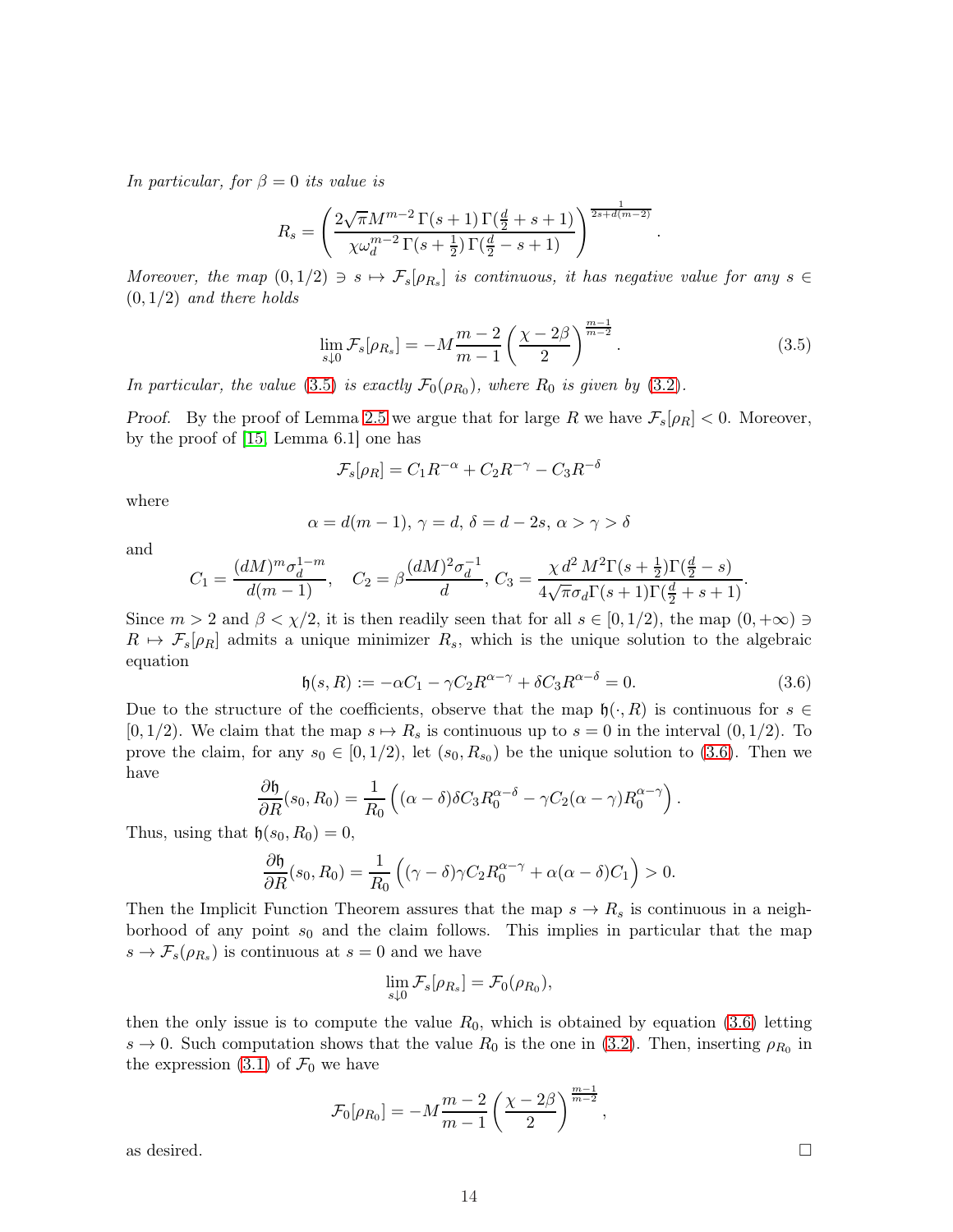**Remark 3.3** Since the limit value as  $s \to 0$  of  $\mathcal{F}_s$  in  $\rho_R$  is given by

$$
\mathcal{F}_0[\rho_R] = \frac{(dM)^m}{d(m-1)} \sigma_d^{1-m} R^{-d(m-1)} + \frac{dM^2}{\sigma_d} \left(\beta - \frac{\chi}{2}\right) R^{-d}
$$

and  $m > 2$ , we observe that  $R \mapsto \mathcal{F}_0[\rho_R]$  does not admit a minimum for  $\beta \geq \chi/2$ .

<span id="page-14-2"></span>Next we investigate some asymptotic properties of minimizers as  $s \downarrow 0$ .

**Lemma 3.4** Fix any  $s_0 \in (0, 1/2)$ . For any  $s \in (0, s_0)$ , let  $\rho_s \in \mathcal{Y}_M$  be the unique minimizer of  $\mathcal{F}_s$  over  $\mathcal{Y}_M$ . Then  $\sup_{s\in(0,s_0)} \|\rho_s\|_{L^\infty(\mathbb{R}^d)} < +\infty$ .

*Proof.* Since  $\rho_s$  is continuous and radially decreasing by Lemma [2.5](#page-6-1) and Lemma [2.8](#page-8-2), we have  $\|\rho_s\|_{L^{\infty}(\mathbb{R}^d)} = \rho_s(0)$ . By [\(2.12\)](#page-6-4) and [\(2.13\)](#page-6-5) we have, letting  $B_1$  denote the unit ball centered at the origin,

$$
\frac{m}{m-1}\rho_s(0)^{m-1} + 2\beta \rho_s(0) = \chi c_{d,s}(|\cdot|^{2s-d} * \rho_s)(0) - C_s \le \chi c_{d,s} \int_{\mathbb{R}^d} |y|^{2s-d} \rho_s(y) dy
$$
  

$$
\le \chi c_{d,s} \rho_s(0) \int_{B_1} |y|^{2s-d} dy + \chi c_{d,s} \int_{\mathbb{R}^d \setminus B_1} \rho_s(y) dy
$$
  

$$
\le \chi c_{d,s} \rho_s(0) \sigma_d \int_0^1 r^{2s-1} dr + \chi c_{d,s} M \le \frac{\chi c_{d,s} \sigma_d}{2s} \rho_s(0) + \chi c_{d,s} M.
$$

Therefore  $\rho_s(0)^{m-1} \le a\rho_s(0) + b$  for any  $s \in (0, s_0)$ , where

$$
a := \frac{m-1}{m} \sup_{s \in (0,s_0)} \frac{\chi c_{d,s} \sigma_d}{2s} < +\infty \quad \text{and} \quad b := \frac{m-1}{m} \sup_{s \in (0,s_0)} \chi c_{d,s} M < +\infty.
$$

Notice that  $a < +\infty$  follows from  $\lim_{s\downarrow 0} c_{d,s}/s = \pi^{-d/2}\Gamma(d/2)$ , see [\(1.2\)](#page-0-2). Since  $m > 2$ , we conclude that  $\rho_s(0) \leq \bar{x}$  for any  $s \in (0, s_0)$ , where  $\bar{x}$  is the unique positive number such that  $\bar{x}^{m-1} = a\bar{x} + b$ .  $\bar{x}^{m-1} = a\bar{x} + b.$ 

<span id="page-14-0"></span>**Lemma 3.5** Let  $0 \le \beta < \chi/2$ . For any  $s \in (0, 1/2)$ , let  $\rho_s \in \mathcal{Y}_M$  be the unique minimizer of  $\mathcal{F}_s$  over  $\mathcal{Y}_M$ . Then

$$
\liminf_{s \downarrow 0} \mathcal{C}_s \ge \frac{m-2}{m-1} \left(\frac{\chi - 2\beta}{2}\right)^{\frac{m-1}{m-2}}
$$

where  $\mathcal{C}_s$  is defined in [\(2.15\)](#page-6-7).

*Proof.* By  $(2.15)$  and  $(2.14)$  we obtain

$$
\mathcal{C}_{s} = \frac{1}{M(d-2s)} \left( \frac{dm - 2d + 2s}{m-1} ||\rho_{s}||_{m}^{m} + 4\beta s ||\rho_{s}||_{2}^{2} + 2s ||\rho_{s}||_{m}^{m} \right)
$$
  
> 
$$
\frac{1}{M(d-2s)} \left( \frac{dm - 2d + 2s}{m-1} ||\rho_{s}||_{m}^{m} + 2\beta s ||\rho_{s}||_{2}^{2} \right) = -\frac{1}{M} \mathcal{F}_{s}(\rho_{s})
$$

<span id="page-14-1"></span>and the result follows by the minimality of  $\rho_s$  and Lemma [\(3.2\)](#page-12-1).

**Lemma 3.6** Let  $0 \le \beta < \chi/2$ . For any  $s \in (0, 1/2)$ , let  $\rho_s \in \mathcal{Y}_M$  be the unique minimizer of  $\mathcal{F}_s$  over  $\mathcal{Y}_M$ . Then there exists  $R \in (0, +\infty)$  and  $s_0 \in (0, 1/2)$  such that  $\text{supp}(\rho_s) \subset B_R$  for any  $s \in (0, s_0)$ .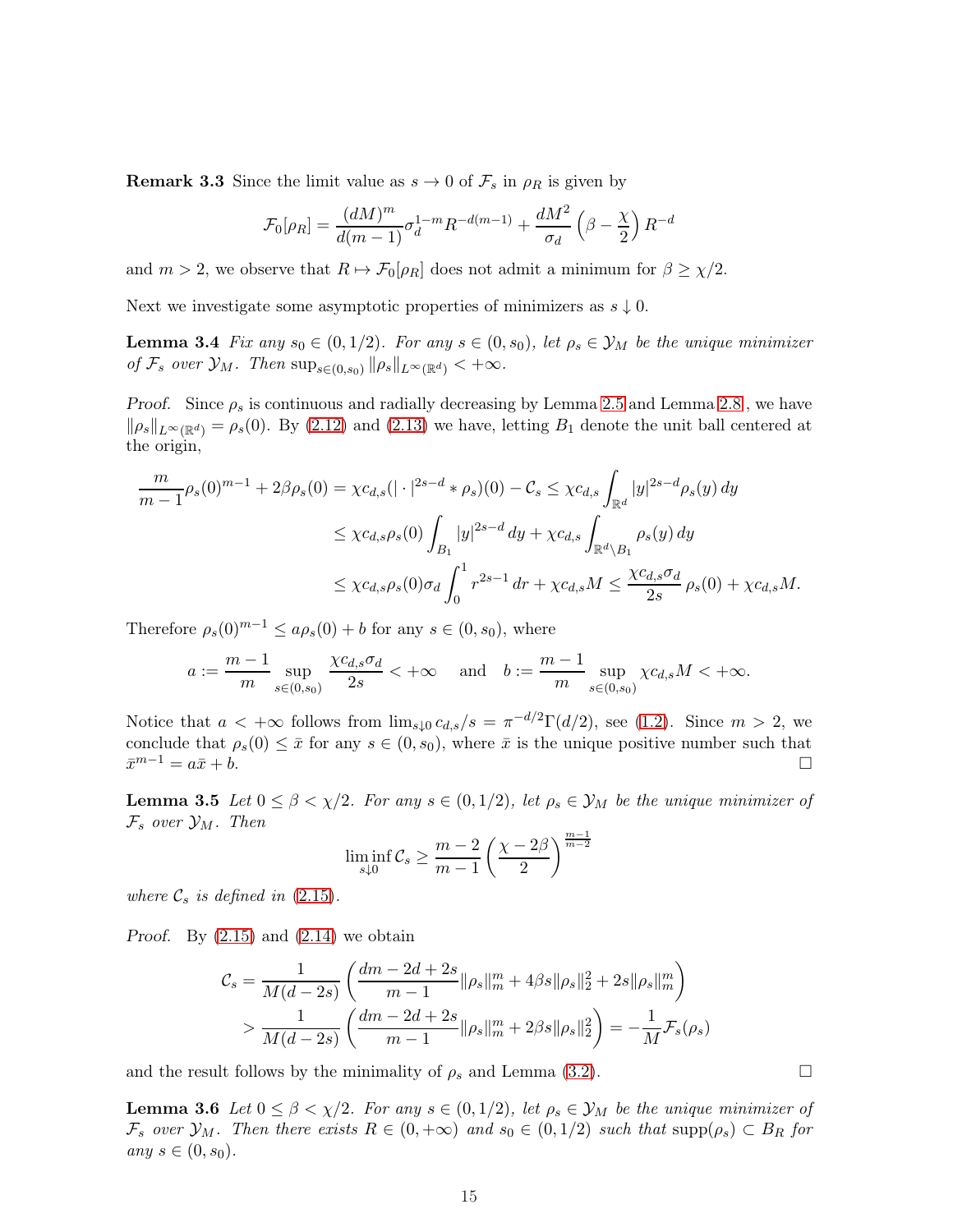Proof. We a slight abuse of notation we still denote by  $\rho_s$  the radial profile of  $\rho_s$  and we notice that since  $\rho_s$  is radially non-increasing there holds for any  $R > 0$ 

$$
M \ge \int_{B_R} \rho_s(x) dx \ge \int_{B_R} \rho_s(R) dx = \frac{1}{d} \rho_s(R) \sigma_d R^d,
$$

which entails

<span id="page-15-0"></span>
$$
\rho_s(x) \le \frac{dM}{\sigma_d |x|^d} \quad \text{for any } x \in \mathbb{R}^d \setminus \{0\}. \tag{3.7}
$$

Let  $\text{supp}(\rho_s) =: B_{R_s}$ . Form  $(2.12)$  we deduce

<span id="page-15-1"></span>
$$
\chi c_{d,s}(|\cdot|^{2s-d} * \rho_s)(R_s) = \mathcal{C}_s \quad \text{for any } s \in (0, s_0). \tag{3.8}
$$

Notice that by  $(3.7)$  we have if  $R_s > 1$ 

$$
\chi c_{d,s}(|\cdot|^{2s-d} * \rho_s)(R_s) \leq \chi c_{d,s} \int_{B_1} |y|^{2s-d} \rho_s(R_s - y) dy + \chi c_{d,s} \int_{B_1^C} |y|^{2s-d} \rho_s(R_s - y) dy
$$
  

$$
\leq \chi c_{d,s} \frac{dM}{\sigma_d} \int_{B_1} \frac{|y|^{2s-d}}{|R_s - y|^d} dy + M \chi c_{d,s} \leq \chi c_{d,s} \frac{dM}{2s|R_s - 1|^d} + M \chi c_{d,s}.
$$

Assuming by contradiction that

$$
\limsup_{s\downarrow 0} R_s = +\infty,
$$

the above computation shows, recalling from  $(1.2)$  that  $c_{d,s}/s$  is bounded on  $(0, s_0)$ , that

$$
\liminf_{s\downarrow 0} \chi c_{d,s}(|\cdot|^{2s-d} * \rho_s)(R_s) = 0.
$$

<span id="page-15-2"></span>This contradicts [\(3.8\)](#page-15-1), since  $\liminf_{s\downarrow 0} C_s > 0$  by Lemma [3.5.](#page-14-0)

**Lemma 3.7** Let  $0 \le \beta < \chi/2$ . For any  $s \in (0, 1/2)$ , let  $\rho_s \in \mathcal{Y}_M$  be the unique minimizer of  $\mathcal{F}_s$  over  $\mathcal{Y}_M$ . For any vanishing sequence  $(s_n) \subset (0,1/2)$ , the sequence  $(\rho_{s_n})$  admits limit points in the strong  $L^p(\mathbb{R}^d)$  topology as  $n \to +\infty$  for any  $p \in [1, +\infty)$ .

Proof. We have  $\rho_s \in W^{1,1}(\mathbb{R}^d)$ , by reasoning as done in the proof of Proposition [2.10.](#page-9-1) We still denote by  $\rho_s$  the radial profile of  $\rho_s$  and we notice that  $\nabla \rho_s(0) = 0$  and  $\nabla \rho_s(x) = \rho_s'(|x|) \frac{x}{|x|}$  $|x|$ for  $x \neq 0$ . Let  $R > 1$  and  $s_0 \in (0, 1/2)$  such that  $\text{supp}(\rho_s) \subset B_R$  for any  $s \in (0, s_0)$ . The existence of such  $R$ ,  $s_0$  is due to Lemma [3.6.](#page-14-1) We have

$$
\int_{\mathbb{R}^d} |\nabla \rho_s(x)| \, dx = \int_{\mathbb{R}^d} |\rho'_s(|x|)| \, dx = -\sigma_d \int_0^R \rho'_s(r) r^{d-1} \, dr
$$

If  $d = 1$  we have  $\sigma_d = 2$  and  $\int_0^R \rho'(r) dr = -\rho_s(0)$ . If  $d \geq 2$  we have

$$
\rho_s'(r)r^{d-1} = (\rho_s(r)r^{d-1})' - (d-1)\rho_s(r)r^{d-2},
$$

thus

$$
-\int_0^R \rho_s'(r)r^{d-1} dr = -\int_0^R (\rho_s(r)r^{d-1})' dr + (d-1)\int_0^R \rho_s(r)r^{d-2} dr = (d-1)\int_0^R \rho_s(r)r^{d-2} dr
$$
  

$$
\leq (d-1)\left(\int_0^1 \rho_s(r) dr + \int_1^R \rho_s(r)r^{d-1} dr\right) \leq (d-1)(\rho_s(0) + M).
$$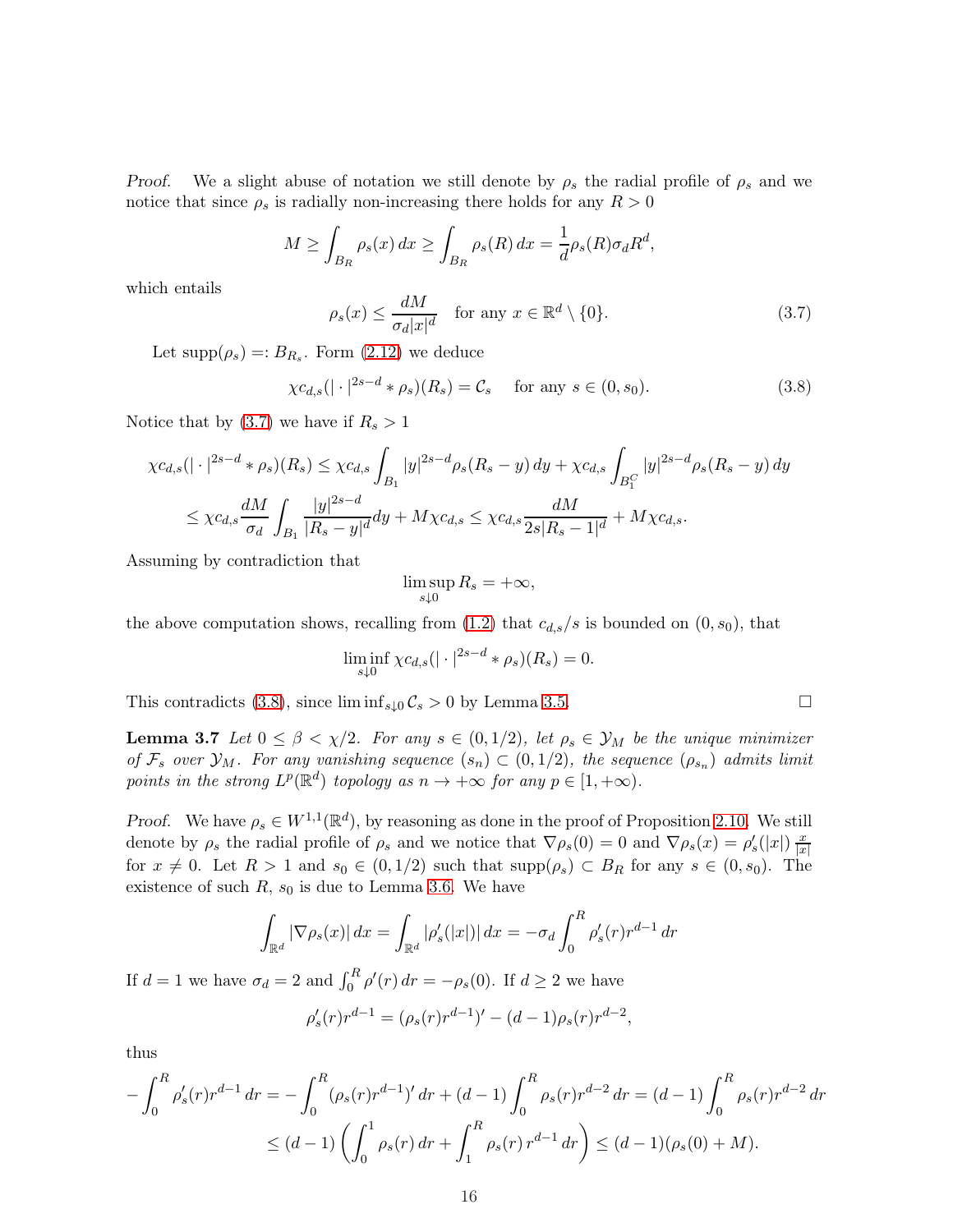Therefore we always have

$$
\sup_{s\in(0,s_0)}\int_{\mathbb{R}^d} |\nabla \rho_s| \leq d\sigma_d \sup_{s\in(0,s_0)} (\rho_s(0) + M) < +\infty,
$$

where the finiteness is due to Lemma [3.4.](#page-14-2) The above uniform  $BV(\mathbb{R}^d)$  estimate and the usual compact embedding  $BV(\mathbb{R}^d)$  in  $L^1_{loc}(\mathbb{R}^d)$ , entails the strong sequential  $L^1_{loc}(\mathbb{R}^d)$  compactness of the family  $(\rho_s)$ , which can be extended to the whole  $L^1(\mathbb{R}^d)$  by the tightness due to Lemma [3.6.](#page-14-1) If  $\rho$  is a limit point along a vanishing sequence  $s_n$ , we also have  $\rho \in L^{\infty}(\mathbb{R}^d)$  and  $\rho_{s_n} \to \rho$ strongly in  $L^p(\mathbb{R}^d)$  for any  $p \in [1, +\infty)$ , since the sequence  $(\rho_{s_n})$  is also equi-bounded by Lemma [3.4.](#page-14-2)

<span id="page-16-1"></span>**Lemma 3.8** Suppose that  $\rho_s \in \mathcal{Y}_M$  for any  $s > 0$  and that  $\rho \in \mathcal{Y}_M$ . If  $\rho_s \to \rho$  strongly in  $L^2(\mathbb{R}^d)$  as  $s \downarrow 0$ , then

$$
\lim_{s\downarrow 0}\int_{\mathbb{R}^{2d}}c_{d,s}|x-y|^{2s-d}\rho_s(x)\rho_s(y)\,dx\,dy=\int_{\mathbb{R}^d}\rho^2(x)\,dx.
$$

Proof. By Plancherel theorem we have

<span id="page-16-0"></span>
$$
\left| \int_{\mathbb{R}^{2d}} c_{d,s} |x - y|^{2s - d} \rho_s(x) \rho_s(y) \, dx \, dy - \int_{\mathbb{R}^d} \rho^2(x) \, dx \right|
$$
\n
$$
= \frac{1}{(2\pi)^d} \left| \int_{\mathbb{R}^d} |\xi|^{-2s} |\hat{\rho}_s(\xi)|^2 \, d\xi - \int_{\mathbb{R}^d} |\hat{\rho}(\xi)|^2 \, d\xi \right|
$$
\n
$$
\leq \frac{1}{(2\pi)^d} \int_{\mathbb{R}^d} ||\xi|^{-2s} - 1| |\hat{\rho}_s(\xi)|^2 \, d\xi + \frac{1}{(2\pi)^d} \left| \int_{\mathbb{R}^d} |\hat{\rho}_s(\xi)|^2 \, d\xi - \int_{\mathbb{R}^d} |\hat{\rho}(\xi)|^2 \, d\xi \right|.
$$
\n(3.9)

About the first term in the right hand side, for any  $R > 1$  we have, since  $|\hat{\rho}_s(\xi)| \leq M$  for any  $\xi \in \mathbb{R}^d$ ,

$$
\int_{\mathbb{R}} ||\xi|^{-2s} - 1||\hat{\rho}_s(\xi)|^2 d\xi = \int_{B_R} ||\xi|^{-2s} - 1||\hat{\rho}_s(\xi)|^2 d\xi + \int_{B_R^C} ||\xi|^{-2s} - 1||\hat{\rho}_s(\xi)|^2 d\xi
$$
  
\n
$$
\leq M^2 \int_{B_R} ||\xi|^{-2s} - 1| d\xi + 2 \int_{B_R^C} |\hat{\rho}_s(\xi)|^2 d\xi
$$
  
\n
$$
\leq M^2 \int_{B_R} ||\xi|^{-2s} - 1| d\xi + 4 \int_{\mathbb{R}^d} |\hat{\rho}_s(\xi) - \hat{\rho}(\xi)|^2 d\xi + 4 \int_{B_R^C} |\hat{\rho}(\xi)|^2 d\xi.
$$

As  $s \downarrow 0$ , the first term in the right hand side goes to zero by dominated convergence (as dominating function we take  $|\xi|^{-2s_0} + 1$  for  $|\xi| \leq 1$  and 2 for  $1 < |\xi| \leq R$ ). Therefore, by the strong  $L^2(\mathbb{R}^d)$  convergence of  $\rho_s$  to  $\rho$ , from [\(3.9\)](#page-16-0) we get

$$
\limsup_{s\downarrow 0} \left| \int_{\mathbb{R}^d} c_{d,s} |x-y|^{2s-d} \rho_s(x) \rho_s(y) \, dx \, dy - \int_{\mathbb{R}^d} \rho^2(x) \, dx \right| \le 4 \int_{B_R^C} |\hat{\rho}(\xi)|^2 \, d\xi.
$$

The result follows, since  $\rho \in L^2(\mathbb{R}^d)$  and R is arbitrary.

<span id="page-16-2"></span>Now we are in the position to state the main result about convergence of minimizers  $\rho_s$  towards  $\rho_0$ , where  $\rho_0$  is defined in [\(3.2\)](#page-11-2).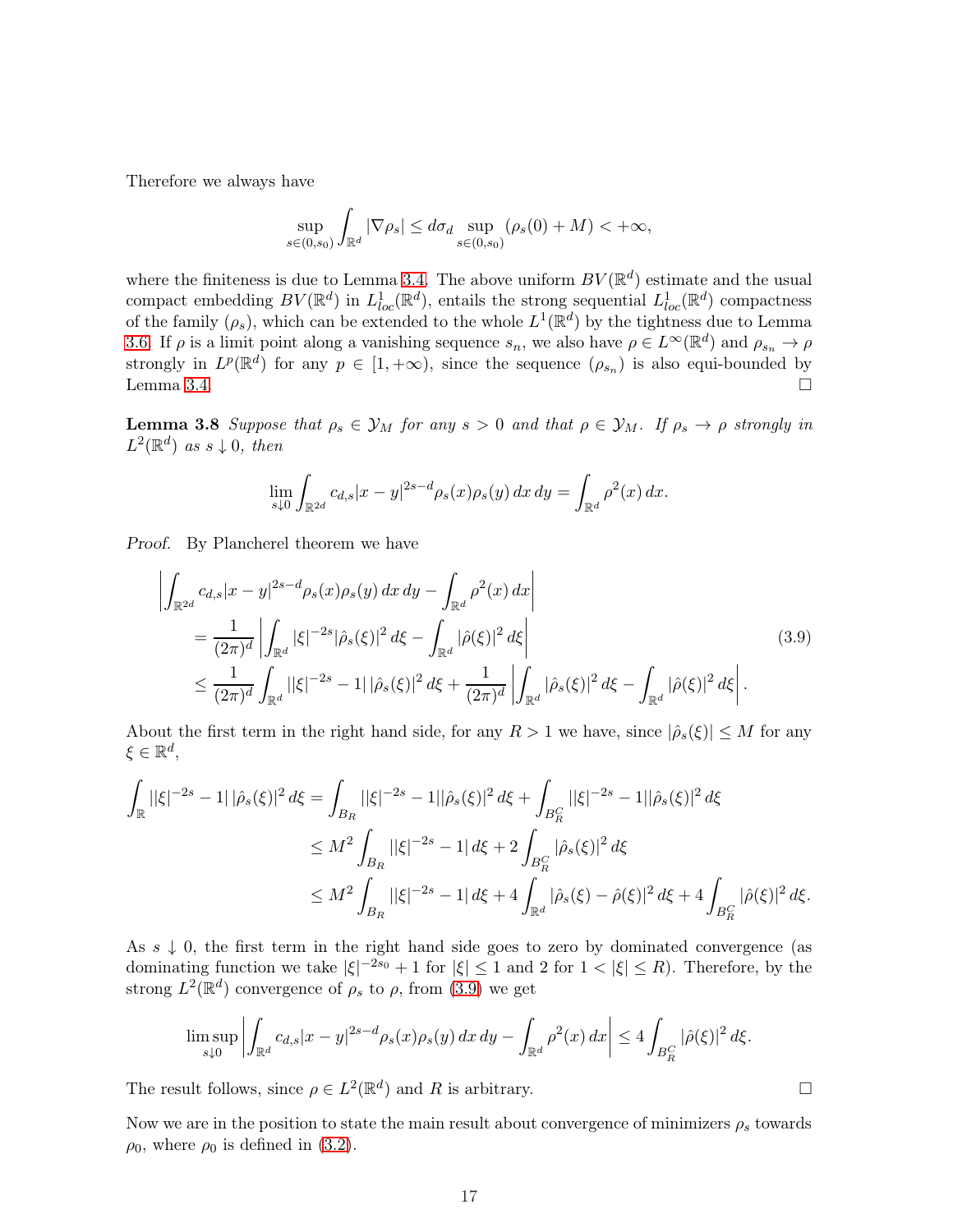**Theorem 3.9** Assume  $0 \le \beta \le \chi/2$ . For any  $s \in (0,1/2)$ , let  $\rho_s \in \mathcal{Y}_M$  be the unique minimizer of  $\mathcal{F}_s$  over  $\mathcal{Y}_M$ . Then, there exists  $\rho \in \mathcal{Y}_M$  such that  $\rho_s \to \rho$  strongly in  $L^m(\mathbb{R}^d)$ as  $s \downarrow 0$ . Moreover,  $\rho$  is the unique radially decreasing minimizer of the functional [\(3.1\)](#page-10-1) over  $\mathcal{Y}_M$ , given by [\(3.2\)](#page-11-2).

Proof. Let  $(s_n) \subset (0, 1/2)$  be a vanishing sequence. Let  $\rho \in \mathcal{Y}_M$  be such that  $\rho_{s_n} \to \rho$ strongly in  $L^m(\mathbb{R}^d)$  as  $n \to +\infty$ . The existence of such a limit point follows from Lemma [3.7,](#page-15-2) and the convergence holds in  $L^p(\mathbb{R}^d)$  for any  $p \in [1, +\infty)$ . Given  $\tilde{\rho} \in \mathcal{Y}_M$ , by the strong  $L^m(\mathbb{R}^d)$  convergence and by Lemma [3.8](#page-16-1) we have

$$
\mathcal{F}_0[\rho] = \lim_{n \to +\infty} \mathcal{F}_{s_n}[\rho_{s_n}] \le \lim_{n \to +\infty} \mathcal{F}_{s_n}[\tilde{\rho}] = \mathcal{F}_0[\tilde{\rho}].
$$

By the arbitrariness of  $\tilde{\rho}$ , we conclude that  $\rho$  is a minimizer of  $\mathcal{F}_0$  over  $\mathcal{Y}_M$ . Finally, the whole family  $(\rho_{\varepsilon})$  converges to  $\rho$  in  $L^m(\mathbb{R}^d)$  as  $s \downarrow 0$ . family  $(\rho_s)$  converges to  $\rho$  in  $L^m(\mathbb{R}^d)$  as  $s \downarrow 0$ .

**Remark 3.10** For  $0 \le \beta \le \chi/2$ , and given  $M > 0$ , we have in fact the Γ-convergence of functionals  $\mathcal{F}_s : \mathcal{Y}_M \to \mathbb{R}$  to functional  $\mathcal{F}_0 : \mathcal{Y}_M \to \mathbb{R}^d$  as  $s \to 0$ , with respect to the strong  $L^2(\mathbb{R}^d)$  topology. Indeed, if  $(\zeta_s)_{s\in(0,1/2)}\subset\mathcal{Y}_M$ ,  $\zeta\in\mathcal{Y}_M$  and  $\zeta_s\to\zeta$  in  $L^2(\mathbb{R}^d)$  as  $s\to 0$ , by Fatou's lemma and Lemma [3.8](#page-16-1) we get  $\mathcal{F}_0[\zeta] \leq \liminf_{s\to 0} \mathcal{F}_s[\zeta_s]$ . On the other hand, still by Lemma [3.8,](#page-16-1) for every  $\zeta \in \mathcal{Y}_M$  we have  $\mathcal{F}_s[\zeta] \to \mathcal{F}_0[\zeta]$  as  $s \to 0$ .

**Proof of Theorem [1.2](#page-1-2).** The case  $0 \leq \beta < \chi/2$  has been treated in Theorem [3.9.](#page-16-2) Therefore, in order to conclude we consider the case  $\beta \geq \chi/2$ .

For every  $\rho \in \mathcal{Y}_M$  and every  $\lambda > 0$ , let  $\rho_\lambda(x) = \lambda^d \rho(\lambda x)$ ,  $x \in \mathbb{R}^d$ . We have

<span id="page-17-0"></span>
$$
\mathcal{F}_s[\rho_\lambda] \ge \beta \lambda^d \int_{\mathbb{R}^d} \rho^2(x) \, dx + \lambda^{d-2s} \mathcal{W}_s[\rho]. \tag{3.10}
$$

Similarly to the proof of Proposition [3.1,](#page-11-3) we minimize the right hand side with respect to  $\lambda$ and find a unique optimal value  $\lambda_*$  given by

$$
\lambda_* = ((2s-d)\mathcal{W}_s[\rho])^{\frac{1}{2s}} \left( d\beta \int_{\mathbb{R}^d} \rho^2(x) \, dx \right)^{-\frac{1}{2s}},
$$

and by inserting such a value in [\(3.10\)](#page-17-0) we get

$$
\mathcal{F}_s[\rho] \geq -\frac{2s\beta}{d-2s} \left(\frac{\chi(d-2s)}{2d\beta}\right)^{\frac{d}{2s}} \left(\int_{\mathbb{R}^d} \rho^2(x) \, dx\right)^{1-\frac{d}{2s}} \left(\int_{\mathbb{R}^d} \int_{\mathbb{R}^d} K_s(x-y)\rho(x)\rho(y) \, dx \, dy\right)^{\frac{d}{2s}}.
$$

But the Hardy-Littlewood-Sobolev inequality  $(2.6)$  along with interpolation of  $L^p$  norms, entails

$$
\int_{\mathbb{R}^d} \int_{\mathbb{R}^d} K_s(x-y) \rho(x) \rho(y) \, dx \, dy \leq c_{d,s} H_{d,s} \|\rho\|_{\frac{2d}{d+2s}}^2 \leq c_{d,s} H_{d,s} M^{\frac{4s}{d}} \left( \int_{\mathbb{R}^d} \rho^2(x) \, dx \right)^{1-\frac{2s}{d}},
$$

therefore we get the estimate

$$
\mathcal{F}_s[\rho] \ge -\frac{2s\beta}{d-2s} \left(\frac{\chi(d-2s)}{2d\beta}\right)^{\frac{d}{2s}} M^2 \left(c_{d,s} H_{d,s}\right)^{\frac{d}{2s}}
$$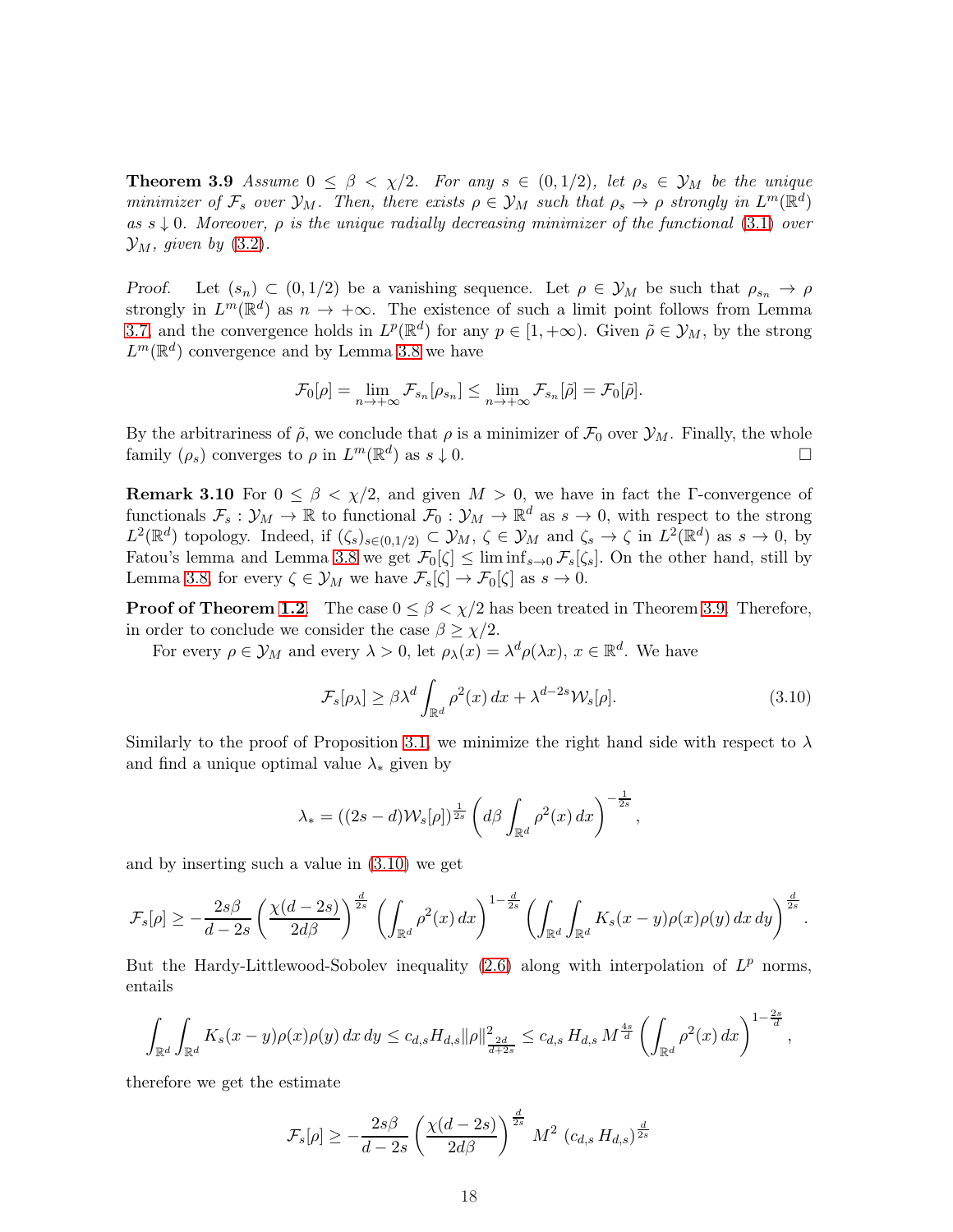for every  $\rho \in \mathcal{Y}_M$ . It is not difficult to check that  $(c_{d,s}H_{d,s})^{\frac{d}{2s}}$  converges to a finite limit as s  $\downarrow$  0, therefore the above right hand side is negative and converges to 0 as s  $\downarrow$  0 due to the condition  $\beta \geq \chi/2$ . If  $\rho_s$  denotes the unique minimizer of  $\mathcal{F}_s$  over  $\mathcal{Y}_M$ , we deduce from [\(2.14\)](#page-6-6) that  $\lim_{s\downarrow 0} \mathcal{F}_s[\rho_s] = 0$ . This implies from [\(2.13\)](#page-6-5) and [\(2.14\)](#page-6-6) that  $\rho_s \to 0$  in  $L^m(\mathbb{R}^d)$  and  $\mathcal{C}_s \to 0$ as  $s \downarrow 0$ .

Eventually, we prove that  $\|\rho_s\|_{\infty} \to 0$  as  $s \downarrow 0$ . Since  $\rho_s$  is continuous and radially decreasing we have  $\|\rho_s\|_{\infty} = \rho_s(0)$ , and as seen in the proof of Lemma [3.4](#page-14-2) we may take advantage of [\(2.12\)](#page-6-4) and get

<span id="page-18-1"></span>
$$
\frac{m}{m-1}\rho_s(0)^{m-1} + 2\beta \rho_s(0) = \chi c_{d,s}(|\cdot|^{2s-d} * \rho_s)(0) - C_s \le \frac{\chi c_{d,s}\sigma_d}{2s}\rho_s(0) + \chi c_{d,s}M. \tag{3.11}
$$

Let  $\bar{\rho} := \limsup_{s \downarrow 0} \rho_s(0)$ . By taking [\(1.2\)](#page-0-2) and  $\sigma_d = 2\pi^{d/2}/\Gamma(d/2)$  into account, we have  $\lim_{s\downarrow 0} (2s)^{-1}c_{d,s}\sigma_d=1$ , thus from  $(3.11)$  we deduce

$$
\frac{m}{m-1}\bar{\rho}^{m-1} + 2\beta\bar{\rho} \le \chi\bar{\rho}.
$$

Since  $m > 2$  and  $\beta \geq \chi/2$ , this forces  $\bar{\rho} = 0$  which is the desired result.

## <span id="page-18-0"></span>4 Weak solutions for the aggregation-diffusion problem

The first objective of this section is the proof of the main existence result stated in Theorem [\(1.3\)](#page-2-2). We mention that an alternative existence proof for  $s > 1/2$  and  $\beta = 0$  is found in [\[35\]](#page-46-2).

We fix  $M > 0$ . For  $\rho^0 \in \mathcal{Y}_{M,2}$ , and we consider the Cauchy problem [\(1.1\)](#page-0-0) We shall construct a weak solution to problem [\(1.1\)](#page-0-0) by an application of the JKO scheme to the functional  $\mathcal{F}_s$ defined by [\(1.3\)](#page-0-3). Therefore, for a discrete time step  $\tau > 0$ , we consider the minimization problem

<span id="page-18-2"></span>
$$
\min_{\rho \in \mathcal{Y}_{M,2}} \left( \mathcal{F}_s[\rho] + \frac{1}{2\tau} W_2^2(\rho, \rho^0) \right). \tag{4.1}
$$

<span id="page-18-3"></span>Proposition 4.1 (Existence of discrete minimizers) Let  $\tau > 0$  and  $\rho^0 \in \mathcal{Y}_{M,2}$ . The minimization problem  $(4.1)$  admits solutions.

Proof. It is clear from Lemma [2.5](#page-6-1) that the functional to be minimized over  $\mathcal{Y}_{M,2}$  is bounded from below. Let  $(\rho_n) \subset \mathcal{Y}_{M,2}$  be one of its minimizing sequences. The sequence  $(\rho_n)$  has uniformly bounded  $L^m(\mathbb{R}^d)$  norm by inequality [\(2.7\)](#page-5-2). It also has uniformly bounded second moment, thanks to the uniform bound for  $W_2(\rho_n, \rho^0)$ , which follows from the fact that  $\rho_n$  is a minimizing sequence and again from  $(2.7)$  and  $(2.10)$ . Hence, up to subsequences, it converges to  $\rho_*$  weakly in  $L^p(\mathbb{R}^d)$  for every  $p \in [1, m]$  and narrowly by Prokhorov's theorem (see e.g. [\[1,](#page-44-5) Theorem 5.1.3]). This implies that  $\rho_*$  has mass M and by [\[1,](#page-44-5) Lemma 5.17] that  $\rho_*$  has 0 center of mass, therefore  $\rho_* \in \mathcal{Y}_M$ . Furthermore, by the lower semicontinuity of the second moments with respect to the narrow topology we have  $\rho_* \in \mathcal{Y}_{M_2}$ . We notice that also the sequence of product measures  $\rho_n(x) dx \rho_n(y) dy$  is narrowly converging to  $\rho_*(x) dx \rho_*(y) dy$ , see for instance [\[2,](#page-44-6) Theorem 2.8].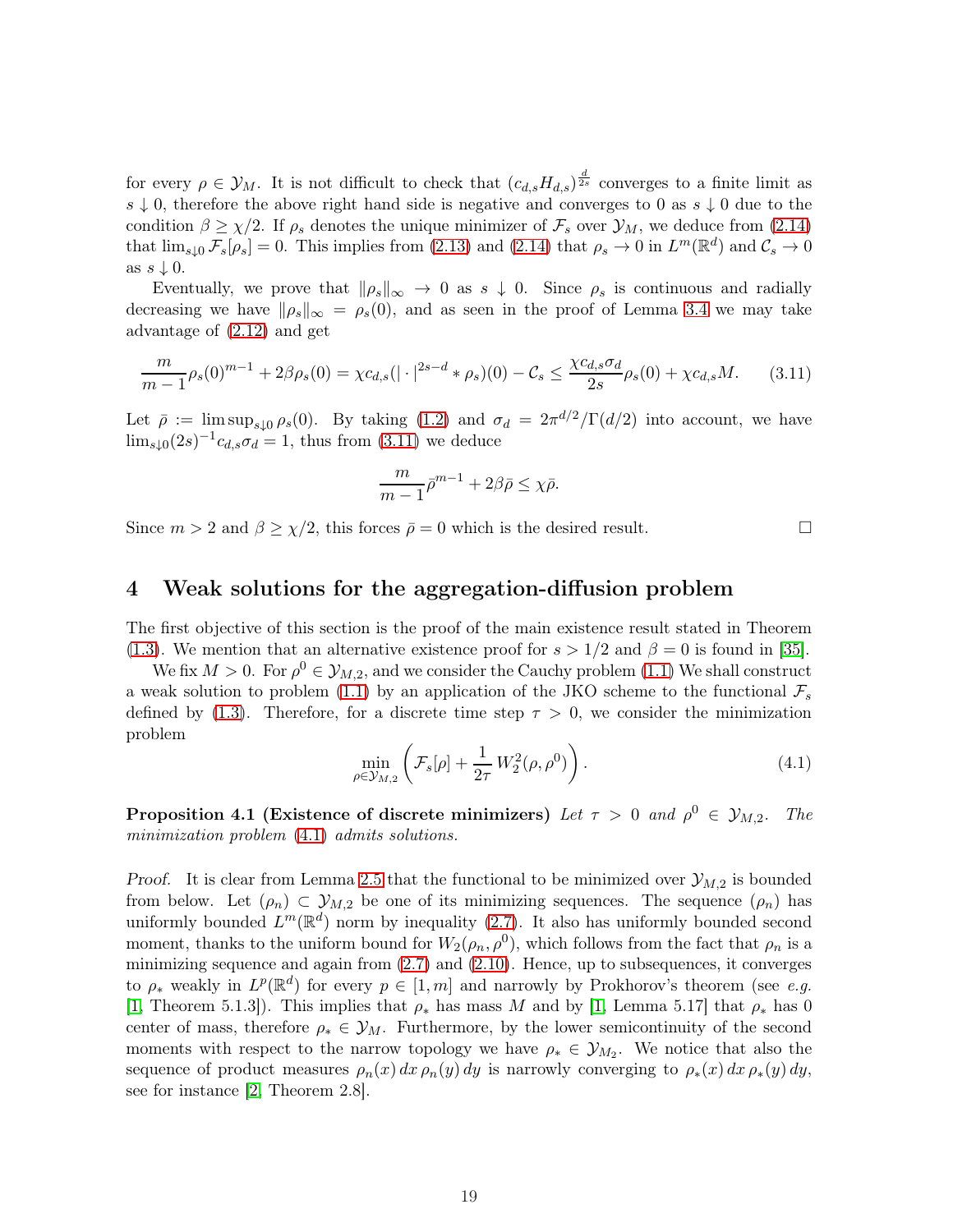Let  $\varepsilon > 0$  and let  $\eta_{\varepsilon} : \mathbb{R}^d \to [0, 1]$  be a smooth cutoff function such that  $\eta_{\varepsilon}(x) = 1$  if  $|x| < \varepsilon$ and  $\eta_{\varepsilon}(x) = 0$  if  $|x| > 2\varepsilon$ . As  $K_s(1 - \eta_{\varepsilon})$  is a bounded continuous function over  $\mathbb{R}^d$  we obtain

$$
\lim_{n \to +\infty} \int_{\mathbb{R}^d} \int_{\mathbb{R}^d} K_s(x - y) (1 - \eta_{\varepsilon}(x - y)) \rho_n(x) \rho_n(y) dx dy
$$

$$
= \int_{\mathbb{R}^d} \int_{\mathbb{R}^d} K_s(x - y) (1 - \eta_{\varepsilon}(x - y)) \rho_*(x) \rho_*(y) dx dy
$$

for every  $\varepsilon > 0$ . On the other hand, by Cauchy-Schwarz and Young inequality we have

$$
\int_{\mathbb{R}^d} \int_{\mathbb{R}^d} K_s(x - y) \eta_{\varepsilon}(x - y) \rho_n(x) \rho_n(y) dx dy \leq \|\rho_n\|_{L^2(\mathbb{R}^d)} \|(\eta_{\varepsilon} K_s) * \rho_n\|_{L^2(\mathbb{R}^d)}
$$
  

$$
\leq \|\rho_n\|_{L^2(\mathbb{R}^d)}^2 \|\eta_{\varepsilon} K_s\|_{L^1(\mathbb{R}^d)} \leq C \|\eta_{\varepsilon} K_s\|_{L^1(\mathbb{R}^d)}
$$

for every  $n \in \mathbb{N}$  and every  $\varepsilon > 0$ , where C is a constant that does not depend on n, since  $(\rho_n)$ is a bounded sequence in  $L^2(\mathbb{R}^d)$ . A combination of the two above relations yields

$$
\limsup_{n \to +\infty} \left| \int_{\mathbb{R}^d} \int_{\mathbb{R}^d} K_s(x - y) \, \rho_n(x) \, \rho_n(y) \, dx \, dy - \int_{\mathbb{R}^d} \int_{\mathbb{R}^d} K_s(x - y) \, \rho_*(x) \, \rho_*(y) \, dx \, dy \right| \leq \int_{\mathbb{R}^d} \int_{\mathbb{R}^d} K_s(x - y) \eta_{\varepsilon}(x - y) \, \rho_*(x) \, \rho_*(y) \, dx \, dy + C \| \eta_{\varepsilon} \, K_s \|_{L^1(\mathbb{R}^d)}.
$$

for every  $\varepsilon > 0$ . By dominated convergence, the two terms in the right hand side vanish as  $\varepsilon \to 0$ , so that the arbitrariness of  $\varepsilon$  entails

<span id="page-19-0"></span>
$$
\lim_{n \to +\infty} \int_{\mathbb{R}^d} \int_{\mathbb{R}^d} K_s(x - y) \rho_n(x) \rho_n(y) dx dy = \int_{\mathbb{R}^d} \int_{\mathbb{R}^d} K_s(x - y) \rho_*(x) \rho_*(y) dx dy.
$$
 (4.2)

By the weak lower semicontinuity of the  $L^m(\mathbb{R}^d)$  and of the  $L^2(\mathbb{R}^d)$  norms, by the narrow lower semicontinuity of  $W_2(\cdot, \rho^0)$  (see [\[1,](#page-44-5) Proposition 7.1.3]) and thanks to [\(4.2\)](#page-19-0) we conclude that

$$
\mathcal{F}_s[\rho_*] + \frac{1}{2\tau} W_2^2(\rho_*, \rho^0) \le \liminf_{n \to +\infty} \left( \mathcal{F}_s[\rho_n] + \frac{1}{2\tau} W_2^2(\rho_n, \rho^0) \right)
$$

Since  $(\rho_n)$  is a minimizing sequence, we conclude that  $\rho_*$  is a solution to problem [\(4.1\)](#page-18-2).  $\Box$ 

Once existence of a discrete solution is established, we perform a recursive minimization and apply standard arguments from the theory of minimizing movements to obtain convergence of the scheme and existence of a limit curve, as summarized in the next two statements.

<span id="page-19-3"></span>Proposition 4.2 (Basic estimate of minimizing movements) Let  $\tau > 0$  and  $\rho^0 \in \mathcal{Y}_{M,2}$ . We let  $\rho^0_\tau := \rho^0$  and for every  $k \in \mathbb{N}$ , we take recursively

<span id="page-19-2"></span>
$$
\rho_{\tau}^{k} \in \operatorname{argmin}_{\mathcal{Y}_{M,2}}\left(\mathcal{F}_{s}[\cdot] + \frac{1}{2\tau}W_{2}^{2}(\cdot,\rho_{\tau}^{k-1})\right),\tag{4.3}
$$

.

thus defining a sequence  $(\rho_{\tau}^k)_{k\geq 1}$  of discrete minimizers, whose existence is ensured by Propo-sition [4.1](#page-18-3). For every  $k \in \mathbb{N}$  there hold

<span id="page-19-1"></span>
$$
\mathcal{F}_s[\rho_\tau^k] + \frac{1}{2\tau} \sum_{h=1}^k W_2^2(\rho_\tau^h, \rho_\tau^{h-1}) \le \mathcal{F}_s[\rho^0] \le \frac{1}{m-1} \int_{\mathbb{R}^d} (\rho^0(x))^m dx + \beta \int_{\mathbb{R}^d} (\rho^0(x))^2 dx, \quad (4.4)
$$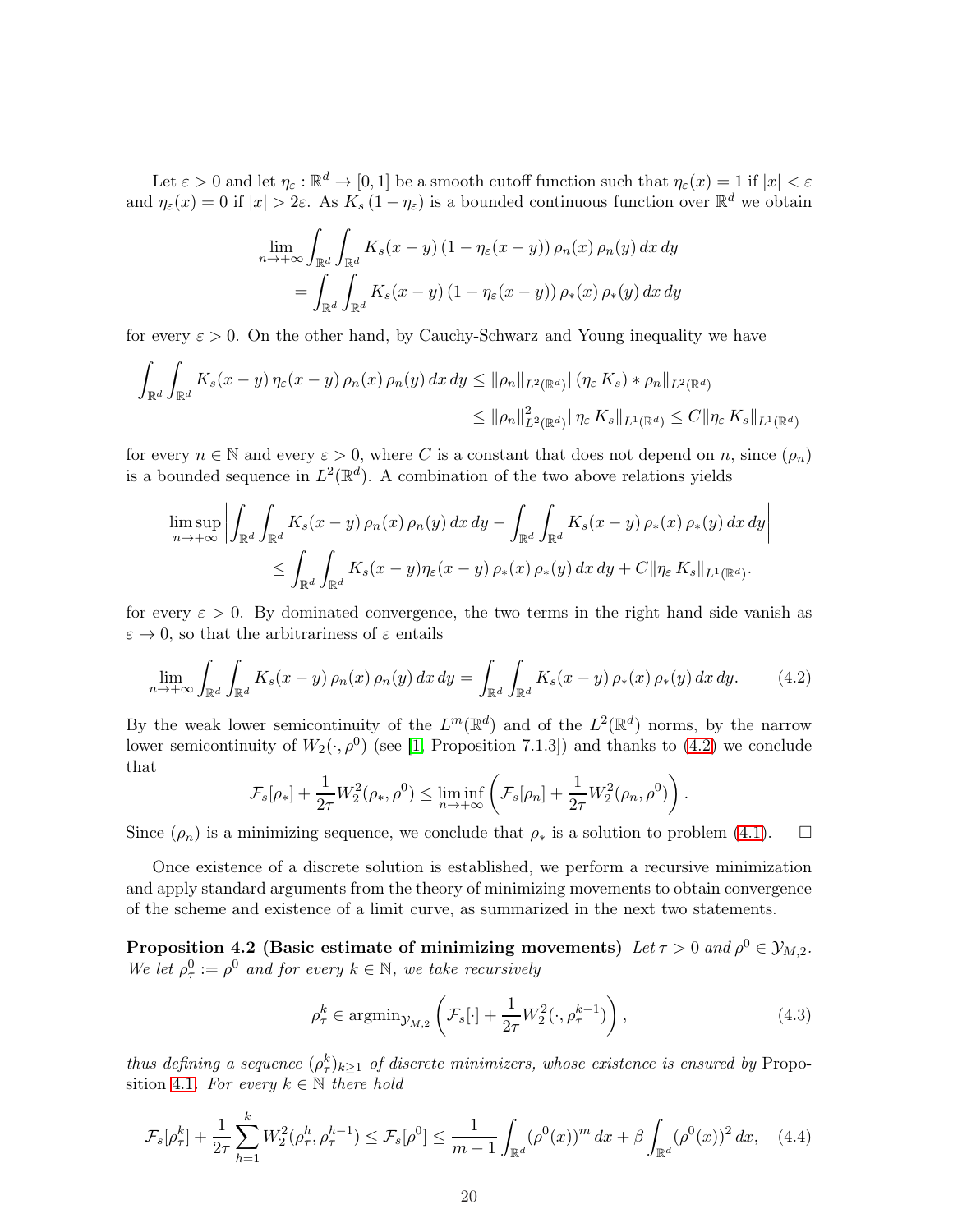<span id="page-20-0"></span>
$$
\frac{1}{2(m-1)} \int_{\mathbb{R}^d} (\rho_\tau^k(x))^m dx \le \frac{1}{m-1} \int_{\mathbb{R}^d} (\rho^0(x))^m dx + \beta \int_{\mathbb{R}^d} (\rho^0(x))^2 dx + \bar{C}, \tag{4.5}
$$

and

<span id="page-20-1"></span>
$$
\int_{\mathbb{R}^d} |x|^2 (\rho_\tau^k(x)) dx \le 4k\tau \mathcal{F}_s[\rho^0] + 2 \int_{\mathbb{R}^d} |x|^2 \rho^0(x) dx,
$$
\n(4.6)

where  $\bar{C} = \bar{C}(\chi, m, s, d, M)$  is the constant given by [\(2.11\)](#page-6-8), only depending on  $\chi, m, s, d, M$ .

Proof. Estimate [\(4.4\)](#page-19-1) directly follows from the minimality property of  $\rho_{\tau}^k$ , which is defined by  $(4.3)$ . Estimate  $(4.5)$  follows from  $(2.7)$  and  $(4.4)$ . Moreover, we have by triangle inequality and by Cauchy Schwarz inequality

$$
\int_{\mathbb{R}^d} |x|^2 \rho_\tau^k(x) dx = W_2^2(\rho_\tau^k, M\delta_0) \le \left(\sum_{h=1}^k W_2(\rho_\tau^h, \rho_\tau^{h-1}) + W_2(\rho^0, M\delta_0))\right)^2
$$
  

$$
\le 2k\tau \sum_{h=1}^k \frac{1}{\tau} W_2^2(\rho_\tau^h, \rho_\tau^{h-1}) + 2W_2(\rho^0, M\delta_0),
$$

<span id="page-20-3"></span>which entails  $(4.6)$  by means of  $(4.4)$ .

**Proposition 4.3 (Convergence of the scheme)** Let  $\rho^0 \in \mathcal{Y}_{M,2}$ . For every  $\tau > 0$ , let us consider a sequence  $(\rho_{\tau}^k)_{k\geq 0}$  of discrete minimizers defined by [\(4.3\)](#page-19-2) and define the piecewise constant interpolation

<span id="page-20-2"></span>
$$
\rho_{\tau}(t,\cdot) := \rho_{\tau}^{[t/\tau]}(\cdot), \qquad t \ge 0,
$$
\n(4.7)

where  $[x] := \min\{h \in \mathbb{N} : h \geq x\}$ . Then there exist a vanishing sequence  $(\tau_n)_{n \in \mathbb{N}} \subset (0,1)$  and a limit function  $\rho \in L^{\infty}((0, +\infty); L^m(\mathbb{R}^d))$  such that  $[0, +\infty) \ni t \mapsto \rho(t, \cdot) \in \mathcal{Y}_{M,2}$  is narrowly continuous and such that  $\rho_{\tau_n}(t, \cdot)$  narrowly converge to  $\rho(t, \cdot)$  for every  $t \geq 0$ . Furthermore,  $t \mapsto \rho(t, \cdot)$  is a  $AC^2([0, +\infty))$  curve with respect to the Wasserstein distance, i.e., there exists  $g \in L^2(0, +\infty)$  such that  $W_2(\rho(t_1, \cdot), \rho(t_2, \cdot)) \leq \int_{t_1}^{t_2} g(r) dr$  for every  $0 \leq t_1 < t_2 < +\infty$ .

Proof. The convergence to a narrowly continuous curve along a vanishing sequence  $(\tau_n)$ follows from the standard convergence arguments for minimizing movements from [\[1\]](#page-44-5). In order to obtain it, we let  $g_{\tau} : [0, +\infty) \to [0, +\infty)$  be defined as  $g_{\tau}(t) = \tau^{-1} W_2(\rho_{\tau}(t, \cdot), \rho_{\tau}(t - \tau, \cdot)),$ with the convention  $\rho_{\tau}(r, \cdot) = \rho^0(\cdot)$  if  $r < 0$ , and we have from [\(4.7\)](#page-20-2)

$$
\frac{1}{2} \int_0^{+\infty} g_\tau^2(t) dt = \frac{1}{2\tau^2} \sum_{h=1}^{+\infty} \int_{(h-1)\tau}^{h\tau} W_2^2(\rho_\tau(t, \cdot), \rho_\tau(t-\tau, \cdot)) dt = \frac{1}{2\tau} \sum_{h=1}^{+\infty} W_2^2(\rho_\tau^h, \rho_\tau^{h-1}).
$$

On the other hand, [\(4.4\)](#page-19-1), [\(4.5\)](#page-20-0) and [\(2.10\)](#page-5-3) entail for every integer  $k \ge 1$ 

$$
\frac{1}{2\tau}\sum_{h=1}^k W_2^2(\rho_\tau^h, \rho_\tau^{h-1}) \leq \mathcal{F}_s[\rho^0] - \mathcal{F}_s[\rho_\tau^k] \leq 2\left(\bar{C} + \frac{1}{m-1}\int_{\mathbb{R}^d} (\rho^0)^m + \beta \int_{\mathbb{R}^d} (\rho^0)^2\right),
$$

where  $\overline{C}$  is defined by [\(2.11\)](#page-6-8) and [\(2.8\)](#page-5-4). We deduce that

$$
\frac{1}{2} \int_0^{+\infty} g_\tau^2(t) dt \le 2 \left( \bar{C} + \frac{1}{m-1} \int_{\mathbb{R}^d} (\rho^0)^m + \beta \int_{\mathbb{R}^d} (\rho^0)^2 \right)
$$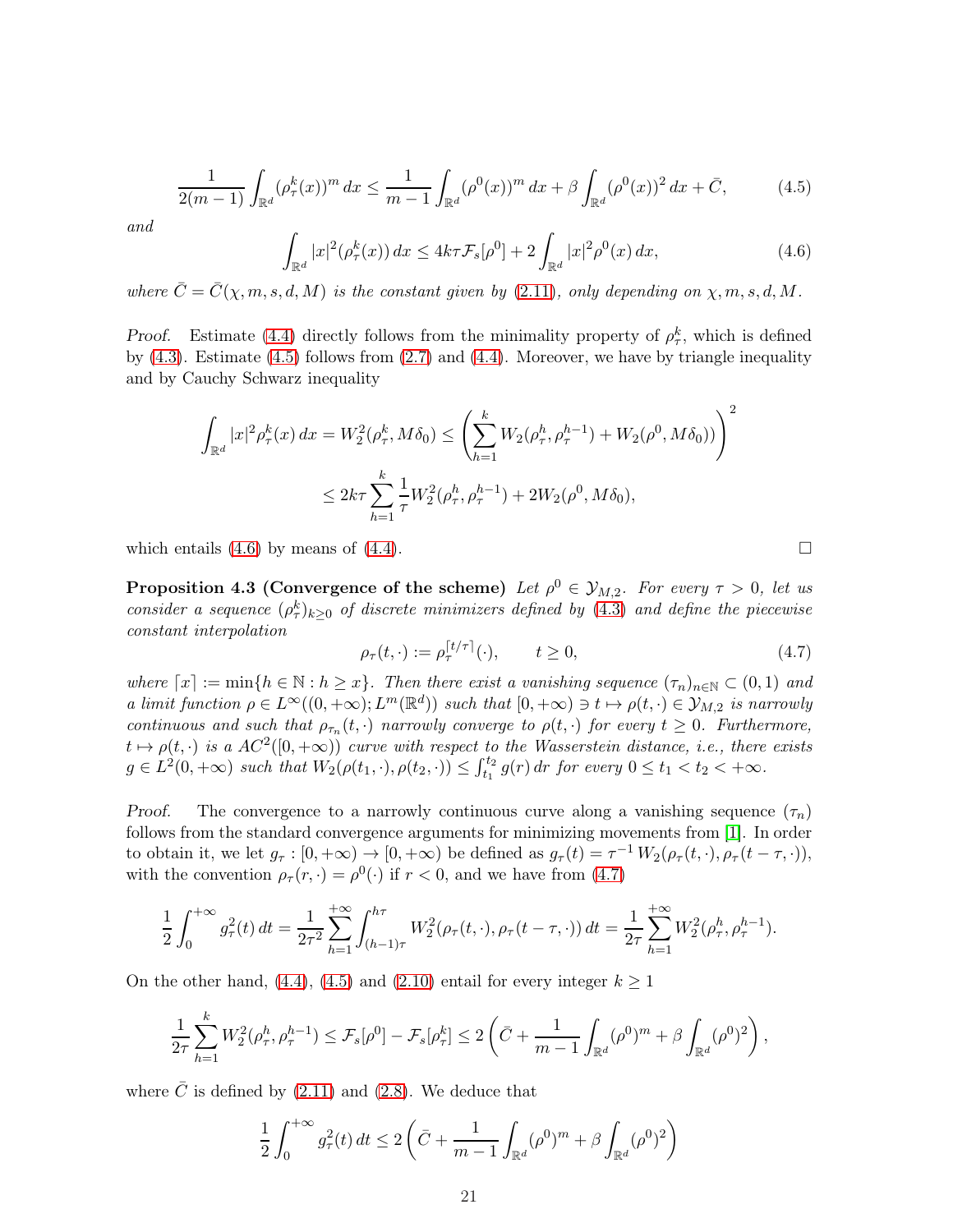so that  $g_{\tau} \in L^2(0, +\infty)$  there exists a vanishing sequence  $(\tau_n)_{n \in \mathbb{N}} \subset (0, 1)$  such that  $g_{\tau_n} \to g$ weakly in  $L^2((0, +\infty))$  for some  $g \in L^2((0, +\infty))$ . For arbitrary  $T > 0$ , the family of functions  $\{\rho_{\tau_n}(t,\cdot):n\in\mathbb{N},\,t\in[0,T]\}\subset\mathcal{Y}_{M,2}$  has uniformly bounded second moments thanks to  $(4.6)$ , hence it is narrowly relatively compact, and moreover if  $0 \le t_1 < t_2 \le T$  we may apply the triangle inequality to find the Wasserstein equi-continuity estimate

$$
\limsup_{n \to +\infty} W_2(\rho_{\tau_n}(t_2, \cdot), \rho_{\tau_n}(t_1, \cdot)) \le \limsup_{n \to +\infty} \sum_{h=\lceil t_1/\tau_n \rceil + 1}^{\lceil t_2/\tau_n \rceil} W_2(\rho_{\tau_n}^h, \rho_{\tau_n}^{h-1})
$$
\n
$$
= \limsup_{n \to +\infty} \int_{(\lceil t_1/\tau_n \rceil + 1)\tau_n}^{\lceil t_2/\tau_n \rceil + 1} g_{\tau_n}(t) dt = \int_{t_1}^{t_2} g(t) dt,
$$

so that we can apply the abstract Ascoli-Arzelà theorem from [\[1,](#page-44-5) Proposition 3.3.1] and deduce that there exists a narrowly continuous curve  $[0, T] \ni t \mapsto \rho(t, \cdot)$  such that, up to extraction of a not relabeled subsequence,  $\rho_{\tau_n}(t, \cdot) \to \rho(t, \cdot)$  narrowly as  $n \to +\infty$  for every  $t \in [0, T]$ . Eventually, by the above estimate and the narrow lower semicontinuity of the Wasserstein distance (see [\[1,](#page-44-5) Proposition 7.1.3]), we deduce  $W_2(\rho(t_2, \cdot), \rho(t_1, \cdot)) \leq \int_{t_1}^{t_2} g(t) dt$ , which is the desired  $AC^2$  property. By the uniform estimate [\(4.5\)](#page-20-0) and the narrow lower semicontinuity of the  $L^m$  norm (see for instance [\[29,](#page-46-3) Proposition 7.7] we also deduce that  $\|\rho(t, \cdot)\|_{L^m(\mathbb{R}^d)}^m \leq 2C(m-1)$  for every  $t \geq 0$ , where C is the right hand side of [\(4.5\)](#page-20-0).

The curve  $t \mapsto \rho(t, \cdot)$  that was obtained in Proposition [4.3](#page-20-3) will be shown to be a weak solution to [\(1.1\)](#page-0-0). The first step towards this goal is to obtain a first order optimality condition for discrete minimizers of the JKO scheme.

Proposition 4.4 (Euler-Lagrange equation for discrete minimizers) Let  $\tau > 0$  and  $\rho^0 \in \mathcal{Y}_{M,2}$ . If  $\rho_*$  is a solution to problem [\(4.1\)](#page-18-2), then there holds

<span id="page-21-1"></span>
$$
\frac{1}{\tau} \int_{\mathbb{R}^d} (T_*(x) - x) \cdot \nabla \zeta(x) \, \rho_*(x) \, dx = - \int_{\mathbb{R}^d} \Delta \zeta(x) \left( \rho_*(x)^m + \beta \rho_*(x)^2 \right) dx \n+ \frac{(d - 2s)\chi \, c_{d,s}}{2} \int_{\mathbb{R}^d} \int_{\mathbb{R}^d} (\nabla \zeta(x) - \nabla \zeta(y)) \cdot (x - y) |x - y|^{2s - d - 2} \, \rho_*(x) \, \rho_*(y) \, dx \, dy
$$
\n(4.8)

for every  $\zeta \in C^{\infty}(\mathbb{R}^d)$  such that  $\nabla \zeta \in W^{1,\infty}(\mathbb{R}^d;\mathbb{R}^d)$ . Here,  $T_*$  is the unique optimal transport map (for the quadratic cost) from  $\rho_*(x) dx$  to  $\rho^0(x) dx$ .

Proof. Let  $\zeta \in C^{\infty}(\mathbb{R}^d)$  be such that  $\nabla \zeta \in W^{1,\infty}(\mathbb{R}^d; \mathbb{R}^d)$  and such that

<span id="page-21-0"></span>
$$
\int_{\mathbb{R}^d} \rho_* \nabla \zeta \, dx = 0. \tag{4.9}
$$

Let  $\rho_{\varepsilon}(x) dx$  be the push-forward measure of  $\rho_*(x) dx$  through the map  $x \mapsto x + \varepsilon \nabla \zeta$ , defined for any  $\varepsilon \in \mathbb{R}$  such that  $|\varepsilon| < 1/L_{\zeta}$ , where  $L_{\zeta}$  the Lipschitz constant of  $\nabla \zeta$ . It is clear that  $\rho_{\varepsilon} \in \mathcal{Y}_M$ . By the change of variables formula and by the Taylor expansion

$$
\det(I + \varepsilon \nabla^2 \zeta) = 1 + \varepsilon \Delta \zeta + o(\varepsilon)
$$

we get

$$
\int_{\mathbb{R}^d} \rho_{\varepsilon}(x)^m dx = \int_{\mathbb{R}^d} \frac{\rho_*(x)^m}{(\det(I + \varepsilon \nabla^2 \zeta(x)))^{m-1}} dx
$$
  
= 
$$
\int_{\mathbb{R}^d} \rho_*(x)^m dx - (m-1)\varepsilon \int_{\mathbb{R}^d} \Delta \zeta(x) \rho_*(x)^m dx + o(\varepsilon)
$$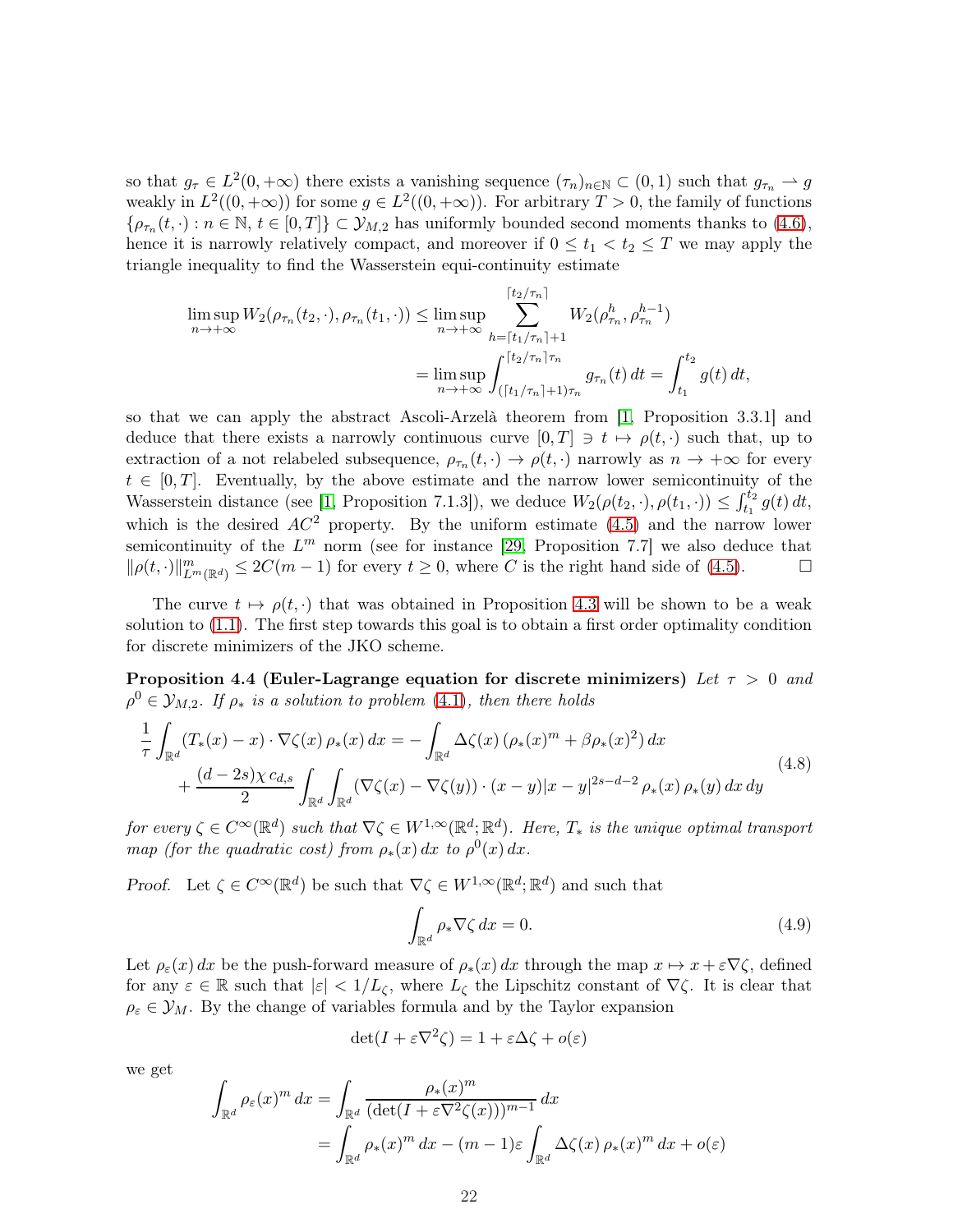where I is the identity matrix and  $\nabla^2$  is the Hessian operator. Therefore we have

$$
\frac{d}{d\varepsilon}\left(\frac{1}{m-1}\int_{\mathbb{R}^d}\rho_{\varepsilon}(x)^m\,dx\right)\bigg|_{\varepsilon=0}=-\int_{\mathbb{R}^d}\Delta\zeta(x)\,\rho_*(x)^m\,dx,
$$

which is of course still true if  $m$  is replaced by 2. On the other hand, the definition of push-forward entails

$$
\int_{\mathbb{R}^d} \int_{\mathbb{R}^d} |x - y|^{2s - d} \rho_{\varepsilon}(x) \rho_{\varepsilon}(y) dx dy = \int_{\mathbb{R}^d} \int_{\mathbb{R}^d} |x - y + \varepsilon(\nabla \zeta(x) - \nabla \zeta(y))|^{2s - d} \rho_*(x) \rho_*(y) dx dy
$$

so that

$$
\frac{1}{\varepsilon} \int_{\mathbb{R}^d} \int_{\mathbb{R}^d} |x - y|^{2s - d} \rho_{\varepsilon}(x) \rho_{\varepsilon}(y) dx dy - \frac{1}{\varepsilon} \int_{\mathbb{R}^d} \int_{\mathbb{R}^d} |x - y|^{2s - d} \rho_*(x) \rho_*(y) dx dy \n= \frac{1}{\varepsilon} \int_{\mathbb{R}^d} \int_{\mathbb{R}^d} \left( |x - y + \varepsilon(\nabla \zeta(x) - \nabla \zeta(y))|^{2s - d} - |x - y|^{2s - d} \right) \rho_*(x) \rho_*(y) dx dy.
$$

It is clear that

$$
\lim_{\varepsilon \to 0} \frac{1}{\varepsilon} \left( |x - y + \varepsilon(\nabla \zeta(x) - \nabla \zeta(y))|^{2s-d} - |x - y|^{2s-d} \right)
$$

$$
= (2s - d)|x - y|^{2s - d - 2}(x - y) \cdot (\nabla \zeta(x) - \nabla \zeta(y))
$$

for every  $x, y \in \mathbb{R}^d$ ,  $x \neq y$ . On the other hand, since  $|\varepsilon| < 1/L_{\zeta}$  we have  $|\varepsilon| |\nabla \zeta(x) - \nabla \zeta(y)|$  $|x - y|$  and then we can obtain the estimate

$$
\left| |x-y+\varepsilon(\nabla \zeta(x)-\nabla \zeta(y))|^{2s-d} - |x-y|^{2s-d} \right| \le \left( (1-|\varepsilon|L_\zeta)^{2s-d} - 1 \right) |x-y|^{2s-d}
$$

for every  $x, y \in \mathbb{R}^d$ ,  $x \neq y$ . Thus, Bernoulli inequality entails, for every  $x, y \in \mathbb{R}^d$ ,  $x \neq y$  and every  $\varepsilon \in \mathbb{R}$  such that  $2|\varepsilon| < 1/L_{\zeta}$ ,

$$
\left| |x - y + \varepsilon(\nabla \zeta(x) - \nabla \zeta(y))|^{2s-d} - |x - y|^{2s-d} \right| < |\varepsilon| d L_{\zeta} 2^{d-2s} |x - y|^{2s-d},
$$

therefore by dominated convergence we get

$$
\frac{d}{d\varepsilon} \left( \int_{\mathbb{R}^d} \int_{\mathbb{R}^d} |x - y|^{2s - d} \rho_{\varepsilon}(x) \rho_{\varepsilon}(y) dx dy \right) \Big|_{\varepsilon = 0}
$$
  
=  $(2s - d) \int_{\mathbb{R}^d} \int_{\mathbb{R}^d} |x - y|^{2s - d - 2} (x - y) \cdot (\nabla \zeta(x) - \nabla \zeta(y)) \rho_*(x) \rho_*(y) dx dy.$ 

For the derivative of the Wasserstein distance, by a standard result (see [\[34,](#page-46-4) Theorem 8.13]) we get

$$
\frac{d}{d\varepsilon} \left( \frac{1}{2\tau} W_2^2(\rho_\varepsilon, \rho^0) \right) \Bigg|_{\varepsilon=0} = \frac{1}{\tau} \int_{\mathbb{R}^d} (x - T_*(x)) \cdot \nabla \zeta(x) \, \rho_*(x) \, dx
$$

Since  $\rho_*$  is a minimizer, the derivative with respect to  $\varepsilon$  of  $\mathcal{F}_s[\rho_{\varepsilon}] + \frac{1}{2\tau} W_2^2(\rho_{\varepsilon}, \rho^0)$  needs to vanish at  $\varepsilon = 0$ . We obtain the result.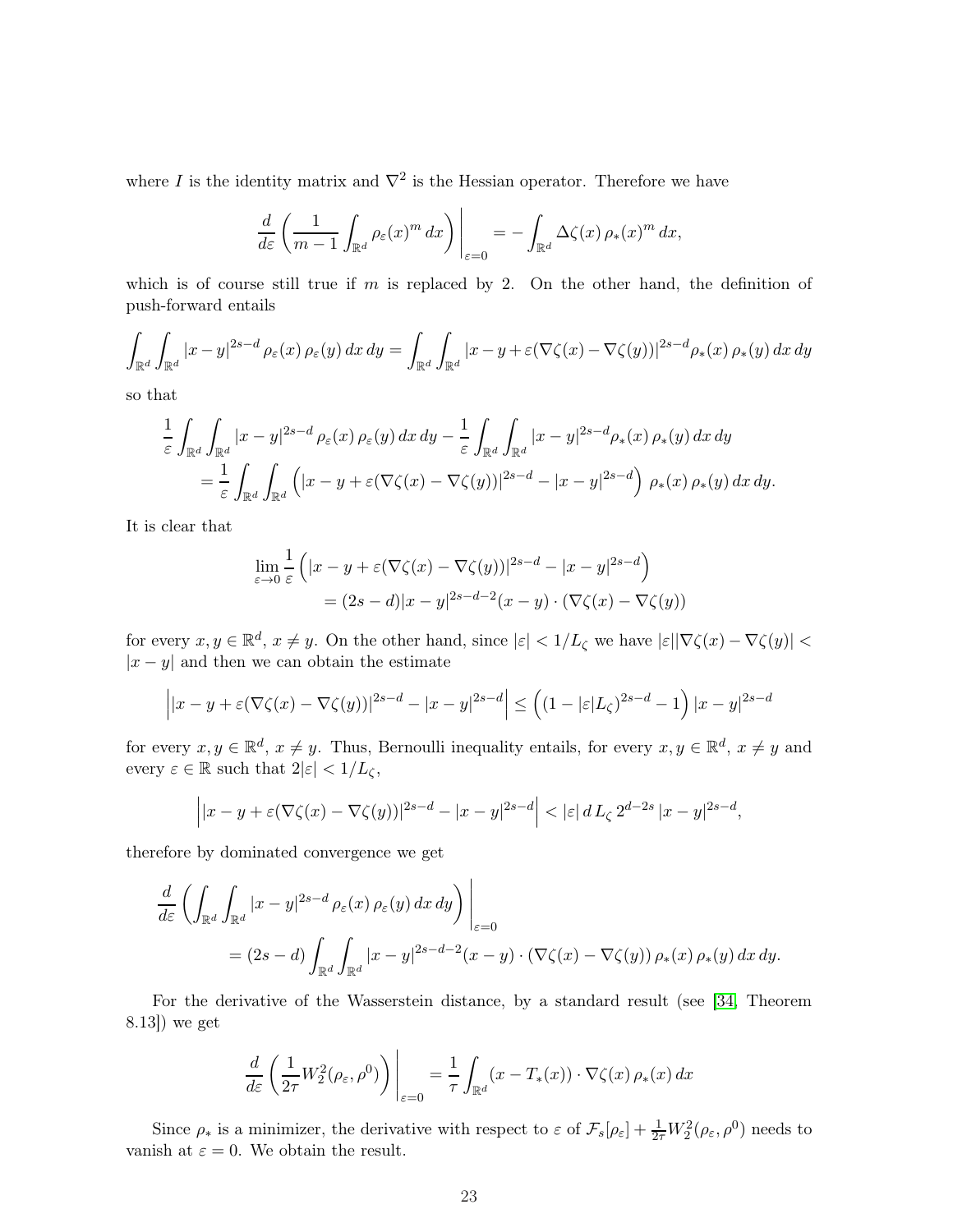If we wish to remove the compatibility condition [\(4.9\)](#page-21-0), we just replace  $\zeta$  with

$$
\tilde{\zeta}(x) = \zeta(x) - \frac{1}{M} \left( \int_{\mathbb{R}^d} \rho_* \nabla \zeta \, dx \right) \cdot x,
$$

in order to have

$$
\nabla \tilde{\zeta}(x) = \nabla \zeta(x) - \frac{1}{M} \int_{\mathbb{R}^d} \rho_* \nabla \zeta \, dx,
$$

hence  $\tilde{\zeta}$  satisfies [\(4.9\)](#page-21-0). Inserting  $\tilde{\zeta}$  in [\(4.8\)](#page-21-1) and taking into account that

$$
\int_{\mathbb{R}^d} T_*(x) \cdot \left( \int_{\mathbb{R}^d} \rho_* \nabla \zeta \, dx \right) \rho_*(x) dx = \left( \int_{\mathbb{R}^d} \rho_* \nabla \zeta \, dx \right) \cdot \int_{\mathbb{R}^d} x \rho_0(x) dx = 0,
$$

we have that  $(4.8)$  holds for any test function  $\zeta \in C^{\infty}(\mathbb{R}^d)$  such that  $\nabla \zeta \in W^{1,\infty}(\mathbb{R}^d;\mathbb{R}^d)$ .  $\square$ 

The next result is based on a different perturbation of  $\rho_*$ , which gets perturbed along the solution of the heat equation originating from it. For nonnegative  $L^1(\mathbb{R}^d)$  functions u with finite second moment on  $\mathbb{R}^d$  we introduce the entropy functional

$$
\mathcal{G}[u] := \int_{\mathbb{R}^d} u(x) \log u(x) \, dx,
$$

which is a displacement convex functional in the sense of McCann [\[24\]](#page-46-5). We recall that the solution u of the heat equation  $\partial_t u = \Delta u$  with initial datum  $\rho^0 \in \mathcal{Y}_{M,2}$  is the Wasserstein gradient flow of  $\mathcal G$  and it satisfies the evolution variational inequalities

$$
\frac{1}{2}W_2^2(u(t,\cdot),w) - \frac{1}{2}W_2^2(\rho^0,w) \le t\left(\mathcal{G}(w) - \mathcal{G}(u(t,\cdot))\right) \quad \text{for every } w \in \mathcal{Y}_{M,2} \text{ and every } t > 0,
$$

<span id="page-23-2"></span>see [\[1,](#page-44-5) Chapter 11]. This allows to take advantage of the flow interchange lemma introduced in [\[23\]](#page-45-14), as we do in the next proof.

Proposition 4.5 (improved regularity of discrete minimizers) Let  $\tau > 0$  and  $\rho^0 \in$  $\mathcal{Y}_{M,2}$ . Suppose that  $\beta > 0$ . If  $\rho_*$  is a solution to problem [\(4.1\)](#page-18-2), then  $\rho_*^{m/2} \in H^1(\mathbb{R}^d)$  and

$$
\frac{4}{m}\int_{\mathbb{R}^d} |\nabla \rho_*^{m/2}|^2 dx \leq \chi s \left(\frac{\chi(1-s)}{2\beta}\right)^{\frac{1-s}{s}} \|\rho_*\|_{L^2(\mathbb{R}^d)}^2 + \frac{\mathcal{G}[\rho^0] - \mathcal{G}[\rho_*]}{\tau}.
$$

Proof. Let us introduce the Cauchy problem

<span id="page-23-1"></span>
$$
\begin{cases}\n\partial_t u = \Delta u \\
u(0) = \rho_*.\n\end{cases}
$$
\n(4.10)

The unique solution to the heat equation with initial datum in  $\rho_* \in \mathcal{Y}_{M,2}$  is given by  $u(t, \cdot) =$  $\Gamma_t * \rho_*$ , where  $\Gamma_t(x) := (4\pi t)^{-d/2} \exp\{-|x|^2/(4t)\}\$ is the Gaussian kernel.  $u(t, \cdot)$  is smooth, positive for every  $t > 0$ , and moreover a direct computation by means of integration by parts shows that for any  $t > 0$  there holds

<span id="page-23-0"></span>
$$
\frac{1}{m-1} \frac{d}{dt} \int_{\mathbb{R}^d} u(t,x)^m \, dx = -\frac{4}{m} \int_{\mathbb{R}^d} \left| \nabla u(t,x)^{\frac{m}{2}} \right|^2 \, dx \tag{4.11}
$$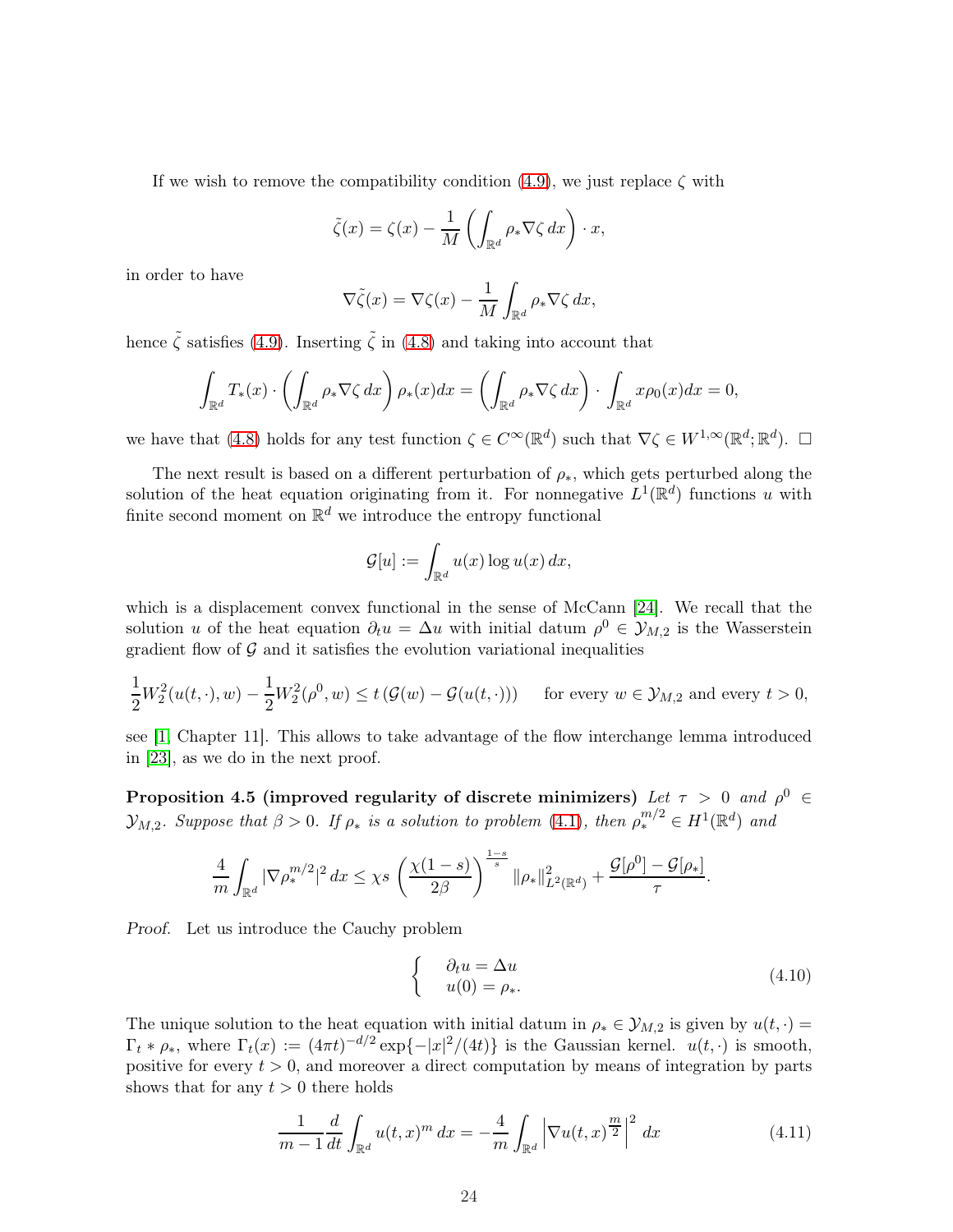and in particular

<span id="page-24-1"></span>
$$
\beta \frac{d}{dt} \int_{\mathbb{R}^d} u(t,x)^2 dx = -2\beta \int_{\mathbb{R}^d} |\nabla u(t,x)|^2 dx.
$$
 (4.12)

Similarly, thanks to [\[22,](#page-45-7) Lemma 4.5] we have for any  $t > 0$ 

<span id="page-24-2"></span>
$$
\frac{\chi}{2} \frac{d}{dt} \int_{\mathbb{R}^d} \int_{\mathbb{R}^d} K_s(x - y) u(t, x) u(t, y) dx dy = -\chi \| u(t, \cdot) \|_{\dot{H}^{1-s}(\mathbb{R}^d)}.
$$
 (4.13)

Here,  $\dot{H}^r(\mathbb{R}^d)$  denotes the homogeneous Sobolev space of order  $r \in \mathbb{R}$ , i.e., the completion of  $C_c^{\infty}(\mathbb{R}^d)$  with respect to the norm  $||w||^2_{\dot{H}^r(\mathbb{R}^d)} := (2\pi)^{-d} \int_{\mathbb{R}^d} |\xi|^{2r} |\hat{w}(\xi)|^2 d\xi$ . By the interpolation inequality  $||w||_{\dot{H}^{1-s}(\mathbb{R}^d)} \leq ||w||_{L^2(\mathbb{R}^d)}^s ||w||_{\dot{H}^{1}(\mathbb{R}^d)}^{1-s}$  and by Young inequality we deduce, for given  $\alpha > 0$ ,

<span id="page-24-0"></span>
$$
\chi \|u(t,\cdot)\|_{\dot{H}^{1-s}(\mathbb{R}^d)}^2 \leq \chi \|u(t,\cdot)\|_{L^2(\mathbb{R}^d)}^{2s} \|u(t,\cdot)\|_{\dot{H}^1(\mathbb{R}^d)}^{2(1-s)} \leq \chi \, s \, \alpha^{-1/s} \|u(t,\cdot)\|_{L^2(\mathbb{R}^d)}^2 + \chi(1-s) \, \alpha^{1/(1-s)} \|u(t,\cdot)\|_{\dot{H}^1(\mathbb{R}^d)}^2.
$$
\n
$$
(4.14)
$$

The choice  $\alpha = (\chi(1 - s)/(2\beta))^{s-1}$  in [\(4.14\)](#page-24-0) entails, together with [\(4.11\)](#page-23-0) and [\(4.12\)](#page-24-1),

<span id="page-24-3"></span>
$$
\frac{d}{dt}\mathcal{F}_s(u(t,\cdot)) \le -\frac{4}{m}\int_{\mathbb{R}^d} \left|\nabla u(t,x)^{\frac{m}{2}}\right|^2 dx + \chi s \left(\frac{\chi(1-s)}{2\beta}\right)^{\frac{1-s}{s}} \|u(t,\cdot)\|_{L^2(\mathbb{R}^d)}^2 \tag{4.15}
$$

for every  $t > 0$ . Moreover, the maps

$$
[0, +\infty) \ni t \mapsto \frac{1}{m-1} \int_{\mathbb{R}^d} u(t, x)^m dx, \qquad [0, +\infty) \ni t \mapsto \int_{\mathbb{R}^d} u(t, x)^2 dx,
$$

$$
[0, +\infty) \ni t \mapsto \int_{\mathbb{R}^d} \int_{\mathbb{R}^d} K_s(x - y) u(t, x) u(t, y) dx dy
$$

are continuous up to  $t = 0$ . They are also differentiable at any  $t > 0$  with derivatives given by  $(4.11)$ ,  $(4.12)$  and  $(4.13)$ , therefore by Lagrange mean value theorem, for every  $t > 0$  there exists  $\theta(t) \in (0, t)$  such that

$$
\frac{\mathcal{F}_s[\rho_*] - \mathcal{F}_s[u(t, \cdot)]}{t} = -\frac{d}{dt} \mathcal{F}_s[u(t, \cdot)] \Big|_{t = \theta(t)},
$$

so that by applying [\(4.15\)](#page-24-3) we obtain

$$
\frac{\mathcal{F}_s[\rho_*]-\mathcal{F}_s[u(t,\cdot)]}{t}\geq \frac{4}{m}\int_{\mathbb{R}^d}\left|\nabla u(\theta(t),x)^{\frac{m}{2}}\right|^2\,dx-\chi s\,\left(\frac{\chi(1-s)}{2\beta}\right)^{\frac{1-s}{s}}\|u(\theta(t),\cdot)\|_{L^2(\mathbb{R}^d)}^2
$$

Since the  $L^2(\mathbb{R}^d)$  norm decreases along the solution to the heat equation [\(4.10\)](#page-23-1), we deduce

$$
\limsup_{t\to 0}\frac{\mathcal{F}_s[\rho_*]-\mathcal{F}_s[u(t,\cdot)]}{t}\geq \limsup_{t\downarrow 0}\frac{4}{m}\int_{\mathbb{R}^d}|\nabla u(\theta(t),x)^{\frac{m}{2}}|^2\,dx-\chi s\,\left(\frac{\chi(1-s)}{2\beta}\right)^{\frac{1-s}{s}}\|\rho_*\|_{L^2(\mathbb{R}^d)}^2,
$$

showing that

$$
\limsup_{t\to 0}\frac{\mathcal{F}_s[\rho_*]-\mathcal{F}_s[u(t,\cdot)]}{t}>-\infty.
$$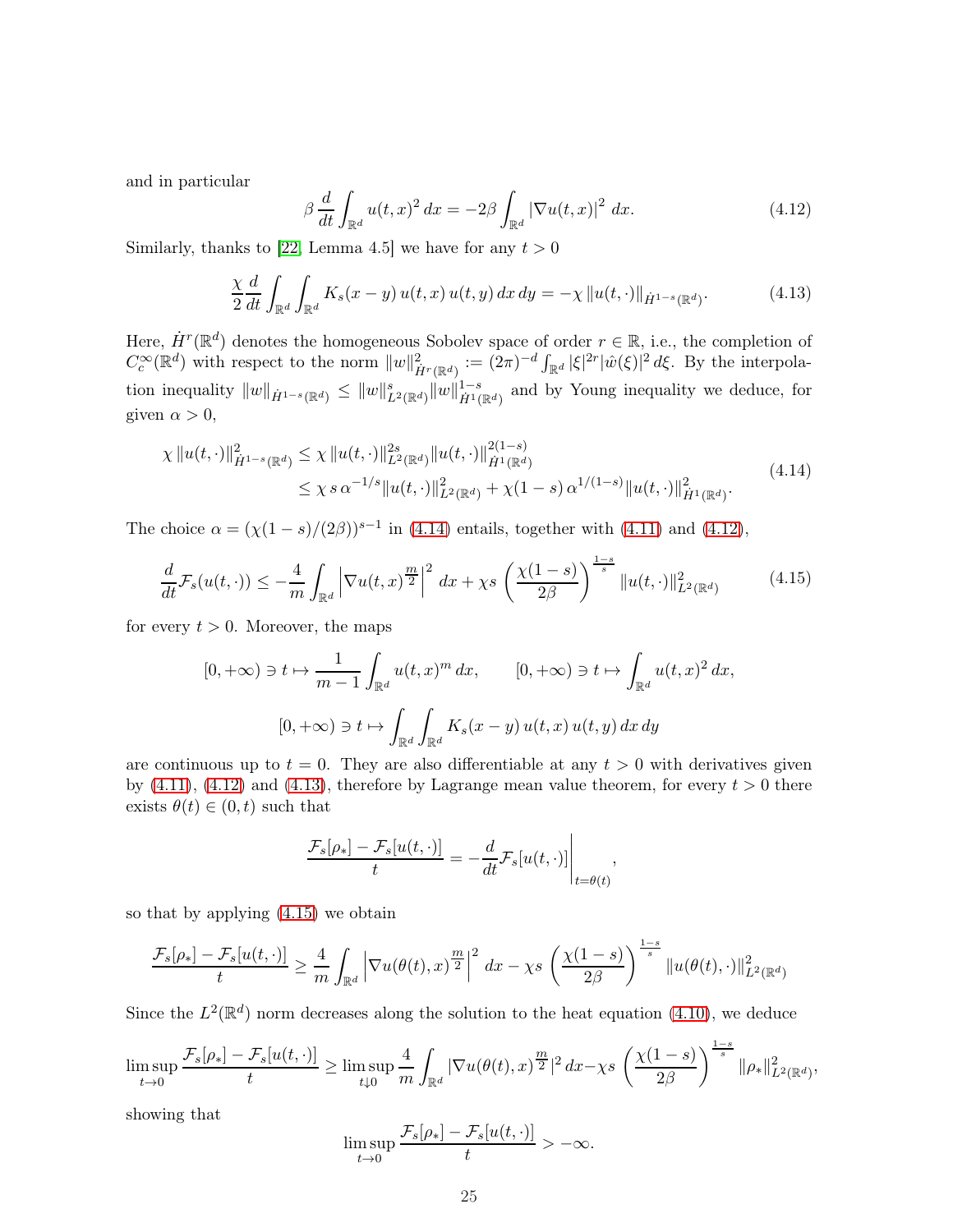Therefore, we can apply the flow interchange lemma from [\[23\]](#page-45-14), in its version from [\[22,](#page-45-7) Proposition 4.3] and deduce

$$
\frac{\mathcal{G}[\rho^0] - \mathcal{G}[\rho_*]}{\tau} \ge \limsup_{t \to 0} \frac{\mathcal{F}_s[\rho_*] - \mathcal{F}_s[u(t, \cdot)]}{t}
$$
  

$$
\ge \limsup_{t \downarrow 0} \frac{4}{m} \int_{\mathbb{R}^d} |\nabla u(\theta(t), x)|^{\frac{m}{2}} |^2 dx - \chi s \left( \frac{\chi(1-s)}{2\beta} \right)^{\frac{1-s}{s}} ||\rho_*||^2_{L^2(\mathbb{R}^d)},
$$

thus showing that the spatial gradient of  $u(\theta(t), \cdot)^{m/2}$  stays bounded in  $L^2(\mathbb{R}^d)$  as  $t \downarrow 0$ . But  $u(\theta(t), \cdot)^{m/2}$  is also bounded in  $L^1(\mathbb{R}^d)$  as  $t \downarrow 0$ , since  $||u(\theta(t), \cdot)||_{L^{m/2}(\mathbb{R}^d)} \leq ||\rho_*||_{L^{m/2}(\mathbb{R}^d)}$ . Thus Sobolev embedding shows that  $u(\theta(t), \cdot)^{m/2}$  is in fact bounded in  $H^1(\mathbb{R}^d)$  as  $t \downarrow 0$ . Since  $\theta(t) \to 0$  as  $t \downarrow 0$ , and since  $u(\theta(t), \cdot) \to \rho_*$  pointwise a.e. as  $t \downarrow 0$ , by the weak lower semicontinuity of the  $H^1(\mathbb{R}^d)$  norm we finally deduce

$$
\chi s\,\left(\frac{\chi(1-s)}{2\beta}\right)^{\frac{1-s}{s}}\|\rho_*\|^2_{L^2(\mathbb{R}^d)}+\frac{\mathcal{G}[\rho^0]-\mathcal{G}[\rho_*]}{\tau}\geq \frac{4}{m}\int_{\mathbb{R}^d}|\nabla\rho_*^{\frac{m}{2}}|^2\,dx,
$$

<span id="page-25-3"></span>which is the desired result.  $\Box$ 

**Remark 4.6** The constant  $\chi s$   $\left(\frac{\chi(1-s)}{2\beta}\right)$  $\frac{(1-s)}{2\beta}\Big)^{\frac{1-s}{s}}$  appearing in the above result is bounded as  $s \to 0$ if and only if  $\beta \geq \chi/2$ .

<span id="page-25-1"></span>Corollary 4.7 Let  $\rho^0 \in \mathcal{Y}_{M,2}$  and  $\tau > 0$ . Let  $\beta > 0$ . Let us consider the sequence  $(\rho^k_\tau)_{k \geq 0}$ of discrete minimizers defined by [\(4.3\)](#page-19-2) and the piecewise constant interpolation  $\rho_{\tau}$  defined by [\(4.7\)](#page-20-2). There holds for any  $k \in \mathbb{N}$ 

$$
\frac{4}{m}\int_{\mathbb{R}^d}|\nabla(\rho^k_\tau(x)^{m/2})|^2\,dx \leq \frac{\mathcal{G}[\rho^{k-1}_\tau]-\mathcal{G}[\rho^k_\tau]}{\tau} + \chi s\,\left(\frac{\chi(1-s)}{2\beta}\right)^{\frac{1-s}{s}}\,\int_{\mathbb{R}^d}(\rho^k_\tau(x))^2\,dx.
$$

Moreover, for every  $T > 0$  there holds the time integrated estimate

<span id="page-25-2"></span>
$$
\frac{4}{m} \int_0^T \int_{\mathbb{R}^d} |\nabla (\rho_\tau(t,x))^{m/2}|^2 dx dt \le C_1^* + C_2^*(T+\tau) + C_3^*(T+\tau) \chi s \left(\frac{\chi(1-s)}{2\beta}\right)^{\frac{1-s}{s}}, (4.16)
$$

where  $C_i^*$ ,  $i = 1, 2, 3$ , are a suitable explicit constants, only depending on  $\chi, M, m, s, d, \beta$ , and on  $\rho^0$ .

Proof. The first estimate in the statement is a direct consequence of Proposition [4.5,](#page-23-2) and it implies that for every  $T > 0$  we have

<span id="page-25-0"></span>
$$
\frac{4}{m} \int_0^T \int_{\mathbb{R}^d} |\nabla(\rho_\tau(t, x)^{m/2})|^2 dx dt \le \frac{4}{m} \int_0^{\lceil T/\tau \rceil \tau} \int_{\mathbb{R}^d} |\nabla(\rho_\tau(t, x)^{m/2})|^2 dx dt \n= \frac{4\tau}{m} \sum_{k=1}^{\lceil T/\tau \rceil} \int_{\mathbb{R}^d} |\nabla(\rho_\tau^k(x)^{m/2})|^2 dx \n\le \mathcal{G}[\rho^0] - \mathcal{G}[\rho_\tau^{\lceil T/\tau \rceil}] + \tau \chi s \left( \frac{\chi(1-s)}{2\beta} \right)^{\frac{1-s}{s}} \sum_{k=1}^{\lceil T/\tau \rceil} \int_{\mathbb{R}^d} (\rho_\tau^k(x))^2 dx.
$$
\n(4.17)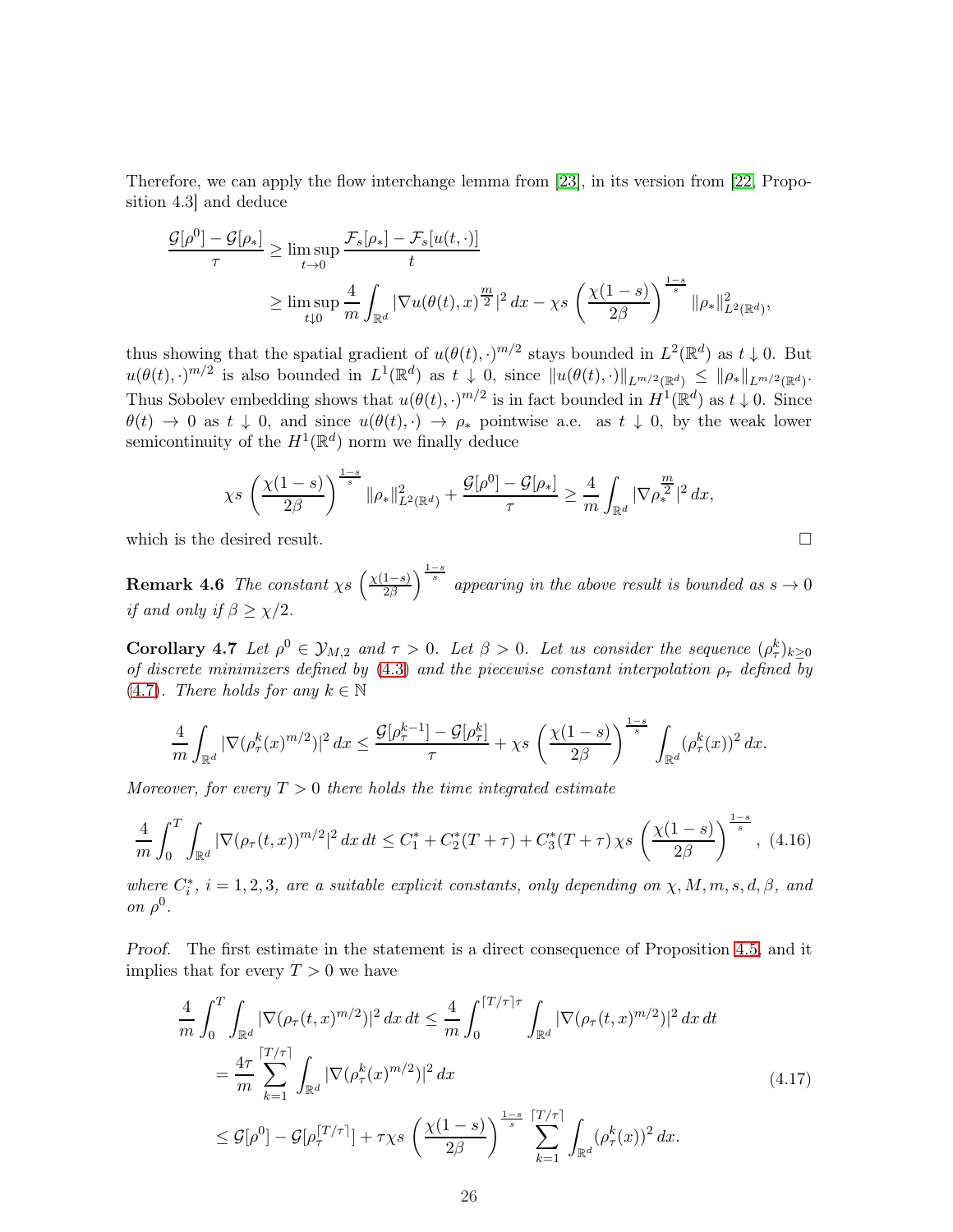By [\(4.6\)](#page-20-1) and by the standard estimate from [\[4,](#page-44-0) Lemma 2.2], and since  $\mathcal{G}[\rho_{\tau}^k] \leq \int_{\mathbb{R}^d} (\rho_{\tau}^k)^m dx$ (recall that  $m > 2$ ), we have for every  $k \in \mathbb{N}$ 

$$
|\mathcal{G}[\rho_\tau^k]| \leq \mathcal{G}[\rho_\tau^k] + \frac{1}{2} \int_{\mathbb{R}^d} |x|^2 \rho_\tau^k(x) dx + d \log(4\pi) + 2e^{-1}
$$
  

$$
\leq \int_{\mathbb{R}^d} \rho_\tau^k(x)^m dx + 2\tau k \mathcal{F}_s[\rho^0] + \int_{\mathbb{R}^d} |x|^2 \rho^0(x) dx + d \log(4\pi) + 2e^{-1}.
$$

From [\(4.5\)](#page-20-0) we also have for every  $k \in \mathbb{N}$ 

<span id="page-26-0"></span>
$$
\int_{\mathbb{R}^d} (\rho_\tau^k(x))^2 dx \le M + \int_{\mathbb{R}^d} (\rho_\tau^k(x))^m dx
$$
\n
$$
\le M + 2 \int_{\mathbb{R}^d} (\rho^0)^m dx + 2(m - 1) \left( \bar{C} + \beta \int_{\mathbb{R}^d} (\rho^0)^2 dx \right) =: C_3^*,
$$
\n(4.18)

We insert the latter two estimates, combined with [\(4.4\)](#page-19-1)-[\(4.5\)](#page-20-0), into [\(4.17\)](#page-25-0): since  $\lceil T/\tau \rceil \tau \leq T+\tau$ we deduce

$$
\frac{4}{m}\int_0^T \int_{\mathbb{R}^d} |\nabla (\rho_\tau(t,x)^{m/2})|^2 \, dx \, dt \le C_1^* + C_2^* (T+\tau) + C_3^* (T+\tau) \chi s \left(\frac{\chi(1-s)}{2\beta}\right)^{\frac{1-s}{s}},
$$

where

$$
C_1^* := 3 \int_{\mathbb{R}^d} (\rho^0)^m dx + 2(m-1) \left( \bar{C} + \beta \int_{\mathbb{R}^d} (\rho^0)^2 dx \right) + d \log(4\pi) + 2e^{-1} + \int_{\mathbb{R}^d} |x|^2 \rho^0 dx,
$$

where  $C_2^*$  is twice the right hand side of [\(4.4\)](#page-19-1) and where  $C_3^*$  is defined in [\(4.18\)](#page-26-0). The proof is concluded. □

In the case  $\beta = 0$  we provide an alternative estimate under the restriction  $s \in [1/2, 1)$ .

**Proposition 4.8** Let  $d \geq 2$ ,  $s \in [1/2, 1)$  and  $\beta = 0$ . Let  $\tau > 0$  and  $\rho^0 \in \mathcal{Y}_{M,2}$ . If  $\rho_*$  is a solution to problem [\(4.1\)](#page-18-2), then  $\rho_*^{m-1} \in H^1(\mathbb{R}^d)$  and

$$
\frac{m}{2(m-1)} \int_{\mathbb{R}^d} |\nabla \rho_*^{m-1}|^2 dx \le \frac{\chi^2 S_{d,2s-1}^2(m-1)}{2m} ||\rho_*||^2_{L^{\frac{2d}{d+4s-2}}(\mathbb{R}^d)} + \frac{1}{\tau(m-2)} \left( \int_{\mathbb{R}^d} (\rho^0(x))^{m-1} dx - \int_{\mathbb{R}^d} (\rho_*(x))^{m-1} dx \right),
$$

where  $S_{d,2s-1}$  is defined by [\(2.8\)](#page-5-4) if  $1/2 < s < 1$  and  $S_{d,0} := 1$ .

Proof. Let us introduce the auxiliary functional

<span id="page-26-2"></span>
$$
\mathcal{G}_m[u] := \frac{1}{m-2} \int_{\mathbb{R}^d} u(x)^{m-1} \, dx
$$

and the Cauchy problem

<span id="page-26-1"></span>
$$
\begin{cases}\n\partial_t u = \Delta u^{m-1} \\
u(0) = \rho_*.\n\end{cases}
$$
\n(4.19)

This is a standard porous media equation with initial datum in  $\mathcal{Y}_{M,2}$  and it enjoys the following properties, for which we refer to [\[33,](#page-46-6) Theorem 9.12, Proposition 9.13]: there exists a unique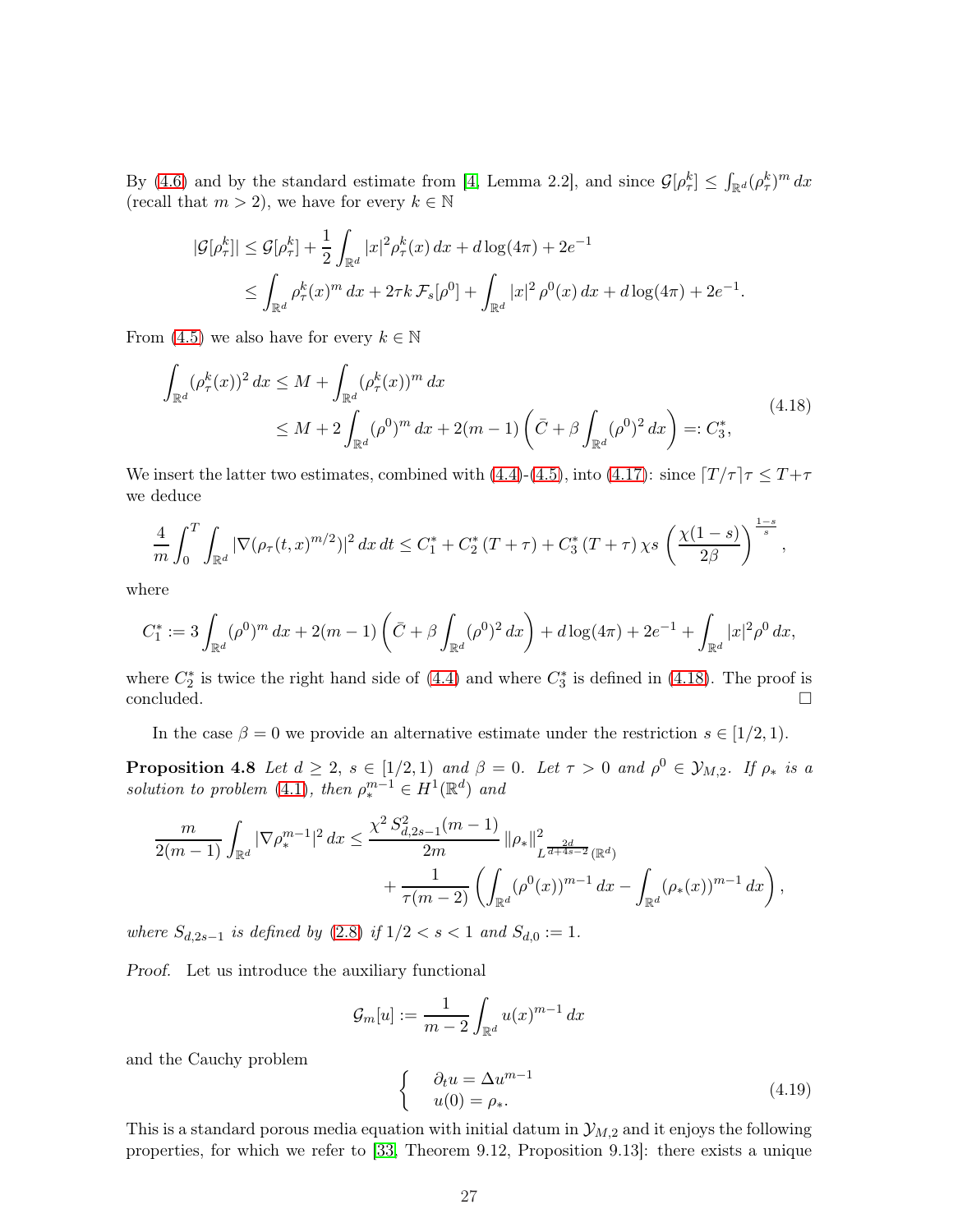strong solution u (meaning that the equation  $\partial_t u = \Delta u^{m-1}$  is satisfied pointwise a.e. in spacetime) such that  $u \in C^0([0, +\infty); L^1(\mathbb{R}^d))$  and  $\nabla u^{m-1} \in L^2((0, T) \times (\mathbb{R}^d))$  for every  $T > 0$ . Moreover, the map  $t \mapsto \int_{\mathbb{R}^d} u(t, x)^m dx$  is a nonincreasing absolutely continuous map on  $[0, T]$ and

<span id="page-27-1"></span>
$$
\frac{1}{m-1}\frac{d}{dt}\int_{\mathbb{R}^d} u(t,x)^m dx = -\frac{m}{m-1}\int_{\mathbb{R}^d} \left|\nabla u(t,x)^{m-1}\right|^2 dx \quad \text{for a.e. } t > 0. \tag{4.20}
$$

Moreover, the solution is the Wasserstein gradient flow of the displacement convex functional  $\mathcal{G}_m$ , see [\[1,](#page-44-5) Theorem 11.2.5].

If we multiply [\(4.19\)](#page-26-1) by  $K_s * u$ , an integration by parts argument shows that for every  $\eta \in C^{\infty}((0, +\infty))$ 

<span id="page-27-0"></span>
$$
\frac{1}{2} \int_0^{+\infty} \eta'(t) \int_{\mathbb{R}^d} (K_s * u)(t, x) u(t, x) dx dt = - \int_0^{+\infty} \int_{\mathbb{R}^d} \eta(t) (K_s * u)(t, x) du(t, x) dx dt \n= - \int_0^{+\infty} \int_{\mathbb{R}^d} \eta(t) \Delta u(t, x)^{m-1} (K_s * u)(t, x) dx dt \n= \int_0^{+\infty} \eta'(t) \int_{\mathbb{R}^d} \nabla u(t, x)^{m-1} \cdot \nabla (K_s * u)(t, x) dx dt
$$
\n(4.21)

We notice that for any  $s \in (1/2, 1)$  and any  $v \in L^{\frac{2d}{d+4s-2}}_+({\mathbb R}^d)$ , by Plancherel theorem and the Hardy-Littlewood-Sobolev inequality [\(2.6\)](#page-5-0), with the notation [\(2.8\)](#page-5-4), there holds

$$
\int_{\mathbb{R}^d} |\nabla K_s * v|^2 = \frac{1}{(2\pi)^d} \int_{\mathbb{R}^d} ||\xi|^{1-2s} \hat{v}(\xi)|^2 d\xi = \int_{\mathbb{R}^d} v \, K_{2s-1} * v \leq S_{d,2s-1} \|v\|_{L^{\frac{2d}{d+4s-2}}(\mathbb{R}^d)}^2,
$$

thus  $\nabla K_s * v \in (L^2(\mathbb{R}^d))^d$ . If  $s = 1/2$ , the above formula directly shows that  $||K_s * v||_{L^2(\mathbb{R}^d)} =$  $||v||_{L^2(\mathbb{R}^d)}$ . Since  $1 < \frac{2d}{d+4s-2} \leq 2 < m$  and  $u(t, \cdot) \in L^1 \cap L^m(\mathbb{R}^d)$  for every  $t \geq 0$  with  $||u(t, \cdot)||_{L^m(\mathbb{R}^d)} \le ||\rho_*||_{L^m(\mathbb{R}^d)}$ , we deduce that  $\nabla K_s * u \in (L^2((0,T) \times \mathbb{R}^d))^d$  and then we get  $\nabla u^{m-1} \cdot \nabla K_s * u \in L^1((0,T) \times \mathbb{R}^d)$ . Therefore from [\(4.21\)](#page-27-0) we see that the map

$$
t \mapsto \int_{\mathbb{R}^d} \int_{\mathbb{R}^d} K_s(x - y) u(t, x) u(t, y) dx dy
$$

is in  $AC([0,T])$  with a.e. derivative given by

<span id="page-27-2"></span>
$$
\frac{1}{2}\frac{d}{dt}\int_{\mathbb{R}^d}\int_{\mathbb{R}^d}K_s(x-y)u(t,x)u(t,y)\,dx\,dy = -\int_{\mathbb{R}^d}\nabla u(t,x)^{m-1}\cdot\nabla(K_s*u)(t,x)\,dx
$$
\n
$$
= -\left\langle u(t,\cdot),u(t,\cdot)^{m-1}\right\rangle_{\dot{H}^{1-s}(\mathbb{R}^d)},\tag{4.22}
$$

where the last equality is due to Plancherel theorem, having introduced the following scalar product on  $\dot{H}^r(\mathbb{R}^d)$ ,  $r \in (0,1)$ ,

$$
\langle v, w \rangle_{\dot{H}^r} := \frac{1}{(2\pi)^d} \int_{\mathbb{R}^d} |\xi|^{2r} \hat{v}(\xi) \overline{\hat{w}(\xi)} d\xi,
$$

so that by Cauchy-Schwarz inequality there holds

$$
\langle v, w \rangle_{\dot{H}^r} \leq ||v||_{\dot{H}^{2r-1}(\mathbb{R}^d)} ||w||_{\dot{H}^1(\mathbb{R}^d)}.
$$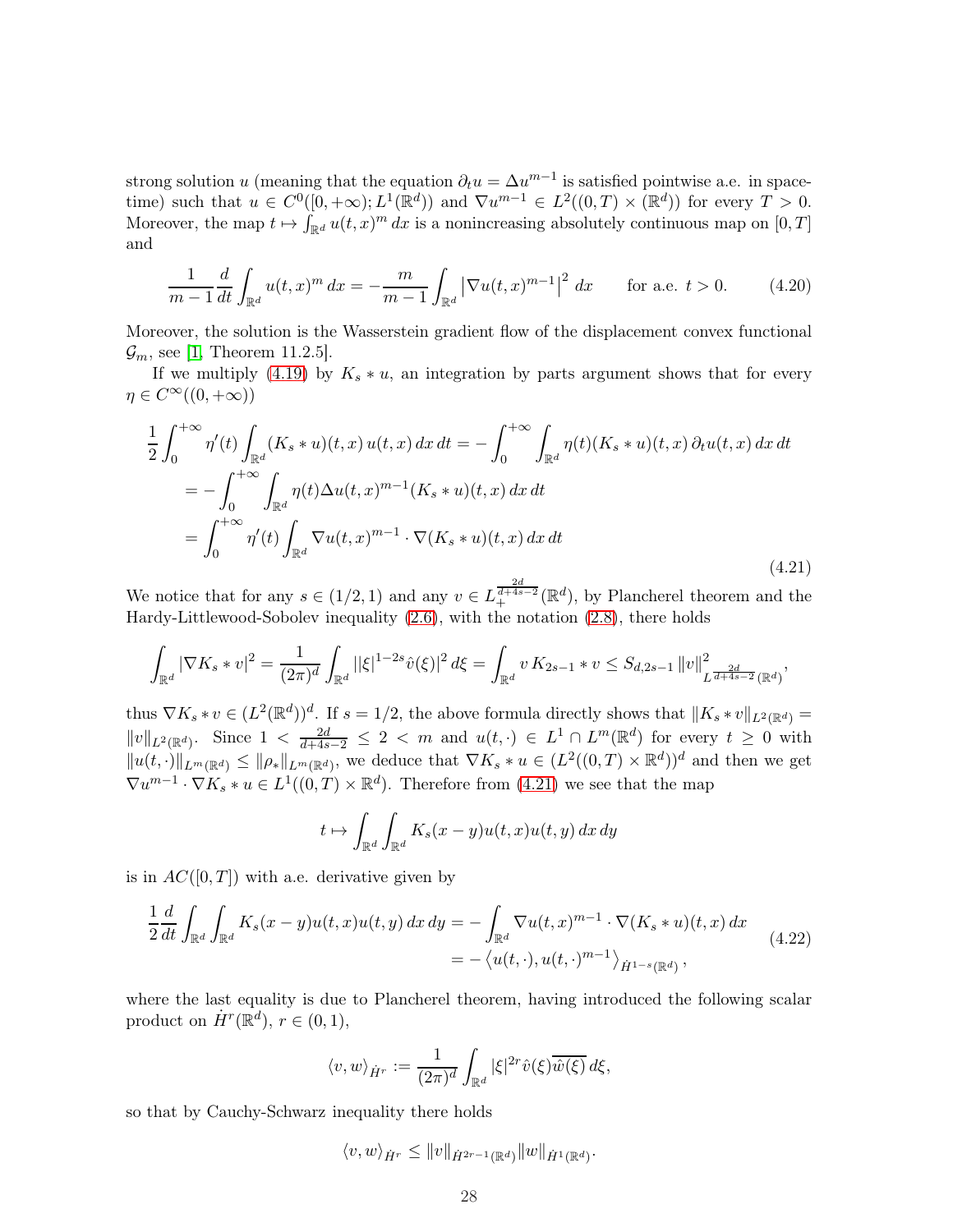By taking advantage of the latter inequality, we deduce the following estimate for the scalar product  $\langle u(t, \cdot), u(t, \cdot)^{m-1} \rangle_{\dot{H}^{1-s}(\mathbb{R}^d)}$ . Indeed, if  $1/2 < s < 1$ , by  $(2.6)$ , by  $(2.8)$  and by Young inequality we have

<span id="page-28-0"></span>
$$
\chi \langle u(t,\cdot), u(t,\cdot)^{m-1} \rangle_{\dot{H}^{1-s}(\mathbb{R}^d)} \leq \chi \| u(t,\cdot) \|_{\dot{H}^{1-2s}(\mathbb{R}^d)} \| u(t,\cdot)^{m-1} \|_{\dot{H}^{1}(\mathbb{R}^d)}
$$
  
\n
$$
\leq \chi S_{d,2s-1} \| u(t,\cdot) \|_{L^{\frac{2d}{d+4s-2}}(\mathbb{R}^d)} \| u(t,\cdot)^{m-1} \|_{\dot{H}^{1}(\mathbb{R}^d)}
$$
  
\n
$$
\leq Q_{\chi,m,s,d} \| u(t,\cdot) \|_{L^{\frac{2d}{d+4s-2}}(\mathbb{R}^d)}^2 + \frac{m}{2(m-1)} \int_{\mathbb{R}^d} |\nabla u(t,\cdot)^{m-1}|^2 dx,
$$
\n(4.23)

where  $Q_{\chi,m,s,d} := \chi^2 S_{d,2s-1}^2(m-1)/(2m)$ , which is readily seen to hold also for  $s = 1/2$ , with the convention  $S_{d,0} := 1$ .

We have shown the absolute continuity of the map  $t \mapsto \mathcal{F}_s[u(t, \cdot)]$ , which together with  $(4.20)$  and  $(4.22)$  entails for every  $t > 0$ 

$$
\frac{\mathcal{F}_s[\rho_*] - \mathcal{F}_s[u(t, \cdot)]}{t} = -\frac{1}{t} \int_0^t \mathcal{F}_s[u(r, \cdot)] dr
$$
  
= 
$$
\frac{m}{m-1} \frac{1}{t} \int_0^t \int_{\mathbb{R}^d} |\nabla u(r, x)^{m-1}|^2 dx dr - \frac{\chi}{t} \int_0^t \langle u(r, \cdot), u(r, \cdot)^{m-1} \rangle_{\dot{H}^{1-s}(\mathbb{R}^d)} dr.
$$

By applying [\(4.23\)](#page-28-0), since the  $L^{\frac{2d}{d+4s-2}}(\mathbb{R}^d)$  norm decreases along the solution to the porous media equation [\(4.19\)](#page-26-1), we deduce

$$
\limsup_{t \to 0} \frac{\mathcal{F}_s[\rho_*] - \mathcal{F}_s[u(t, \cdot)]}{t}
$$
\n
$$
\geq \limsup_{t \to 0} \frac{m}{2(m-1)} \frac{1}{t} \int_0^t \int_{\mathbb{R}^d} |\nabla u(r, x)^{m-1}|^2 \, dx \, dr - Q_{\chi, m, s, d} ||\rho_*||^2_{L^{\frac{2d}{d+4s-2}}(\mathbb{R}^d)},
$$

showing that

$$
\limsup_{t\to 0}\frac{\mathcal{F}_s[\rho_*]-\mathcal{F}_s[u(t,\cdot)]}{t}>-\infty.
$$

Therefore, we can apply the flow interchange lemma, in its version from [\[22,](#page-45-7) Proposition 4.3] and deduce

$$
\frac{\mathcal{G}_m[\rho^0] - \mathcal{G}_m[\rho_*]}{\tau} \ge \limsup_{t \to 0} \frac{\mathcal{F}_s[\rho_*] - \mathcal{F}_s[u(t, \cdot)]}{t}
$$
\n
$$
\ge \limsup_{t \to 0} \frac{m}{2(m-1)} \frac{1}{t} \int_0^t \int_{\mathbb{R}^d} |\nabla u(r, x)^{m-1}|^2 \, dx \, dr - Q_{\chi, m, s, d} ||\rho_*||^2_{L^{\frac{2d}{d+4s-2}}(\mathbb{R}^d)}.
$$

By the absolute continuity of the map  $t \mapsto \int_0^t \int_{\mathbb{R}^d} |\nabla u(r, x)^{m-1}|^2 dx dr$ , we may apply l'Hospital rule and get

$$
Q_{\chi,m,s,d} || \rho_* ||_{L^{\frac{2d}{d+4s-2}}(\mathbb{R}^d)}^2 + \frac{\mathcal{G}_m[\rho^0] - \mathcal{G}_m[\rho_*]}{\tau} \geq \liminf_{t \to 0} \frac{m}{2(m-1)} \int_{\mathbb{R}^d} |\nabla u(t,x)^{m-1}|^2 \, dx.
$$

By taking a suitable vanishing sequence  $(t_n)_{n\in\mathbb{N}}$  of positive numbers, the above bound shows that  $\nabla u(t_n, \cdot)^{m-1} \to u_*$  weakly in  $L^2(\mathbb{R}^d)$  as  $n \to +\infty$ . But  $u(t_n, \cdot)$  strongly converge to  $\rho_*$  as  $n \to +\infty$ , hence up to subsequences we also have that  $u(t_n, \cdot)^{m-1} \to \rho_*^{m-1}$  pointwise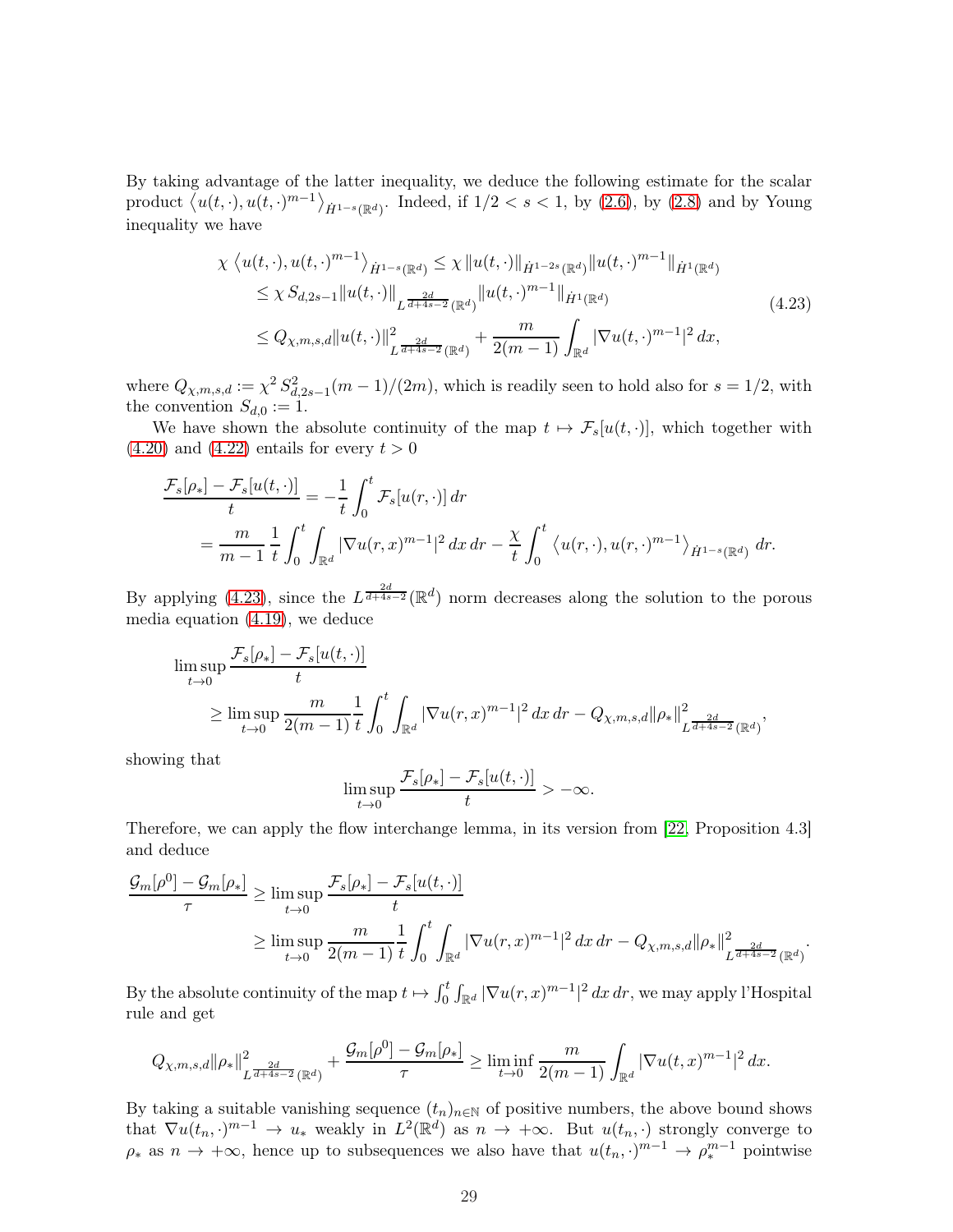a.e. and weakly in  $L^{\frac{m}{m-1}}(\mathbb{R}^d)$  (since  $u(t_n, \cdot)$  is bounded in  $L^m(\mathbb{R}^d)$ . This allows to conclude that  $u_* = \nabla \rho_*^{m-1}$ , and the weak lower semicontinuity of the  $L^2(\mathbb{R}^d)$  norm yields the desired estimate. Since  $\nabla \rho_*^{m-1} \in L^2(\mathbb{R}^d)$  and since  $\rho^{m-1} \in L^{\frac{m}{m-1}}(\mathbb{R}^d)$ ,  $m > 2$ , by the Gagliardo-Niremberg inequality we have  $\rho^{m-1} \in L^2(\mathbb{R}^d)$  with the inequality

$$
\|\rho^{m-1}\|_{L^2(\mathbb{R}^d)} \le C \|\nabla \rho^{m-1}\|_{L^2(\mathbb{R}^d)}^{\alpha} \|\rho^{m-1}\|_{L^{\frac{m}{m-1}}(\mathbb{R}^d)}^{1-\alpha},
$$
  
where  $\alpha = \frac{N(m-2)}{2m+N(m-2)} \in (0,1).$ 

<span id="page-29-1"></span>By arguing as done for proving Corollary [\(4.7\)](#page-25-1), from [\(4.8\)](#page-26-2) we immediately deduce the following

Corollary 4.9 Let  $d \geq 2$ ,  $s \in [1/2, 1)$  and  $\beta = 0$ . Let  $T > 0$ . Let  $\rho^0 \in \mathcal{Y}_{M,2}$  and  $\tau > 0$ . Let us consider the sequence  $(\rho^k_\tau)_{k\geq 0}$  of discrete minimizers defined by [\(4.3\)](#page-19-2) and the piecewise constant interpolation  $\rho_{\tau}$  defined by [\(4.7\)](#page-20-2). Then

<span id="page-29-3"></span>
$$
\int_0^T \int_{\mathbb{R}^d} |\nabla (\rho_\tau(t, x))^{m-1}|^2 dx dt \le C_1^{**} + (T + \tau) C_2^{**}
$$
\n(4.24)

<span id="page-29-2"></span>where  $C_1^{**}$ ,  $C_2^{**}$  are a suitable explicit constants, only depending on  $\chi, M, m, s, d$  and the initial  $\alpha$ datum  $\rho^0$ .

**Proposition 4.10 (Improved space-time compactness)** Let  $\beta \geq 0$  and  $\rho^0 \in \mathcal{Y}_{M,2}$ . If  $\beta = 0$ , assume in addition that  $d \geq 2$  and  $1/2 \leq s < 1$ . Let us consider a sequence  $(\rho_{\tau}^{k})_{k \geq 0}$ of discrete minimizers defined by [\(4.3\)](#page-19-2), the piecewise constant interpolation  $\rho_{\tau}$  defined by  $(4.7)$ , and let  $\rho$  be a limit function obtained from Proposition [4.3](#page-20-3) along a vanishing sequence  $(\tau_n)_{n \in \mathbb{N}} \subset (0,1)$ . Then  $\rho_{\tau_n} \to \rho$  strongly in  $L^2((0,T) \times \mathbb{R}^d)$  for any  $T > 0$ .

Proof. Let  $\mathsf{T}_{\tau}^{k+1}$  be the unique optimal transport map (for the quadratic cost) from  $\rho_{\tau}^{k+1}(x) dx$ to  $\rho^k_\tau(x) dx$ . Let  $\varphi \in W^{2,\infty}(\mathbb{R}^d)$  be smooth, let  $h > 0$ , and notice that

<span id="page-29-0"></span>
$$
\left| \int_{\mathbb{R}^d} \varphi(x) (\rho_\tau(t+h,x) - \rho_\tau(t,x)) \right| = \left| \sum_{k=\lceil t/\tau \rceil}^{\lceil (t+h)/\tau \rceil - 1} \int_{\mathbb{R}^d} \varphi(x) \left( \rho_\tau^{k+1}(x) - \rho_\tau^k(x) \right) dx \right|
$$
\n
$$
= \left| \sum_{k=\lceil t/\tau \rceil}^{\lceil (t+h)/\tau \rceil - 1} \int_{\mathbb{R}^d} \left( \varphi(\mathsf{T}^{k+1}_\tau(x)) - \varphi(x) \right) \rho_\tau^{k+1}(x) dx \right|
$$
\n
$$
\leq \sum_{k=\lceil t/\tau \rceil}^{\lceil (t+h)/\tau \rceil - 1} \left| \int_{\mathbb{R}^d} \nabla \varphi(x) \cdot (\mathsf{T}^{k+1}_\tau(x) - x) \rho_\tau^{k+1}(x) dx \right|
$$
\n
$$
+ \left| \sum_{k=\lceil t/\tau \rceil}^{\lceil (t+h)/\tau \rceil - 1} \frac{1}{2} \int_0^1 (1 - \xi)^2 d\xi \int_{\mathbb{R}^d} (\mathsf{T}^{k+1}_\tau(x) - x) \nabla^2 \varphi(\vartheta_\xi) \cdot (\mathsf{T}^{k+1}_\tau(x) - x) \rho_\tau^{k+1}(x) dx \right|
$$
\n(4.25)

where we used the Taylor expansion formula

$$
\varphi(\mathsf{T}_{\tau}^{k+1}(x)) = \varphi(x) + \nabla \varphi(x) \cdot (\mathsf{T}_{\tau}^{k+1}(x) - x)
$$

$$
+ \frac{1}{2} \int_0^1 \left[ (\mathsf{T}_{\tau}^{k+1}(x) - x) \nabla^2 \varphi(\vartheta_\xi) \cdot (\mathsf{T}_{\tau}^{k+1}(x) - x) \right] (1 - \xi)^2 d\xi,
$$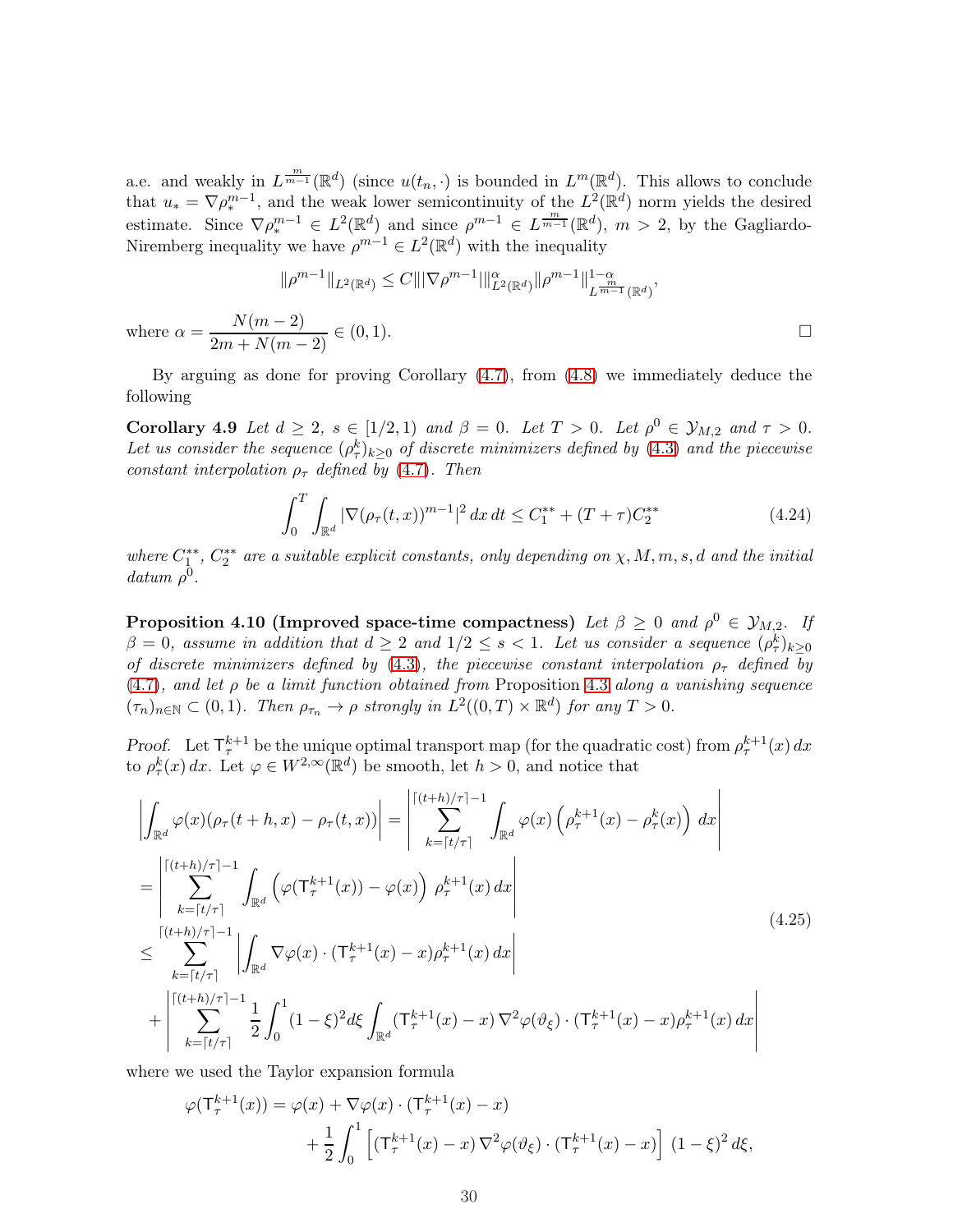where  $\vartheta_{\xi} = \xi T_{\tau}^{k+1}(x) + (1 - \xi)x$ . Let us separately treat the two terms in the right hand side. For the first, by [\(4.8\)](#page-21-1) we have

$$
\left| \int_{\mathbb{R}^d} \nabla \varphi(x) \cdot (\mathsf{T}_{\tau}^{k+1}(x) - x) \rho_{\tau}^{k+1}(x) dx \right| \leq \left| \tau \int_{\mathbb{R}^d} \Delta \varphi(x) (\rho_{\tau}^{k+1}(x)^m + \beta \rho_{\tau}^{k+1}(x)^2) dx \right| \n+ \left| \tau c_{d,s} \chi \frac{d-2s}{2} \int_{\mathbb{R}^d} \int_{\mathbb{R}^d} (\nabla \varphi(x) - \nabla \varphi(y)) \cdot (x - y) |x - y|^{2s - d - 2} \rho_{\tau}^{k+1}(x) \rho_{\tau}^{k+1}(y) dx dy \right| \n\leq \tau ||\varphi||_{W^{2,\infty}(\mathbb{R}^d)} \left( \int_{\mathbb{R}^d} (\rho_{\tau}^{k+1}(x)^m + \beta \rho_{\tau}^{k+1}(x)^2) dx \n+ \frac{\chi}{2} (d - 2s) \int_{\mathbb{R}^d} \int_{\mathbb{R}^d} K_s(|x - y|) \rho_{\tau}^{k+1}(x) \rho_{\tau}^{k+1}(y) dx dy \right) \leq K \tau ||\varphi||_{W^{2,\infty}(\mathbb{R}^d)}
$$

where K is an explicit constant, only depending on  $M, m, s, d, \beta, \chi$  and  $\rho^0$ , which can be obtained by applying Proposition [4.2,](#page-19-3) and in particular by combining [\(2.10\)](#page-5-3) and [\(4.5\)](#page-20-0). Concerning the second, we have

$$
\begin{aligned} & \left| \frac{1}{2} \int_0^1 (1-\xi)^2 d\xi \int_{\mathbb{R}^d} \nabla^2 \varphi(\vartheta_\xi) (\mathsf{T}^{k+1}_\tau(x) - x)^T \cdot (\mathsf{T}^{k+1}_\tau(x) - x) \rho_\tau^{k+1}(x) \, dx \right| \\ &\leq \frac{1}{2} ||\varphi||_{W^{2,\infty}(\mathbb{R}^d)} W_2^2(\rho_\tau^{k+1}, \rho_\tau^k). \end{aligned}
$$

By inserting the latter two estimates in [\(4.25\)](#page-29-0) we deduce that for every smooth function  $\varphi \in W^{2,\infty}(\mathbb{R}^d)$ 

$$
\int_{\mathbb{R}^d} \varphi(x) (\rho_\tau(t+h,x) - \rho_{\tau_n}(t,x)) dx \leq \|\varphi\|_{W^{2,\infty}(\mathbb{R}^d)} \sum_{k=\lceil t/\tau \rceil}^{\lceil (t+h)/\tau \rceil - 1} \left( K\tau + \frac{1}{2} W_2^2(\rho_\tau^{k+1}, \rho_\tau^k) \right) \leq \left( K(\tau+h) + 2\tau(\bar{C} + \mathcal{H}_m[\rho^0]) \right) \|\varphi\|_{W^{2,\infty}(\mathbb{R}^d)},
$$

where  $\mathcal{H}_m$  is defined by [\(2.5\)](#page-5-5) and  $\overline{C}$  is defined by [\(2.11\)](#page-6-8), and where the latter inequality follows again from Proposition [4.2](#page-19-3) together with [\(2.10\)](#page-5-3), and from the basic inequalities  $\lceil \frac{t+h}{\tau} \rceil$  $\frac{1}{\tau}$ |  $\leq$  $\frac{t+h}{\tau}+1$ ,  $\lceil \frac{t}{\tau} \rceil$  $\frac{t}{\tau}$   $\geq \frac{t}{\tau}$ . Therefore, fixing  $q \in \mathbb{N}$  with  $q > 2+d/2$ , so that the continuous embedding given by Morrey's theorem  $H^q(\mathbb{R}^d) \subset W^{2,\infty}(\mathbb{R}^d)$  holds with constant  $Q$ , we deduce

$$
\|\rho_{\tau}(t+h,\cdot)-\rho_{\tau}(t,\cdot)\|_{H^{-q}(\mathbb{R}^d)} = \sup_{\|\varphi\|_{H^{q}(\mathbb{R}^d)}\leq 1} \int_{\mathbb{R}^d} \varphi(x) (\rho_{\tau}(t+h,x) - \rho_{\tau}(t,x)) dx
$$
  

$$
\leq Q\left(K(\tau+h) + 2\tau(\bar{C} + \mathcal{H}_m[\rho^0])\right).
$$

In particular

<span id="page-30-0"></span>
$$
\limsup_{\tau \to 0} \|\rho_{\tau}(t+h,\cdot) - \rho_{\tau}(t,\cdot)\|_{H^{-q}(\mathbb{R}^d)} \le QKh. \tag{4.26}
$$

The conclusion is similar to the one in [\[6,](#page-44-2) Proposition 14]. Let  $(\tau_n)$  and  $\rho$  be the vanishing sequence and the limit function in the statement. Let us consider the set of functions  $\{\rho_{\tau_n}(t,\cdot):$  $t \in [0, T], n \in \mathbb{N}$ . This is a set of functions having uniformly bounded second moments and uniformly bounded  $L^1 \cap L^2(\mathbb{R}^d)$  norm, thanks to the estimates [\(4.5\)](#page-20-0) and [\(4.6\)](#page-20-1). Hence, it is relatively compact in  $H^{-q}(\mathbb{R}^d)$  by Lemma [4.11](#page-31-0) below. Thanks to this fact and to the equicontinuity estimate [\(4.26\)](#page-30-0), we may apply [\[1,](#page-44-5) Proposition 3.3.1] and deduce that there exists a vanishing subsequence  $(\tau_{n_k})$  and  $\bar{\rho} \in C([0,T];H^{-q}(\mathbb{R}^d))$  such that

<span id="page-30-1"></span>
$$
\rho_{\tau_{n_k}}(t, \cdot) \to \bar{\rho}(t, \cdot) \quad \text{ in } H^{-q}(\mathbb{R}^d) \qquad \text{ for every } t \in [0, T]. \tag{4.27}
$$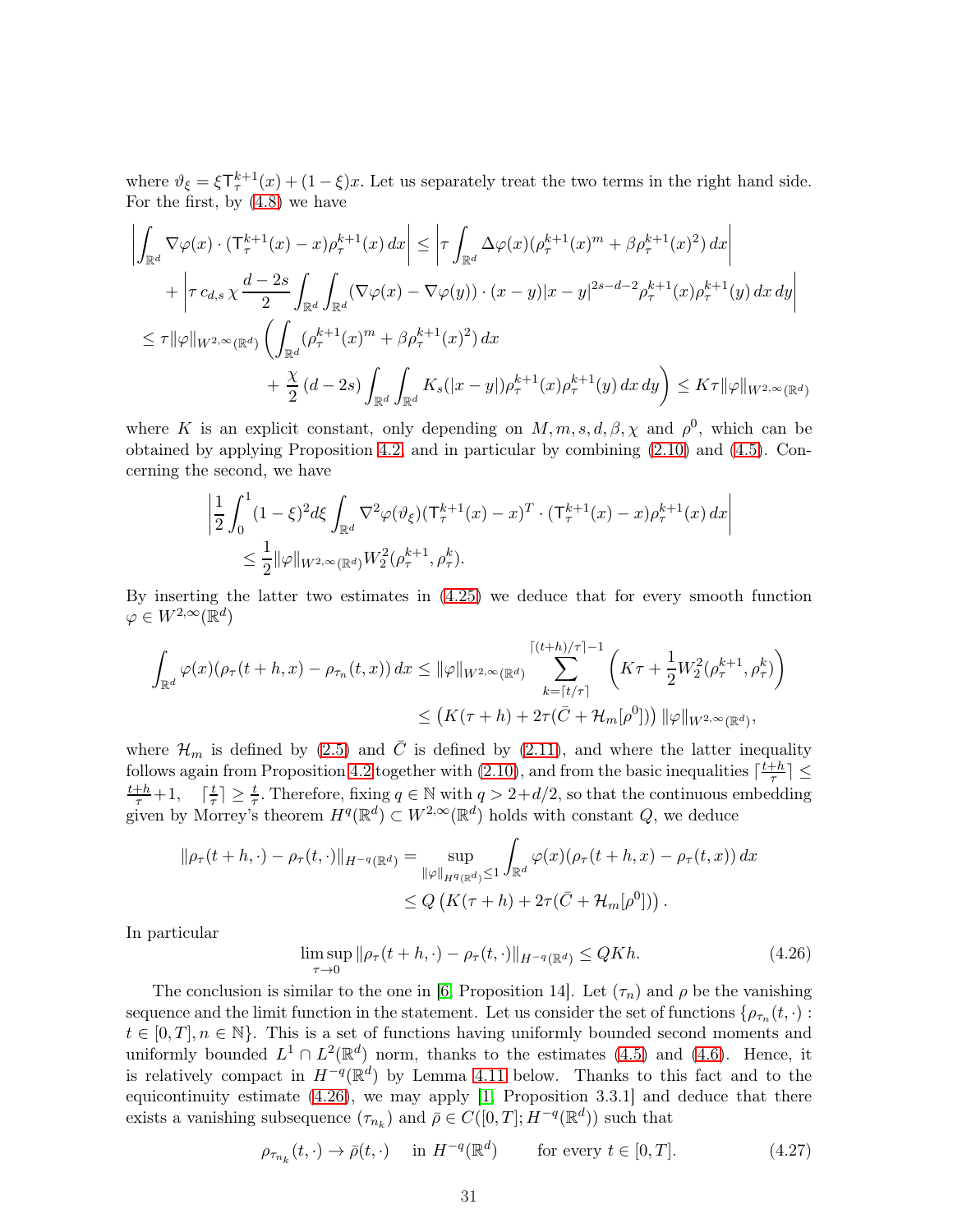By uniqueness of the limit we have  $\bar{\rho} \equiv \rho$  and the above convergence holds along the original sequence  $(\tau_n)$ .

The conclusion of the proof is split in two cases. We first consider the case  $\beta > 0$ , and we will take advantage of Corollary [\(4.7\)](#page-25-1). We observe that for every  $f \in H^1(\mathbb{R}^d)$  there holds  $|f|_{\frac{n}{2}}^{\frac{n}{2}} \in X_m := W^{\frac{2}{m},m}(\mathbb{R}^d)$  since  $m > 2$ : this is shown in [\[25\]](#page-46-7) along with the estimate  $|||f|^{\frac{2}{m}}||_{X_m}^m \leq c||\nabla f||^2_{L^2(\mathbb{R}^d)}$  for a suitable constant c. Therefore, from [\(4.16\)](#page-25-2) and Jensen inequality we deduce that

<span id="page-31-1"></span>
$$
\left(\frac{1}{T}\int_{0}^{T}\|\rho_{\tau_{n}}(t,\cdot)\|_{X_{m}}^{2}dt\right)^{m/2} \leq \frac{1}{T}\int_{0}^{T}\|\rho_{\tau_{n}}(t,\cdot)\|_{X_{m}}^{m}dt \leq C_{T}
$$
\n(4.28)

where  $C_T$  is a constant depending only on  $M, m, s, d, \beta, \chi, T$  and the initial datum  $\rho^0$ . This shows that the sequence  $\rho_{\tau_n}$  is bounded in  $L^2((0,T);X_m)$ . Since  $L^2(\mathbb{R}^d)$  continuously embeds in  $H^{-q}(\mathbb{R}^d)$ , by the uniform  $L^2(\mathbb{R}^d)$  bound deduced from [\(4.5\)](#page-20-0) and by [\(4.27\)](#page-30-1) we may apply the dominated convergence theorem and obtain the convergence of  $\rho_{\tau_n}$  to  $\rho$  in  $L^2((0,T); H^{-q}(\mathbb{R}^d))$ . The latter convergence, together with [\(4.28\)](#page-31-1) allows for an application of the compactness result in the space  $L^2((0,T);L^2(\mathbb{R}^d))$  from [\[31,](#page-46-8) Lemma 9] so that we conclude that  $\rho_{\tau_n} \to \rho$ strongly in  $L^2((0,T) \times \mathbb{R}^d)$ . Here, [\[31,](#page-46-8) Lemma 9] is applied by using the Banach triple  $Y \subset L^2(\mathbb{R}^d) \subset H^{-q}(\mathbb{R}^d)$ , where  $Y = X_m \cap L^1(\mathbb{R}^d, (1+|x|^2)dx)$ , and where the first embedding is compact by Lemma [4.11.](#page-31-0) The proof for the case  $\beta > 0$  is concluded

Eventually, let us consider the case  $\beta = 0, d \geq 2, 1/2 \leq s < 1$ . In this case we change the definition of the Sobolev space  $X_m$  and we let  $X_m = W^{\frac{1}{m-1}, 2m-2}(\mathbb{R}^d)$ , and by invoking Corollary [\(4.9\)](#page-29-1) instead of Corollary [\(4.7\)](#page-25-1), we conclude by repeating the same argument that we have used for  $\beta > 0$ .

<span id="page-31-0"></span>**Lemma 4.11** Let  $m > 2$ . The spaces  $Y_1 := W^{\frac{2}{m},m}(\mathbb{R}^d) \cap L^1(\mathbb{R}^d, (1 + |x|^2) dx)$  and  $Y_2 :=$  $W^{\frac{1}{m-1},2m-2}(\mathbb{R}^d) \cap L^1(\mathbb{R}^d,(1+|x|^2)dx)$  are compactly embedded into  $L^2(\mathbb{R}^d)$ ). The space  $L^2(\mathbb{R}^d) \cap L^1(\mathbb{R}^d, (1+|x|^2) dx)$  is compactly embedded into  $H^{-q}(\mathbb{R}^d)$  if  $q > d/2$ .

Proof. Let us give the proof for  $Y_1$  (the argument for  $Y_2$  is analogous). Let us consider a sequence  $(u_n)_{n\in\mathbb{N}}$  which is bounded in  $Y_1$ , thus in particular it is bounded in  $W^{\frac{2}{m},m}(\mathbb{R}^d)$  and in  $L^m \cap L^1(\mathbb{R}^d)$ . By fractional Sobolev embedding, since  $m > 2$  we have that  $W^{\frac{2}{m},m}(\mathbb{R}^d)$ is embedded compactly in  $L^2(B)$  for every ball in  $\mathbb{R}^d$ , so that there is  $u \in L^2(\mathbb{R}^d)$  and a not relabeled subsequence  $(u_n)$  such that  $u_n \to u$  strongly in  $L^2(B)$  for every ball B and weakly in  $L^m(\mathbb{R}^d)$ . Let  $\varepsilon > 0$  and choose  $B = B_{\varepsilon}$  to be a large enough ball, such that  $\int_{\mathbb{R}^d\setminus B} |u| + \int_{\mathbb{R}^d\setminus B} |u_n| < \varepsilon$  for every  $n \in \mathbb{N}$ : this is possible thanks to the tightness of the sequence  $(u_n)$ , which has uniformly bounded second moments by assumption. We have

<span id="page-31-2"></span>
$$
||u_n - u||_{L^2(\mathbb{R}^d)} \le ||u_n - u||_{L^1(\mathbb{R}^d)}^{1-\theta} ||u_n - u||_{L^m(\mathbb{R}^d)}^{\theta}.
$$
  $\theta := \frac{m}{2m - 2},$  (4.29)

We also have

$$
\int_{\mathbb{R}^d} |u_n - u| \, dx \le \int_B |u_n - u| \, dx + \int_{\mathbb{R}^d \setminus B} |u_n - u| \, dx \le \int_B |u_n - u| \, dx + \varepsilon
$$

and since  $u_n \to u$  strongly in  $L^1(B)$ , the arbitrariness of  $\varepsilon$  shows that  $u_n \to u$  strongly in  $L^1(\mathbb{R}^d)$  as well. Therefore, the boundedness of  $(u_n)$  in  $L^m(\mathbb{R}^d)$  and  $(4.29)$  show that  $u_n \to u$ strongly in  $L^2(\mathbb{R}^d)$ .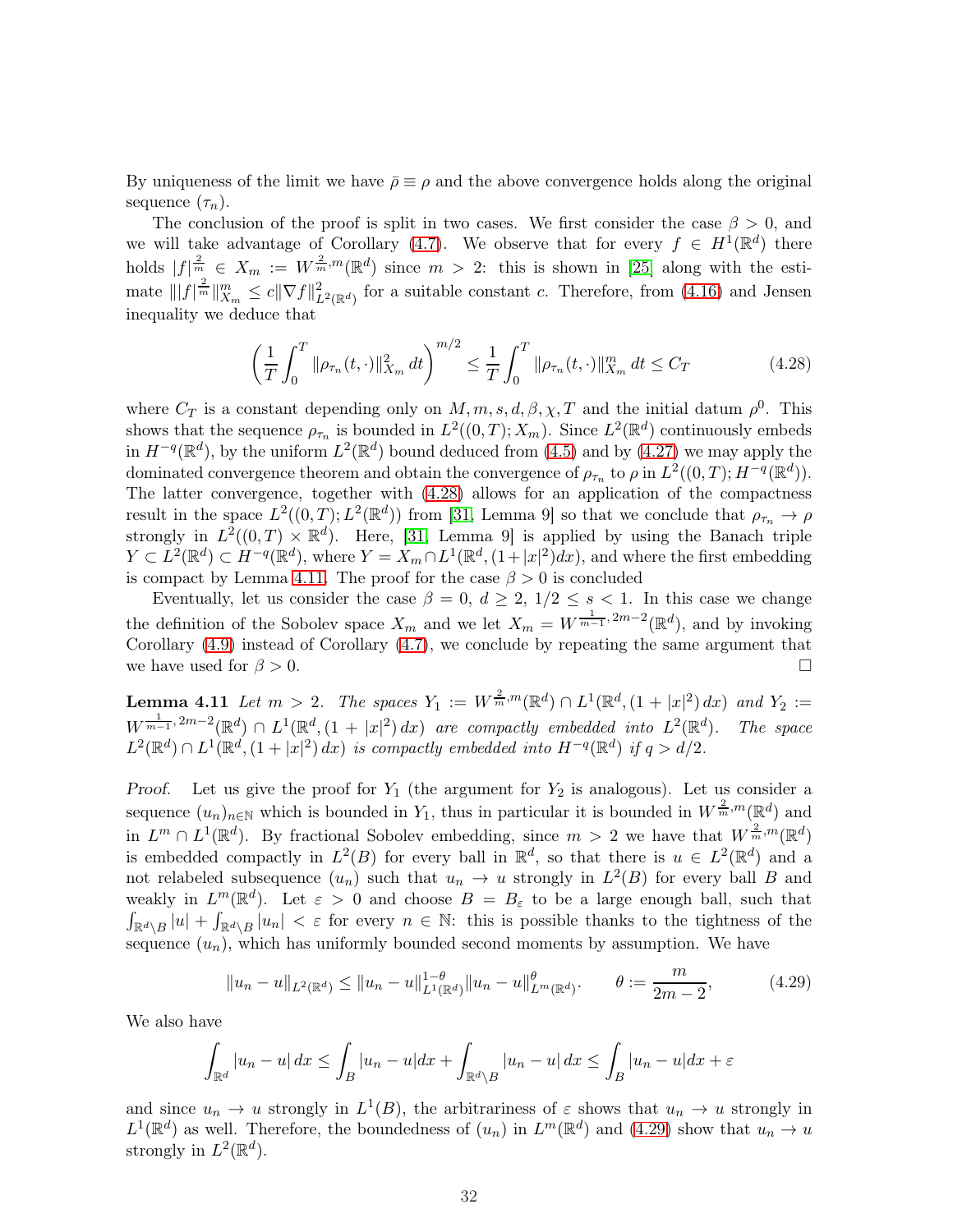Similarly, let  $(u_n)_{n\in\mathbb{N}}$  be a bounded sequence in  $L^2(\mathbb{R}^d) \cap L^1(\mathbb{R}^d, (1+|x|^2) dx)$ , and given  $\varepsilon > 0$  let as above  $B = B_{\varepsilon}$  such that  $\int_{\mathbb{R}^d \setminus B} |u| + \int_{\mathbb{R}^d \setminus B} |u_n| < \varepsilon$  for every  $n \in \mathbb{N}$ . By Sobolev embedding,  $H^q(B)$  compactly embeds into  $L^2(B)$  and then (by Schauder's theorem)  $L^2(B)$ compactly embeds in the dual space  $H^q(B)^*$ , therefore up to subsequences we have  $u_n \to u$ weakly in  $L^2(\mathbb{R}^d)$  and strongly in  $H^q(B)^*$ . We have

$$
||u_n - u||_{H^{-q}(\mathbb{R}^d)} \le \sup_{\|\varphi\|_{H^{q}(\mathbb{R}^d)} \le 1} \left| \int_B \varphi(u_n - u) \right| + \sup_{\|\varphi\|_{H^{q}(\mathbb{R}^d)} \le 1} \left| \int_{\mathbb{R}^d \setminus B} \varphi(u_n - u) \right|
$$
  

$$
\le \sup_{\|\varphi\|_{H^{q}(\mathbb{R}^d)} \le 1} \|\varphi\|_{H^{q}(B)} \|\rho_n - \rho\|_{H^{q}(B)^*} + C\varepsilon \le \|\rho_n - \rho\|_{H^{q}(B)^*} + C\varepsilon,
$$

where we have also used the continuous embedding  $\|\cdot\|_{L^{\infty}(\mathbb{R}^d)} \leq C \|\cdot\|_{H^q(\mathbb{R}^d)}$ , since  $q > d/2$ . Taking the limit as  $n \to +\infty$ , since  $u_n \to u$  strongly in  $H^{\hat{q}}(\hat{B})^*$  and since  $\varepsilon$  is arbitrary, we deduce that  $||u_n - u||_{H^{-q}(\mathbb{R}^d)} \to 0.$ 

We are ready to prove Theorem [\(1.3\)](#page-2-2), recalling that by a gradient flow solution  $\rho = \rho(t, x)$ to [\(1.1\)](#page-0-0) we mean a weak solution according to [\(1.5\)](#page-2-1) which is a limit of the JKO scheme, i.e.,  $\rho$  is a limit function (obtained from Proposition [4.3](#page-20-3) along a vanishing sequence  $(\tau_n)_{n\in\mathbb{N}}\subset(0,1)$ ) of the piecewise constant interpolations  $\rho_{\tau}$  (defined by [\(4.7\)](#page-20-2)) constructed from a sequence  $(\rho_{\tau}^{k})_{k\geq 0}$  of discrete minimizers from [\(4.3\)](#page-19-2).

**Proof of Theorem [1.3](#page-2-2).** We apply Proposition [4.10:](#page-29-2) we have  $\rho_{\tau_n} \to \rho$  strongly in  $L^2((0,T) \times$  $\mathbb{R}^d$ ). In particular, up to extracting a further subsequence, we have the pointwise a.e. spacetime convergence of  $\rho_{\tau_n}$  to  $\rho$  and thus of  $\rho_{\tau_n}^m$  to  $\rho^m$ . Thanks to the Sobolev embedding  $H^1(\mathbb{R}^d) \subset L^{\frac{2d}{d-2}}(\mathbb{R}^d)$  if  $d \geq 3$  (resp.  $H^1(\mathbb{R}^d) \subset L^4(\mathbb{R}^d)$  if  $d = 1,2$ ) we deduce from [\(4.16\)](#page-25-2) if  $\beta > 0$  and from  $(4.24)$  if  $\beta = 0$  that the sequence  $(\rho_{\tau_n}^m)_{n \in \mathbb{N}}$  is also bounded in  $L^{\frac{d}{d-2}}((0,T) \times \mathbb{R}^d)$ if  $d \geq 3$  (resp. in  $L^2((0,T) \times \mathbb{R}^d)$  if  $d = 1,2$ ), hence by interpolation we also find that  $(\rho_{\tau_n}^2)_{n \in \mathbb{N}}$ is bounded in the same space. Thus up the the extraction of one more subsequence we get

$$
\lim_{n \to +\infty} \int_0^T \int_{\mathbb{R}^d} \eta(t) \Delta \varphi(x) \left( \rho_{\tau_n}(t, x)^m + \beta \rho_{\tau_n}(t, x)^2 \right) dx dt
$$
  
= 
$$
\int_0^T \int_{\mathbb{R}^d} \eta(t) \Delta \varphi(x) \left( \rho(t, x)^m + \beta \rho(t, x)^2 \right) dx dt,
$$

for every  $\eta \in C_c^{\infty}(0,T)$  and every  $\varphi \in C_c^{\infty}(\mathbb{R}^d)$ . The weak  $L^2(\mathbb{R}^d)$  convergence of  $\rho_{\tau_n}(t,\cdot)$  to  $\rho(t, \cdot)$  is sufficient for obtaining

$$
\lim_{n \to +\infty} \int_{\mathbb{R}^d} \int_{\mathbb{R}^d} (\nabla \varphi(x) - \nabla \varphi(y)) \cdot (x - y)|x - y|^{2s - d - 2} \rho_{\tau_n}(t, x) \rho_{\tau_n}(t, y) dx dy
$$
  
= 
$$
\int_{\mathbb{R}^d} \int_{\mathbb{R}^d} (\nabla \varphi(x) - \nabla \varphi(y)) \cdot (x - y)|x - y|^{2s - d - 2} \rho(t, x) \rho(t, y) dx dy
$$

for every t, by making use of the same argument of the proof of Proposition [4.1.](#page-18-3) By dominated convergence, the associated time integrals on  $(0, T)$  also converge. Finally, we have for every  $\eta \in C_c^{\infty}(0,T)$ , by the convergence properties of minimizing movements, see for instance [\[1,](#page-44-5) Theorem 11.1.6],

$$
\lim_{n \to +\infty} \frac{1}{\tau_n} \int_0^T \eta(t) \int_{\mathbb{R}^d} (\mathsf{T}_{\tau_n}(t,x) - x) \cdot \nabla \varphi(x) \, \rho_{\tau_n}(t,x) \, dx \, dt = \int_0^T \partial_t \eta(t) \int_{\mathbb{R}^d} \varphi(x) \rho(t,x) \, dx \, dt,
$$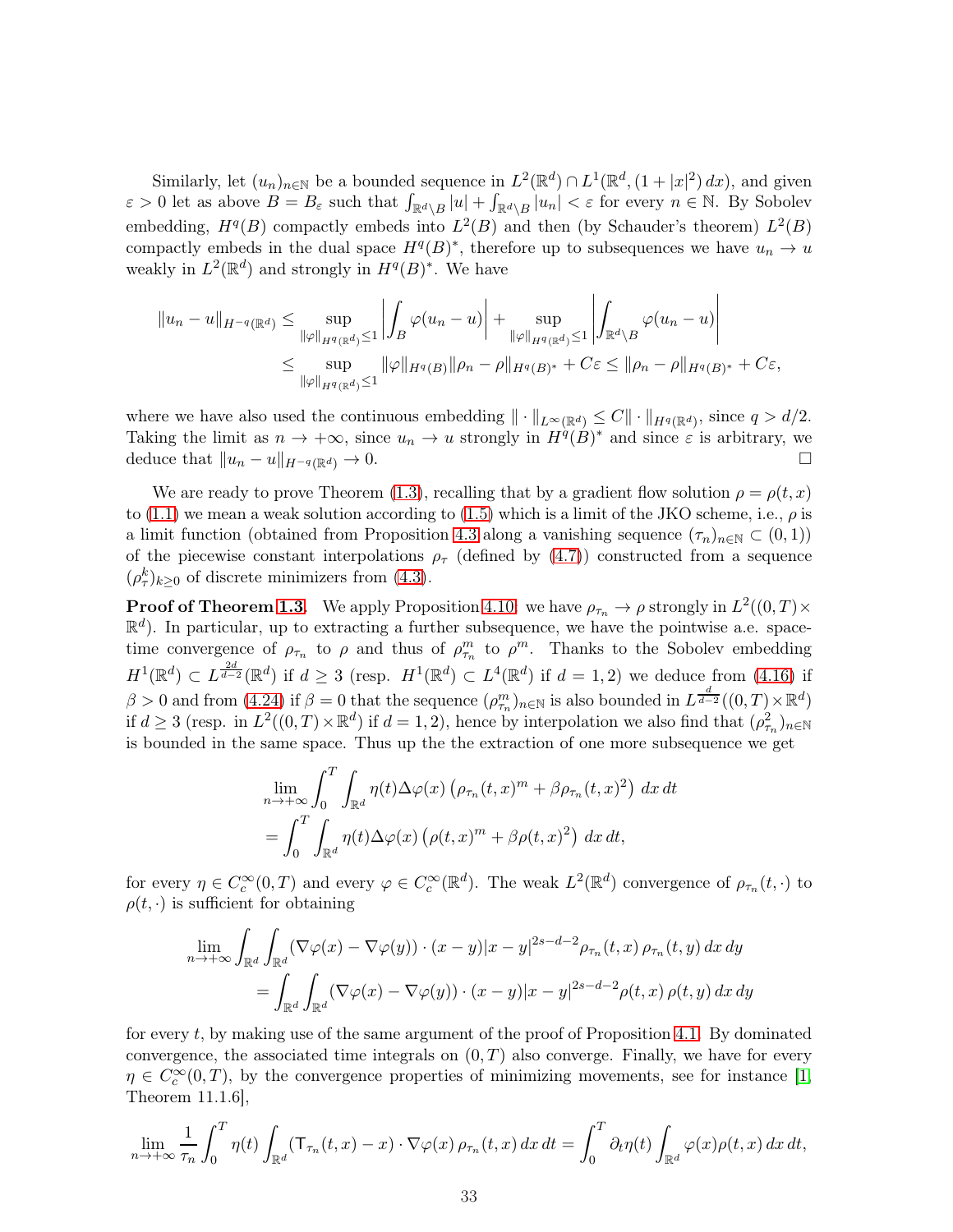where  $\mathsf{T}_{\tau_n}(t, \cdot)$  is the unique optimal transport map from  $\rho_{\tau_n}(t, x) dx$  to  $\rho_{\tau_n}^{\lceil t/\tau_n \rceil - 1}(x) dx$ . Recalling the definition of  $\rho_{\tau}$  as the piecewise constant interpolation of discrete minimizers, by writing [\(4.8\)](#page-21-1) for  $\rho_{\tau}$  we have

$$
\frac{1}{\tau_n} \int_{\mathbb{R}^d} (\mathsf{T}_{\tau_n}(t,x) - x) \cdot \nabla \varphi(x) \, \rho_{\tau_n}(t,x) \, dx = - \int_{\mathbb{R}^d} \Delta \varphi(x) \left( \rho_{\tau_n}(t,x)^m + \beta \rho_{\tau_n}(t,x)^2 \right) \, dx \n+ \frac{(d-2s)\chi \, c_{d,s}}{2} \int_{\mathbb{R}^d} \int_{\mathbb{R}^d} (\nabla \zeta(x) - \nabla \zeta(y)) \cdot (x-y) |x-y|^{2s-d-2} \, \rho_{\tau_n}(t,x) \, \rho_{\tau_n}(t,y) \, dx \, dy
$$

for every  $t > 0$ . By multiplying the latter by  $\eta \in C_c^{\infty}(0,T)$  and by integrating on  $(0,T)$ , we may therefore pass to the limit along the sequence  $(\tau_n)_n$  and conclude that  $\rho$  is a weak solution to problem  $(1.1)$ .

<span id="page-33-0"></span>Let us collect some properties of the constructed solution.

**Proposition 4.12** Let  $\beta \geq 0$ . If  $\beta = 0$ , assume in addition that  $d \geq 2$ ,  $1/2 \leq s < 1$ . Let  $\rho^0 \in \mathcal{Y}_{M,2}$ . Let  $(\rho_\tau^k)_{k\geq 0}$  be a sequence of discrete minimizers defined by [\(4.3\)](#page-19-2), let  $\rho_\tau$  be the piecewise constant interpolation defined by  $(4.7)$ , and let  $\rho$  be a limit function obtained from Proposition [4.3](#page-20-3) along a vanishing sequence  $(\tau_n)_{n\in\mathbb{N}}\subset(0,1)$ . Then the following properties hold.

- (i) The function  $[0, +\infty) \ni t \mapsto \rho(t, \cdot) \in \mathcal{Y}_{M,2}$  is absolutely continuous with respect to the *Wasserstein distance*  $W_2$ .
- (ii) The following  $L^m(\mathbb{R}^d)$  estimate holds for every  $t > 0$

$$
\frac{1}{2(m-1)} \int_{\mathbb{R}^d} (\rho(t,x))^m dx \le \frac{1}{m-1} \int_{\mathbb{R}^d} (\rho^0(x))^m dx + \beta \int_{\mathbb{R}^d} (\rho^0(x))^2 dx + \bar{C},
$$

where  $\bar{C}$  is defined by [\(2.11\)](#page-6-8) and [\(2.8\)](#page-5-4).

(iii) if  $\beta > 0$ , then  $\rho^{m/2} \in L^2((0,T); H^1(\mathbb{R}^d))$  for every  $T > 0$  along with the estimate

$$
\frac{4}{m}\int_0^T\int_{\mathbb{R}^d} |\nabla (\rho(t,x))^{m/2}|^2\,dx\,dt \leq C_1^* +TC_2^* +TC_3^*\,\chi s\,\left(\frac{\chi(1-s)}{2\beta}\right)^{\frac{1-s}{s}},
$$

where  $C_i^*$  are the explicit constants defined in the proof of Proposition [4.7](#page-25-1).

(iv) for every  $T > 0$  there holds

$$
\int_{\mathbb{R}^d} |x|^2 \rho(t,x) dx \le 4T \mathcal{F}_s[\rho^0] + 2 \int_{\mathbb{R}^d} |x|^2 \rho^0(x) dx
$$
  
\n
$$
\le 4T \left( \frac{1}{m-1} \int_{\mathbb{R}^d} (\rho^0(x))^m dx + \beta \int_{\mathbb{R}^d} (\rho^0(x))^2 dx \right) + 2 \int_{\mathbb{R}^d} |x|^2 \rho^0(x) dx.
$$

(v) if  $\beta = 0$ , then  $\rho^{m-1} \in L^2((0,T); H^1(\mathbb{R}^d))$  for every  $T > 0$  along with the estimate

$$
\int_0^T \int_{\mathbb{R}^d} |\nabla(\rho(t,x))^{m-1}|^2 dx dt \le C_1^{**} + TC_2^{**},
$$

where  $C_i^{**}$  are the explicit constants appearing in Corollary [4.9](#page-29-1).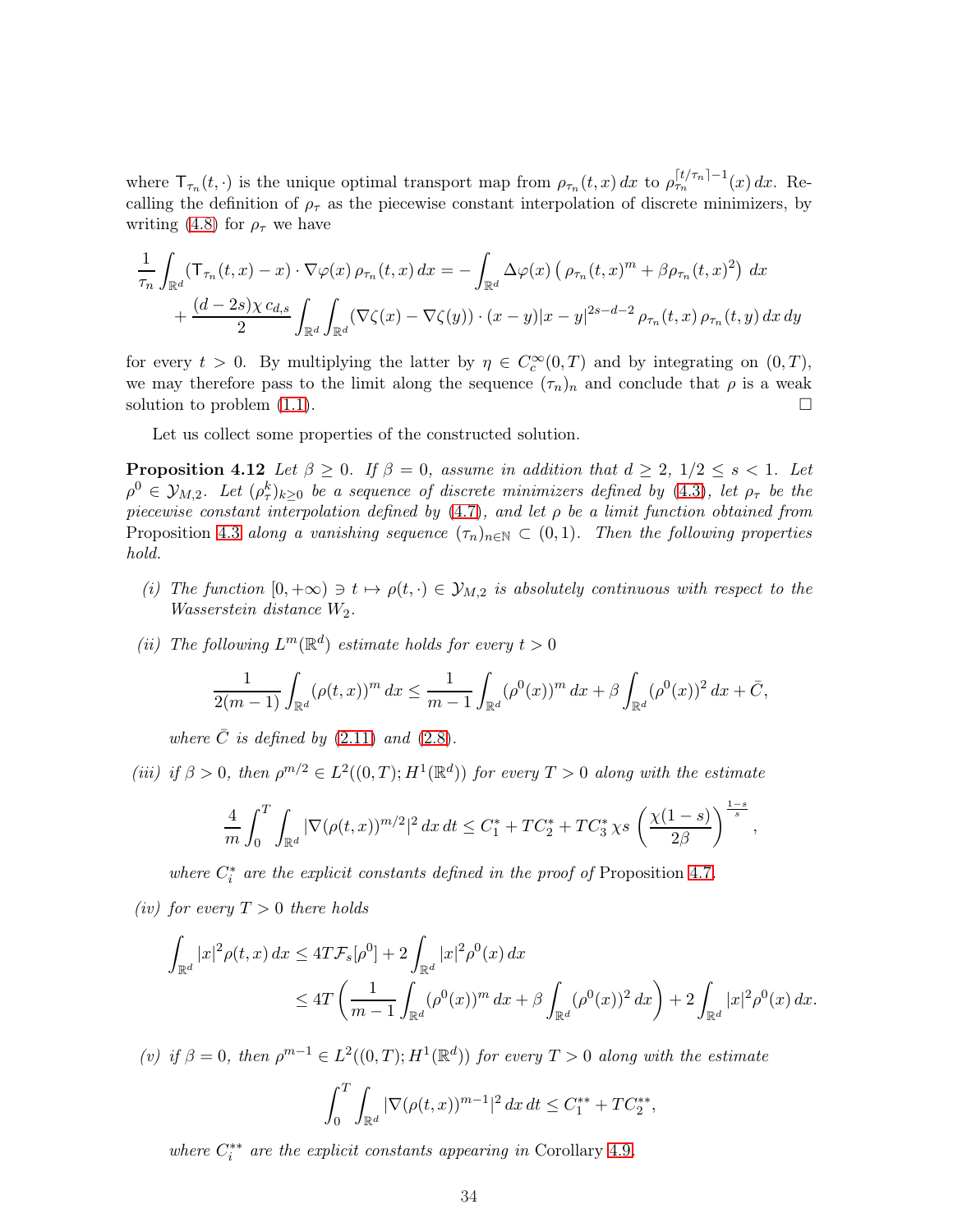Proof. Point (i) was shown in Proposition [4.3.](#page-20-3) Point (ii) follows from the uniform  $L^m(\mathbb{R}^d)$ bound from [\(4.5\)](#page-20-0) along with the narrow lower semicontinuity of the  $L^m$  norm. Points *(iii)* and  $(iv)$  respectively follow from the uniform bounds  $(4.16)$  and  $(4.6)$ , again by lower semicontinuity properties. Similarly, point (v) follows from  $(4.24)$ .

<span id="page-34-1"></span>We conclude this section by proving Theorem [1.4.](#page-3-3) Before giving the proof, we include a couple of technical lemmas, whose proofs are postponed to the Appendix.

**Lemma 4.13** Let  $\rho \in L^1 \cap L^2(\mathbb{R}^d)$ . Then for every  $\varphi \in C_c^{\infty}(\mathbb{R}^d)$  there holds

$$
\lim_{s\downarrow 0} (d-2s) c_{d,s} \int_{\mathbb{R}^d} \int_{\mathbb{R}^d} (\nabla \varphi(x) - \nabla \varphi(y)) \cdot (x-y) |x-y|^{2s-d-2} \rho(x) \rho(y) dx dy = \int_{\mathbb{R}^d} \rho^2(x) \Delta \varphi(x) dx.
$$

<span id="page-34-0"></span>A generalization of the previous lemma is the following

**Lemma 4.14** Let  $\rho \in L^1 \cap L^2(\mathbb{R}^d)$  and let  $(\rho_s)_{s \in (0,1/2)} \subset L^1 \cap L^2(\mathbb{R}^d)$  be a family of functions such that  $\rho_s \to \rho$  in  $L^2(\mathbb{R}^d)$  as  $s \downarrow 0$  and  $\|\rho_s\|_{L^1(\mathbb{R}^d)} = \|\rho\|_{L^1(\mathbb{R}^d)}$  for every  $s \in (0, 1/2)$ . Then for every  $\varphi \in C_c^{\infty}(\mathbb{R}^d)$  there holds

$$
\lim_{s\downarrow 0} (d-2s) c_{d,s} \int_{\mathbb{R}^d} \int_{\mathbb{R}^d} (\nabla \varphi(x) - \nabla \varphi(y)) \cdot (x-y) |x-y|^{2s-d-2} \rho_s(x) \rho_s(y) dx dy = \int_{\mathbb{R}^d} \rho^2(x) \Delta \varphi(x) dx.
$$

We are ready for the proof of our last result.

**Proof of Theorem [1.4](#page-3-3).** Let  $s = s_n$ . Let  $\varphi \in C_c^{\infty}(\mathbb{R}^d)$ . Since  $[0, +\infty) \ni t \mapsto \rho_n(t, \cdot)$ is absolutely continuous with respect to  $W_2$  as recalled in point (i) of Proposition [4.12,](#page-33-0) the map  $t \mapsto \int_{\mathbb{R}^d} \varphi(x) \rho_n(t, x) dx$  is absolutely continuous on  $[0, +\infty)$  and we may write the time integrated version of [\(1.5\)](#page-2-1), i.e.,

$$
\int_{\mathbb{R}^d} (\rho_n(t_2, x) - \rho_n(t_1, x)) \varphi(x) dx = \int_{t_1}^{t_2} \int_{\mathbb{R}^d} \Delta \varphi(x) (\rho_n^m(t, x) + \beta \rho_n^2(t, x)) dx dt \n- \frac{\chi}{2} (d - 2s) c_{d,s} \int_{t_1}^{t_2} dt \int_{\mathbb{R}^d} (\nabla \varphi(x) - \nabla \varphi(y)) \cdot (x - y) |x - y|^{2s - d - 2} \rho_n(t, x) \rho_n(t, y) dx dy,
$$

for every  $0 \le t_1 < t_2 < +\infty$ . We estimate the last term as done in  $(2.9)-(2.10)$  $(2.9)-(2.10)$ , obtaining

$$
\left| \frac{\chi}{2} (d - 2s) c_{d,s} \int_{t_1}^{t_2} \int_{\mathbb{R}^d} \int_{\mathbb{R}^d} (\nabla \varphi(x) - \nabla \varphi(y)) \cdot (x - y) |x - y|^{2s - d - 2} \rho_n(t, x) \rho_n(t, y) dx dy \right|
$$
  
\n
$$
\leq \frac{\chi}{2} (d - 2s) \| \nabla^2 \varphi \|_{L^\infty(\mathbb{R}^d)} \int_{t_1}^{t_2} \int_{\mathbb{R}^d} (K_{s_n} * \rho_n)(t, x) \rho_n(t, x) dx
$$
  
\n
$$
\leq d \| \nabla^2 \varphi \|_{L^\infty(\mathbb{R}^d)} \int_{t_1}^{t_2} \left( \bar{C}(\chi, m, s_n, d, M) + \frac{1}{2(m - 1)} \int_{\mathbb{R}^d} \rho_n^m(t, x) dx \right) dt,
$$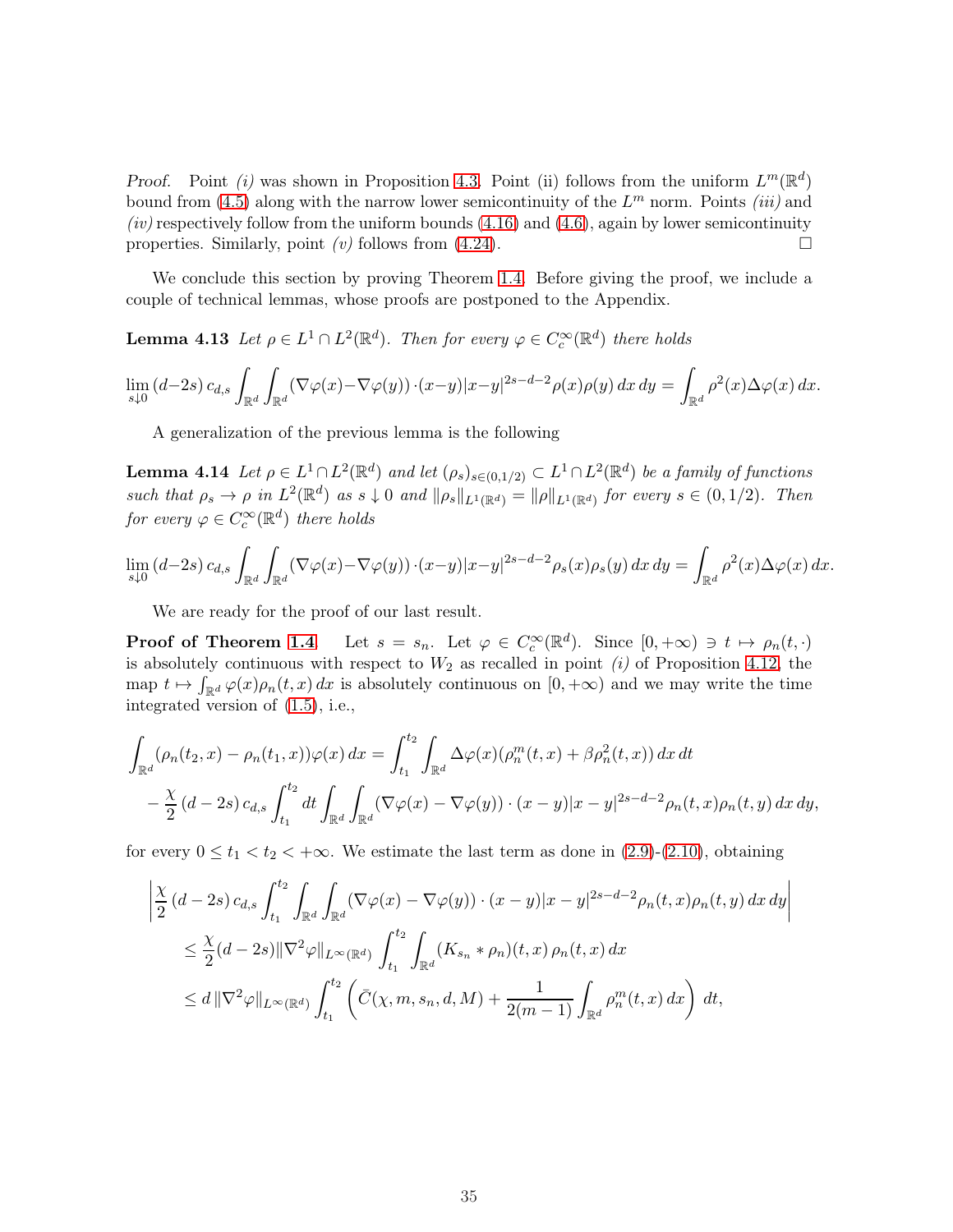where  $\overline{C}$  is defined by [\(2.11\)](#page-6-8) and [\(2.8\)](#page-5-4), therefore we have by  $L^1 - L^2 - L^m$  interpolation

$$
\left| \int_{\mathbb{R}^d} (\rho_n(t_2, x) - \rho_n(t_1, x)) \varphi(x) dx \right| \leq \|\nabla^2 \varphi\|_{L^\infty(\mathbb{R}^d)} \int_{t_1}^{t_2} \int_{\mathbb{R}^d} (\rho_n^m(t, x) + \beta \rho_n^2(t, x)) dx dt \n+ \frac{\chi}{2} (d - 2s) \|\nabla^2 \varphi\|_{L^\infty(\mathbb{R}^d)} \int_{t_1}^{t_2} \int_{\mathbb{R}^d} (K_{s_n} * \rho_n)(t, x) \rho_n(t, x) dx, \n\leq \|\nabla^2 \varphi\|_{L^\infty(\mathbb{R}^d)} \int_{t_1}^{t_2} \int_{\mathbb{R}^d} \rho_n^m(t, x) dx dt \n+ \beta \|\nabla^2 \varphi\|_{L^\infty(\mathbb{R}^d)} \int_{t_1}^{t_2} \left( \frac{m - 2}{m - 1} M + \frac{1}{m - 1} \int_{\mathbb{R}^d} \rho_n^m(t, x) dx \right) dt \n+ d \|\nabla^2 \varphi\|_{L^\infty(\mathbb{R}^d)} \int_{t_1}^{t_2} \left( \bar{C}(\chi, m, s_n, d, M) + \frac{1}{2(m - 1)} \int_{\mathbb{R}^d} \rho_n^m(t, x) dx \right) dt.
$$

It is immediate to check that  $\sup_{s\in(0,1/2)} \overline{C}(\chi,m,s,d,M) < +\infty$ , therefore by including the estimate in point  $(ii)$  of Proposition [4.12](#page-33-0) we deduce that

$$
\left| \int_{\mathbb{R}^d} (\rho_n(t_2, x) - \rho_n(t_1, x)) \varphi(x) \, dx \right| \leq \tilde{C}(t_2 - t_1) \|\varphi\|_{W^{2, \infty}(\mathbb{R}^d)}
$$

where  $\tilde{C}$  is a suitable constant, depending on  $m, d, \chi, \beta, M$  and  $\rho^0$ , but not on n. We take  $q \in \mathbb{N}, q > 2 + d/2$ , so that we have the continuous embedding  $H^q(\mathbb{R}^d) \subset W^{2,\infty}(\mathbb{R}^d)$  with embedding constant  $Q$ , and we deduce the time equi-Lipschitz estimate

$$
\|\rho_n(t_2,\cdot)-\rho_n(t_1,\cdot)\|_{H^{-q}(\mathbb{R}^d)}\leq Q\tilde{C}(t_2-t_1)\qquad\text{for every }n\in\mathbb{N}.
$$

Letting  $T > 0$ , we repeat the same arguments of the proof of Proposition [4.10:](#page-29-2) indeed, the family of functions  $\{\rho_n(t, \cdot) : t \in [0, T], n \in \mathbb{N}\}\)$  has uniformly bounded second moments and  $L^1 \cap L^2(\mathbb{R}^d)$  norms, which is seen by applying to  $\rho_n$  the estimates of points *(ii)* and (iv) of Proposition [4.12](#page-33-0) (as already noticed, the right hand side of  $(ii)$  can be estimated uniformly with respect to  $n \in \mathbb{N}$ . Therefore by Lemma [4.11](#page-31-0) such a family of functions is relatively compact in  $H^{-q}(\mathbb{R}^d)$ , so that in view of the above equi-Lipschitz estimate we may apply [\[1,](#page-44-5) Lemma 3.3.1] to find  $\rho \in C^0([0,T]; H^{-q}(\mathbb{R}^d))$  such that for every  $t \in [0,T]$  there holds  $\rho_n(t, \cdot) \to \rho(t, \cdot)$  in  $H^{-q}(\mathbb{R}^d)$  as  $n \to +\infty$ . By the dominated convergence theorem, we also get  $\rho_n \to \rho \in L^2((0,T); H^{-q}(\mathbb{R}^d))$  as  $n \to +\infty$ : here, the dominating function for showing that  $\int_0^T \|\rho_n(t, \cdot) - \rho(t, \cdot)\|_{H^{-q}(\mathbb{R}^d)}^2 dt \to 0$  as  $n \to +\infty$  is obtained by using the continuous embedding of  $L^2(\mathbb{R}^d)$  into  $H^{-q}(\mathbb{R}^d)$  and the estimate in point *(ii)* of Proposition [4.12,](#page-33-0) where again the right hand side is uniformly bounded with respect to  $n$ . The same estimate and estimate in point *(iv)* of the same Proposition implies that  $\rho_n(t, \cdot)$  converges weakly to  $\rho(t, \cdot)$  in  $L^1 \cap L^m$ , therefore the weak lower semicontinuity of the  $L^m$  norm also shows that  $\rho \in L^{\infty}((0, +\infty); L^m(\mathbb{R}^d)).$ 

The estimate in point *(iii)* of Proposition [4.12,](#page-33-0) applied to  $\rho_n$ , implies

$$
\sup_{n \in \mathbb{N}} \int_0^T \int_{\mathbb{R}^d} |\nabla (\rho_n(t,x))^{m/2}|^2 \, dx \, dt \leq \frac{m}{4} \sup_{n \in \mathbb{N}} \left( C_1^* + TC_2^* + TC_3^* \chi s_n \left( \frac{\chi(1-s_n)}{2\beta} \right)^{\frac{1-s_n}{s_n}} \right),
$$

and the supremum in the right hand side is finite, thanks to the crucial assumption  $\beta \geq \chi/2$  (as observed in Remark [4.6\)](#page-25-3). Therefore, we may reason as done in the proof of Proposition [\(4.10\)](#page-29-2)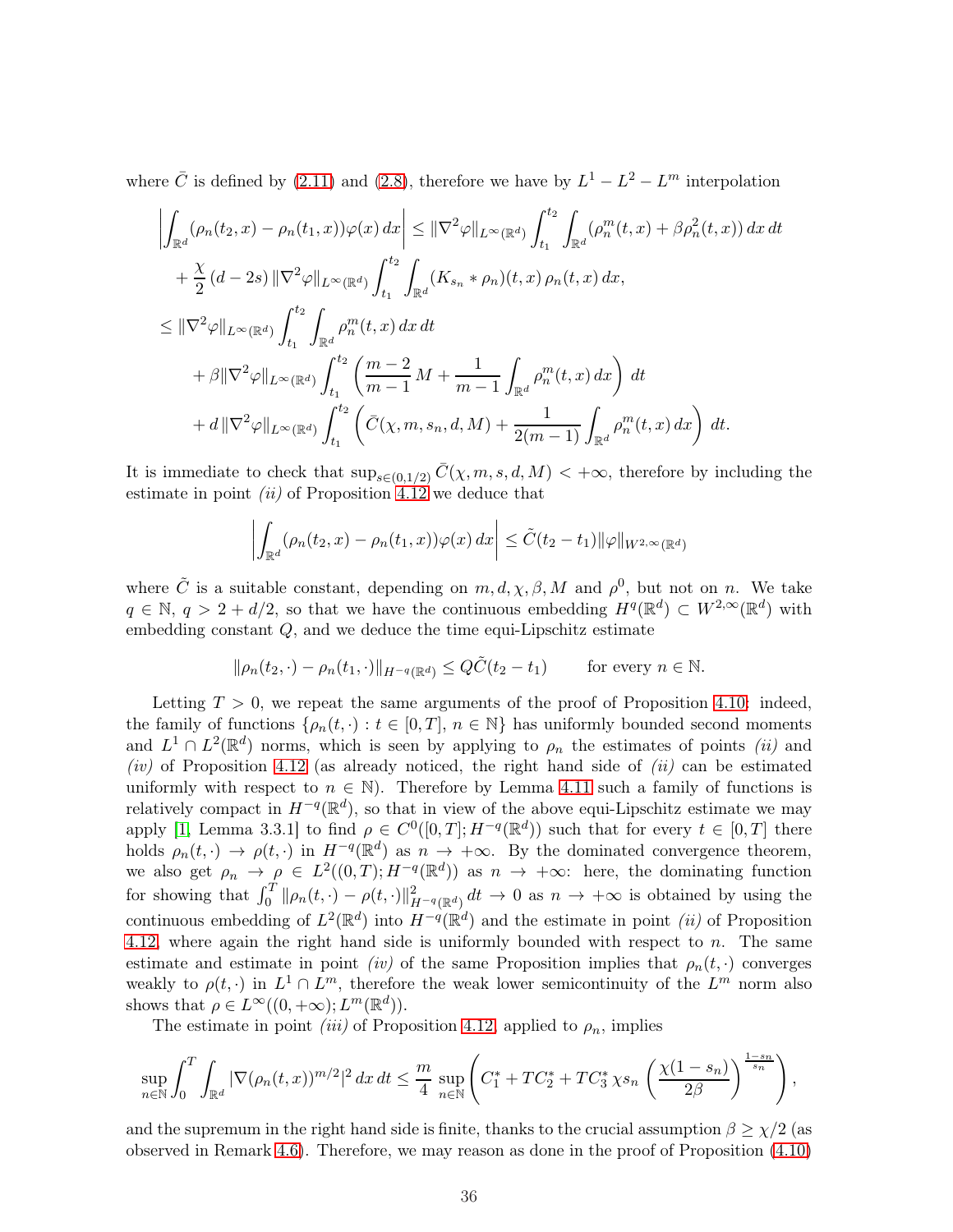to get that the sequence  $(\rho_n)$  enjoys a uniform  $L^2((0,T);W^{2/m,m}(\mathbb{R}^d))$  bound. Similarly, in view of point *(iv)* of Proposition [4.12,](#page-33-0) the sequence  $(\rho_n)$  is also uniformly bounded in  $L^2((0,T);L^1(\mathbb{R}^d,(1+|x|^2)\,dx))$ . By the same argument at the end of the proof of Proposition [4.10,](#page-29-2) we have  $\rho_n \to \rho$  strongly in  $L^2((0,T) \times \mathbb{R}^d)$ .

Let us conclude by passing to the limit in the equation. Let  $\varphi \in C_c^{\infty}(\mathbb{R}^d)$  and  $\eta \in$  $C_c^{\infty}((0,T))$ . By definition of weak solution, for each  $n \in \mathbb{N}$  we have that  $\rho_n$  satisfies

<span id="page-36-1"></span>
$$
-\int_0^T \int_{\mathbb{R}^d} \rho_n(t, x) \partial_t \eta(t) \varphi(x) dx dt = \int_0^T \int_{\mathbb{R}^d} \eta(t) \Delta \varphi(x) \left( \rho_n(t, x)^m + \beta \rho_n(t, x)^2 \right) dx dt -\frac{(d - 2s_n) c_{d, s_n} \chi}{2} \int_0^T \eta(t) \int_{\mathbb{R}^d \times \mathbb{R}^d} \frac{\left( \nabla \varphi(x) - \nabla \varphi(y) \right) \cdot (x - y)}{|x - y|^{d + 2 - 2s_n}} \rho_n(t, x) \rho_n(t, y) dx dy dt.
$$
\n(4.30)

Since  $\rho_n \to \rho$  strongly in  $L^2((0,T)\times \mathbb{R}^d)$ , up to taking another subsequence we have  $\rho_n(t,\cdot) \to$  $\rho(t, \cdot)$  in  $L^2(\mathbb{R}^d)$  for a.e.  $t \in (0, T)$ . An application of Lemma [4.14](#page-34-0) entails therefore

$$
\lim_{n \to +\infty} \frac{\chi}{2} (d - 2s_n) c_{d,s_n} \int_{\mathbb{R}^d} \int_{\mathbb{R}^d} (\nabla \varphi(x) - \nabla \varphi(y)) \cdot (x - y)|x - y|^{2s_n - d - 2} \rho_n(t, x) \rho_n(t, y) dx dy
$$
  
= 
$$
\frac{\chi}{2} \int_{\mathbb{R}^d} \rho^2(t, x) \Delta \varphi(x) dx \qquad \text{for a.e. } t \in (0, T).
$$

After multiplying by  $\eta$  and integrating on  $(0, T)$ , the time integral passes to the limit by dominated convergence: a dominating function is obtained by the usual estimates of the form  $(2.9)-(2.10)$  $(2.9)-(2.10)$  $(2.9)-(2.10)$ , yielding for a.e.  $t \in (0, T)$ 

$$
\left| \frac{\chi}{2} (d - 2s_n) c_{d,s_n} \int_{\mathbb{R}^d} \int_{\mathbb{R}^d} (\nabla \varphi(x) - \nabla \varphi(y)) \cdot (x - y) |x - y|^{2s_n - d - 2} \rho_n(t, x) \rho_n(t, y) dx dy \right|
$$
  
\n
$$
\leq d \|\nabla^2 \varphi\|_{L^{\infty}(\mathbb{R}^d)} \|\eta\|_{L^{\infty}(\mathbb{R})} \left( \bar{C}(\chi, m, s_n, d, M) + \frac{1}{2(m - 1)} \int_{\mathbb{R}^d} \rho_n^m(t, x) dx \right)
$$
  
\n
$$
\leq d \|\nabla^2 \varphi\|_{L^{\infty}(\mathbb{R}^d)} \|\eta\|_{L^{\infty}(\mathbb{R})} \left( 2\bar{C} + \frac{1}{m - 1} \int_{\mathbb{R}^d} (\rho^0(x))^m dx + \beta \int_{\mathbb{R}^d} (\rho^0(x))^2 dx \right),
$$

where we have also used point *(ii)* of Proposition [4.12,](#page-33-0) and  $\overline{C} = \overline{C}(\chi, m, s_n, d, M)$  stays bounded as  $n \to +\infty$ .

Eventually, we take advantage of the previously obtained uniform  $L^2((0,T);W^{2/m,m}(\mathbb{R}^d))$ estimate: as in the proof of Theorem [1.3,](#page-2-2) by Sobolev embedding it implies that  $(\rho_n^m)_{n\in\mathbb{N}}$  is also uniformly bounded in  $L^{\frac{d}{d-2}}((0,T)\times\mathbb{R}^d)$  if  $d\geq 3$  (and in  $L^2((0,T)\times\mathbb{R}^d)$  if  $d=1,2$ ). Therefore, up to subsequences, we have  $\rho_n^m \to \rho^m$  weakly in  $L^{\frac{d}{d-2}}((0,T)\times \mathbb{R}^d)$  if  $d \geq 3$  (weakly in  $L^2((0,T)\times \mathbb{R}^d)$  if  $d=1,2)$  which allow to pass to the limit in the other two terms of [\(4.30\)](#page-36-1).  $\Box$ 

## <span id="page-36-0"></span>5 Some qualitative properties of solutions

In this section we present some numerical simulations about the evolution problem [\(1.1\)](#page-0-0), using the scheme developed in [\[13\]](#page-45-15). The time evolution is shown in Figure [2](#page-37-0) and [3](#page-37-1) for different initial data in one dimension, providing a numerical illustration of the expected asymptotic behaviors, i.e., solutions approaching the unique stationary states. In general, if s is not too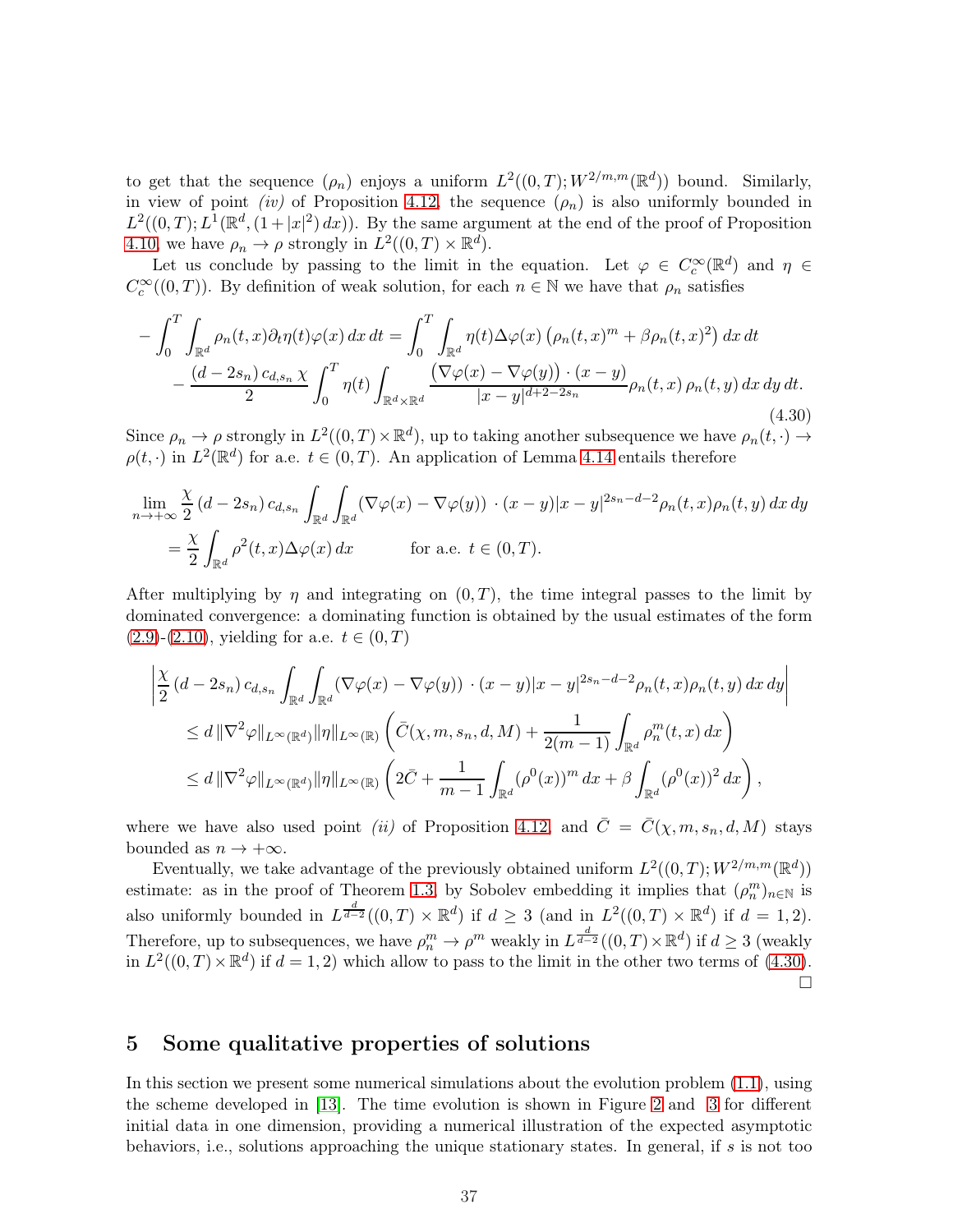close to zero, the stationary states are reached quickly, otherwise the convergence may take longer with the appearance of "disturbances" near the boundary of the support as in Figure [3](#page-37-1) below.

<span id="page-37-0"></span>

Figure 2: The evolution of the solution starting with two bumps with parameters  $m = 3, \chi =$  $1, s = 0.1$  and  $\beta = 0.2$ , reaching the stationary state reasonably fast.

<span id="page-37-1"></span>

Figure 3: The evolution starting with a rescaled Gaussian, with  $m = 3$ ,  $s = 0.08$ ,  $\chi = 1$  and  $\beta = 0.4$ , where the solution does converge to the expected stationary state.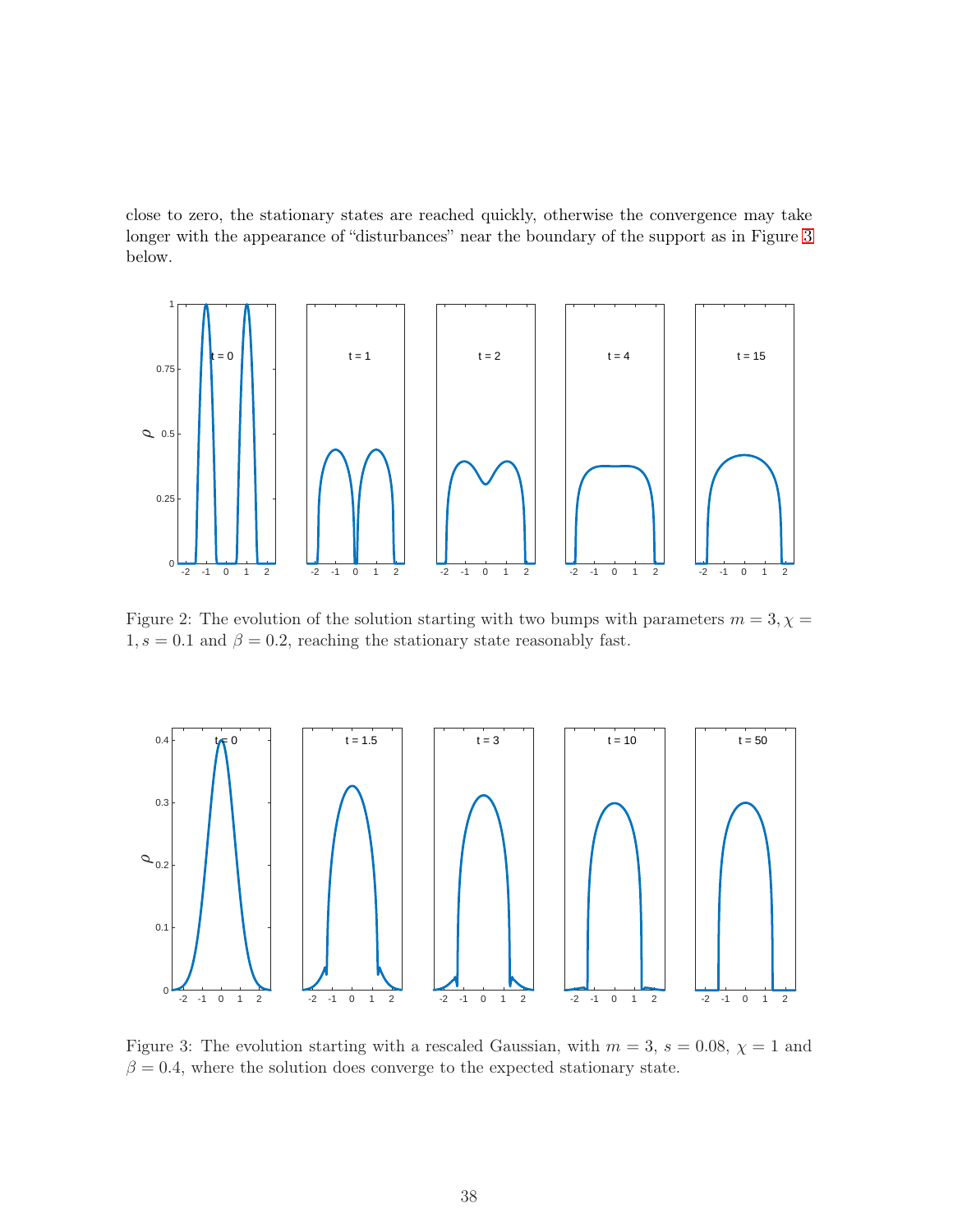A big open problem concerning the Cauchy problem [\(1.1\)](#page-0-0) is the uniqueness of the solution. Assuming that this property holds true, by the rotationally invariant property of the main equation [\(1.1\)](#page-0-0) it follows that for a given radial initial datum  $\rho_0 = \rho_0(|x|)$  we have that the density solution  $\rho$  is radial w.r. t. x, i.e.  $\rho = \rho(|x|, t)$ . But the property of being radially decreasing may not be preserved during the evolution, even with initial data (and limiting steady states) sharing this property. The following counterexample is an adaptation of the one contained in [\[19,](#page-45-11) Proposition 4.3]. Set

<span id="page-38-0"></span>
$$
\rho_{0,\varepsilon}(x) = \varphi_{\varepsilon} * (\delta_0 + \varepsilon^{\alpha} 1_{B(0,1)}) = \varphi_{\varepsilon}(x) + \varepsilon^{\alpha} \varphi_{\varepsilon} * 1_{B(0,1)},
$$
\n(5.1)

being  $\varepsilon > 0$ ,  $\varphi$  a mollifier with mass 1 supported in the ball  $B(0,1)$ , being  $\varphi_{\varepsilon}(x) = \frac{1}{\varepsilon^d} \varphi\left(\frac{x}{\varepsilon}\right)$  $\frac{x}{\varepsilon}$ and  $\alpha > d+2$ . Assume that there exists a radial solution  $\rho(x, t)$  to [\(1.1\)](#page-0-0) with datum  $\rho_{0,\varepsilon}$  and suppose we know that the solution  $\rho(x, t)$  is smooth enough up to  $t = 0$ . Then it is possible to show that  $\rho$  is not radially decreasing. Indeed, it is immediate to see that for  $\varepsilon$  small and  $\varepsilon < |x| < 1 - \varepsilon$  we have

$$
\rho_{0,\varepsilon}(x) = \varepsilon^{\alpha},
$$

while  $\rho_{0,\varepsilon}$  is supported in the ball  $B(0, 1+\varepsilon)$ . Taking two points  $x_1, x_2$  such that  $\varepsilon < |x_1|$  $|x_2| < 1 - \varepsilon$  and taking into account that  $\rho_{0,\varepsilon}$  is constant in the interval  $(\varepsilon, 1 - \varepsilon)$ , we have for  $|x_1| \leq |x| \leq |x_2|$ 

<span id="page-38-2"></span>
$$
\partial_t \rho(x,0) = -\rho_{0,\varepsilon}(x) \Delta(K_s * \rho_{0,\varepsilon}). \tag{5.2}
$$

Now, observe that since  $\varphi_{\varepsilon} \to \delta_0$  in  $\mathcal{D}'(\mathbb{R}^d)$  for  $\varepsilon \to 0$ , we have

$$
K_s * \rho_{0,\varepsilon} \to K_s \quad \text{in } \mathcal{D}'(\mathbb{R}^d).
$$

as  $\varepsilon \to 0$ . But

<span id="page-38-1"></span>
$$
\Delta(K_s * \rho_{0,\varepsilon}) = K_s * \Delta \rho_{0,\varepsilon} = K_s * \Delta \varphi_{\varepsilon} + K_s * \varepsilon^{\alpha} (\Delta \varphi_{\varepsilon} * 1_{B(0,1)}).
$$
(5.3)

Since

$$
\Delta \varphi_{\varepsilon} \to \Delta \delta_0 \quad \text{in } \mathcal{D}'(\mathbb{R}^d)
$$

and  $\Delta \delta_0$  is supported at 0, taking a cutoff function  $\eta_{\varepsilon}$  such that  $\eta_{\varepsilon} = 1$  in a  $B(0,\varepsilon)$  we find

$$
(K_s * \Delta \rho_{0,\varepsilon})(x) = \int_{\mathbb{R}^d} (\Delta \varphi_{\varepsilon}(y)) \eta_{\varepsilon}(y) K_s(x - y) dy \to \langle \Delta \delta, \eta_{\varepsilon} K_s(x - \cdot) \rangle = \Delta(\eta_{\varepsilon} K_s(x - \cdot))(0)
$$

as  $\varepsilon \to 0$  and an easy computation shows that  $\Delta(\eta_{\varepsilon}K_s(x-\cdot))(0) = \Delta K_s(x)$ . Now, since

$$
|\Delta \varphi_{\varepsilon}(x)| = \varepsilon^{-d-2} |\Delta \varphi(x/\varepsilon)| \le C \varepsilon^{-d-2},
$$

we have

$$
\|\Delta\varphi_{\varepsilon} * \mathbb{1}_{B(0,1)}\|_{L^{\infty}} \le \|\Delta\varphi_{\varepsilon}\|_{L^{\infty}} \|\mathbb{1}_{B(0,1)}\|_{L^{1}} \le C\varepsilon^{-d-2}
$$

and by Young inequality

$$
\|\Delta \varphi_{\varepsilon} * 1_{B(0,1)}\|_{L^1} \le \|\Delta \varphi_{\varepsilon}\|_{L^1} \|\mathbb{1}_{B(0,1)}\|_{L^1} = C\varepsilon^{-2} \|\Delta \varphi\|_{L^1}.
$$

Therefore,

$$
|K_s * (\Delta \varphi_{\varepsilon} * 1_{B(0,1)})| \leq C(||\Delta \varphi_{\varepsilon} * 1_{B(0,1)}||_{L^{\infty}} + ||\Delta \varphi_{\varepsilon} * 1_{B(0,1)}||_{L^1})
$$
  

$$
\leq C\varepsilon^{-d-2}(1 + \varepsilon^N).
$$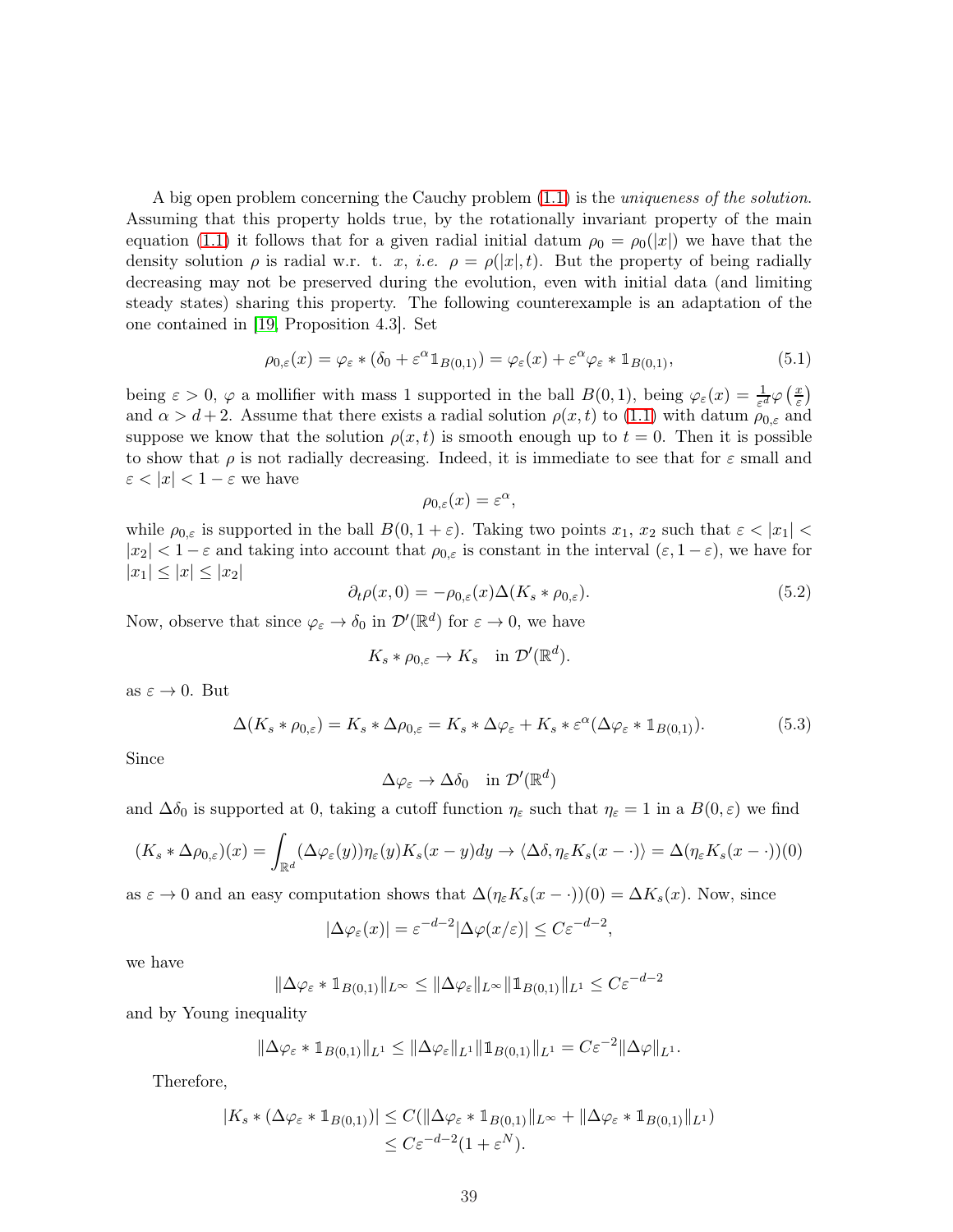<span id="page-39-1"></span>

Figure 4: Numerical demonstration of the fact that radially decreasing initial data does not necessarily remain radially decreasing. The initial condition is the one in [\(5.1\)](#page-38-0), with the parameters  $m = 3, \chi = 1, s = 0.1$  and  $\beta = 0$ .

Thus choosing  $\alpha > d + 2$ , from [\(5.3\)](#page-38-1) we have

$$
\Delta(K_s * \rho_{0,\varepsilon})(x) \to \Delta K_s(x) = c(d,s)|x|^{2s-d-2},
$$

as  $\varepsilon \to 0$ . This implies that for  $\varepsilon$  small,

$$
\Delta(K_s * \rho_{0,\varepsilon})(x_1) > \Delta(K_s * \rho_{0,\varepsilon})(x_2),
$$

hence [\(5.2\)](#page-38-2) gives (recalling that  $\rho_{0,\varepsilon}$  is radially decreasing)

$$
\partial_t \rho(x_1,0) < \partial_t \rho(x_2,0),
$$

meaning that the radially decreasing monotonicity is not preserved for small times. The non-monotonicity of the solution is shown in the simulation from Figure [4.](#page-39-1)

Figure [5](#page-40-0) shows a further simulation, which takes into account a characteristic function of a symmetric interval as initial datum: also in this case the radial monotonicity is not preserved.

## <span id="page-39-0"></span>6 Comments, extensions and open problems

• As mentioned in the previous section, an open problem concerns the *uniqueness* of solutions, which would give radiality of solutions with radial initial data as a direct consequence.

• A second open problem is to rigorously prove that every solution to the evolution problem [\(1.1\)](#page-0-0) does converge to the unique stationary state provided by Theorem [1.1.](#page-1-1) We mention that a similar result is available in the two dimensional setting, in the case of aggregation with the Newtonian potential instead of the Riesz potential, with  $\beta = 0$  and  $m > 1$  (i.e., diffusion-dominated regime), see [\[11\]](#page-45-6).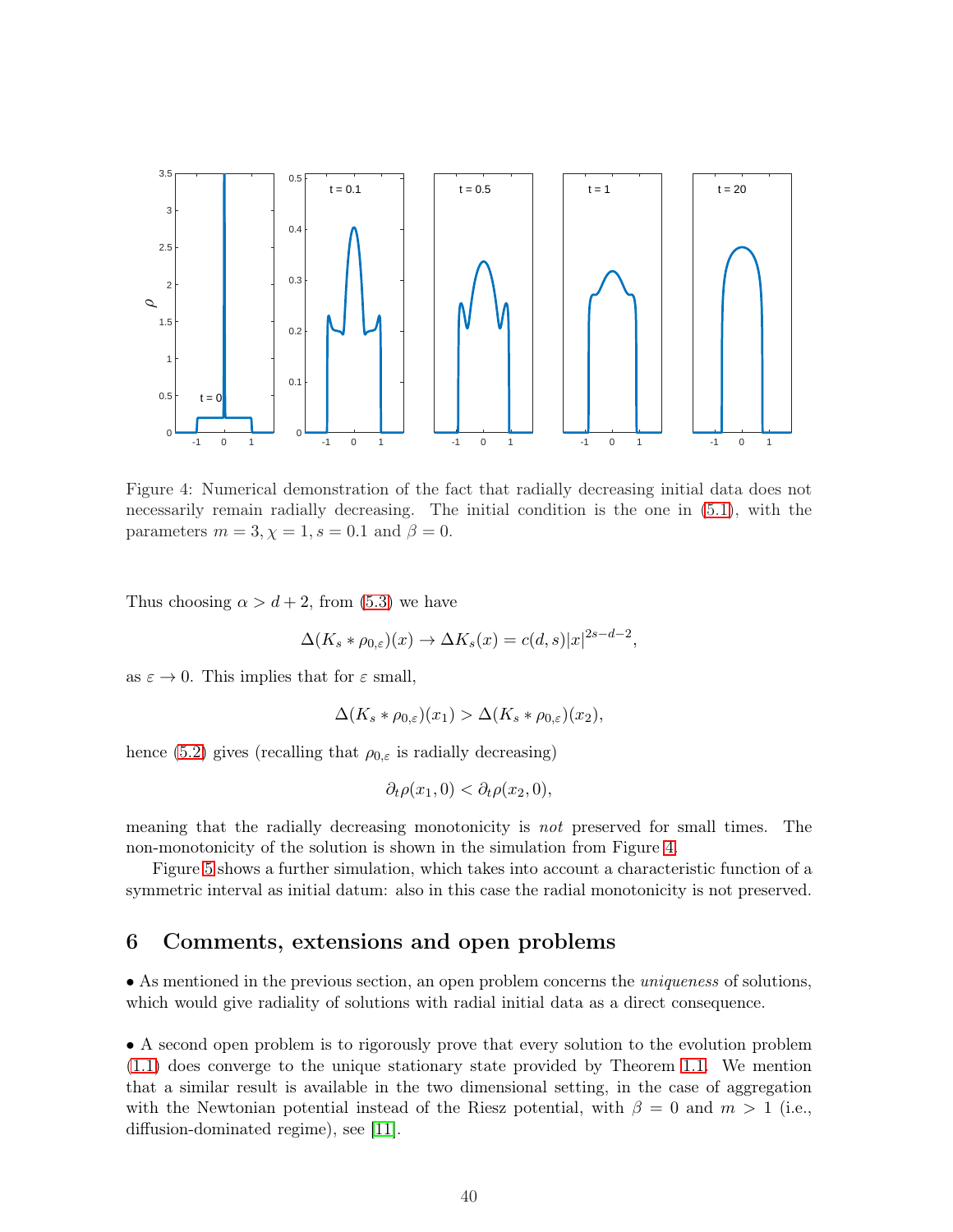<span id="page-40-0"></span>

Figure 5: Another example: again the radially decreasing initial datum does not remain radially decreasing. The initial condition is  $\rho_0(X) = \frac{1}{4} \mathbb{1}_{|x| < 3/2}$ , with the parameters  $m =$  $3, \chi = 1, s = 0.1$  and  $\beta = 0$ .

• Concerning Theorem [1.4,](#page-3-3) uniqueness of the distributional solution for the Cauchy problem for [\(1.6\)](#page-2-0) with  $\beta \geq \chi/2$  is known under additional conditions. For instance, according to the classical result by [\[26\]](#page-46-9), uniqueness holds among distributional solutions that are essentially bounded on any strip  $\mathbb{R}^d \times (\tau, T)$ , for all  $T > 0$  and  $\tau \in (0, T)$ . Therefore, in order to obtain a unique limit as  $s \to 0$  for families of gradient flow solutions  $\rho_s$  to [\(1.1\)](#page-0-0), further a-priori  $L^{\infty}$ bounds (uniformly in s) should be established for  $\rho_s$ .

• Another interesting open problem is to show that the family of solutions  $\rho_s$  to problem [\(1.1\)](#page-0-0) converges as  $s \to 0$  to a solution (in an appropriate sense) to the equation [1.6](#page-2-0) even in the case  $\beta < \chi/2$ . We notice that such equation has the form  $\partial_t \rho = \Delta \varphi(\rho)$ , and if  $\beta < \chi/2$  the nonlinearity  $\varphi$  is nonmonotone and equation [\(1.6\)](#page-2-0) is of *forward-backward* type, with the *unstable* phase given by the interval  $[0, (\frac{\chi - 2\beta}{m})]$  $\frac{-2\beta}{m}$ )<sup>1/(m-2)</sup>] and the *stable* phase by  $[(\frac{\chi-2\beta}{m})^{1/(m-2)}, +\infty)$ . The nontrivial zero of  $\varphi$  is

$$
\rho = \left(\frac{\chi - 2\beta}{2}\right)^{1/(m-2)}
$$

which coincides exactly with the height of the minimizer of the free energy limit functional  $\mathcal{F}_0$ given in [\(3.2\)](#page-11-2). If  $\beta < \chi/2$ , we would like to consider equation [\(1.6\)](#page-2-0) as a *singular limit* as  $s \to 0$ of the main equation in  $(1.1)$ . An existence theory for equation  $(1.6)$  supplemented with an initial condition  $\rho(x, 0) = \rho_0(x)$  could be given in the setting of Young measure solutions, see for instance [\[27\]](#page-46-10), where such notion of solution is recovered for cubic-like nonlinearities  $\varphi$  as vanishing limit as  $\varepsilon \to 0$  of a third order pseudo-parabolic regularization  $\partial_t \rho = \Delta \varphi(\rho) + \varepsilon \Delta \rho_t$ . It would be interesting to show that even a weak limit  $\rho$  as  $s \to 0$  of a family of densities  $\rho_s$  solving the equation [\(1.1\)](#page-0-0) in the sense of Theorem [1.3](#page-2-2) fits the above mentioned existence theory.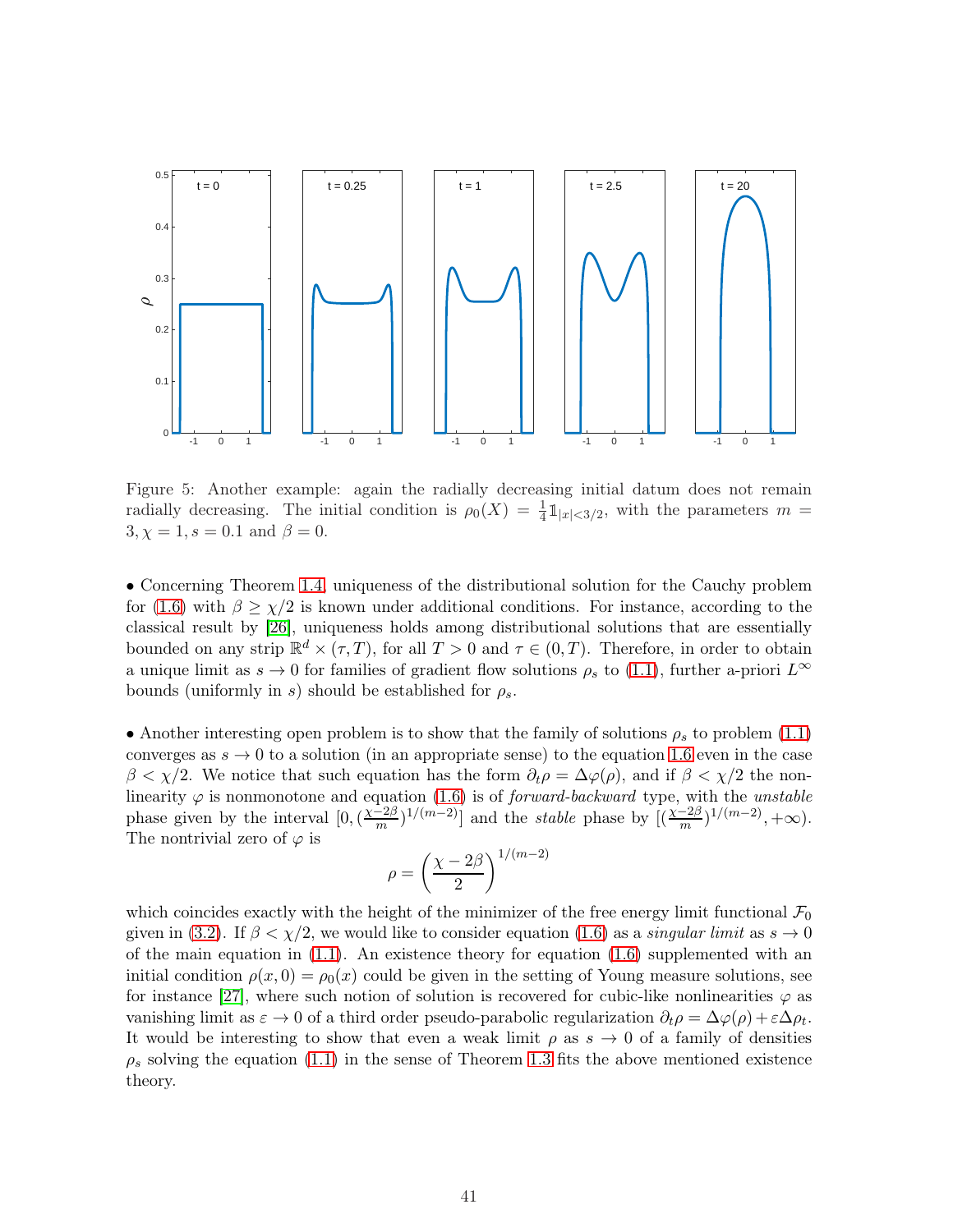# Appendix

We provide the proof of Lemma [2.1,](#page-3-1) Lemma [4.13](#page-34-1) and Lemma [4.14.](#page-34-0)

**Proof of Lemma [2.1](#page-3-1).** First of all,  $K_s * \rho \in L^{\infty}(\mathbb{R}^d)$  by [\[12,](#page-45-2) Lemma 1], and let us observe that, for each  $i = 1, ..., d$ ,  $K_s * \rho_{x_i} \in L^1_{loc}(\mathbb{R}^d)$ . Indeed,  $K_s$  can be written as the sum of two functions,  $K_s(x) = \mathbb{1}_{B_1}(x)K_s(x) + (1-\mathbb{1}_{B_1}(x))K_s(x)$ , supported on the unit ball  $B_1(x)$  around x and its complement. By Young convolution inequality we have  $(\mathbb{1}_{B_1}K_s) * \rho_{x_i} \in L^1(\mathbb{R}^d)$  and  $((1 - \mathbb{1}_{B_1})K_s) * \rho_{x_i} \in L^\infty(\mathbb{R}^d)$ . Moreover, for any smooth compactly supported test function  $\varphi$  we have  $(K_s * \rho_{x_i})\varphi \in L^1(\mathbb{R}^d)$  and we have, by the symmetry of  $K_s$ ,

<span id="page-41-1"></span>
$$
\int_{\mathbb{R}^d} (K_s * \rho_{x_i}) \varphi \, dx = c_{d,s} \int_{\mathbb{R}^d} \int_{\mathbb{R}^d} \frac{\rho_{x_i}(y) \varphi(x)}{|x - y|^{d - 2s}} dx \, dy
$$
\n
$$
= c_{d,s} \int_{\mathbb{R}^d} \int_{\mathbb{R}^d} \frac{\rho_{x_i}(x) \varphi(y)}{|x - y|^{d - 2s}} dx \, dy = \int_{\mathbb{R}^d} \rho_{x_i}(K_s * \varphi) \, dx \tag{6.1}
$$

and similarly

<span id="page-41-2"></span>
$$
\int_{\mathbb{R}^d} (K_s * \varphi_{x_i}) \rho \, dx = \int_{\mathbb{R}^d} (K_s * \rho) \varphi_{x_i} \, dx.
$$
\n(6.2)

If we take a large ball  $B_R$  centered at the origin, an integration by parts leads to

<span id="page-41-0"></span>
$$
\int_{B_R} (K_s * \varphi) \rho_{x_i} dx = - \int_{B_R} \rho(x) (K_s * \varphi_{x_i}) dx + \int_{\partial B_R} \rho (K_s * \varphi) \nu_i d\sigma \tag{6.3}
$$

and since  $|(K_s * \varphi)(x)| \le C/|x|^{d-2s}$  for large x (as  $\varphi$  is compactly supported), thanks to the continuity and boundedness of  $\rho$  we have if  $s < 1/2$ 

$$
\int_{\partial B_R} \rho(K_s * \varphi) \nu_i \, d\sigma \le C \|\rho\|_{L^\infty(\mathbb{R}^d)} R^{2s-1} \to 0 \qquad \text{as } R \to +\infty,
$$

along with

$$
\int_{B_R} (K_s * \varphi) \rho_{x_i} dx \to \int_{\mathbb{R}^d} (K_s * \varphi) \rho_{x_i} dx \text{ and } \int_{B_R} \rho(K_s * \varphi_{x_i}) dx \to \int_{\mathbb{R}^d} \rho(K_s * \varphi_{x_i}) dx
$$

as  $R \to +\infty$ , which hold by dominated convergence due to the fact that  $\rho(K_s * \varphi_{x_i}) \in L^1(\mathbb{R}^d)$ and  $(K_s * \varphi)\rho_{x_i} \in L^1(\mathbb{R}^d)$ . Hence, we may pass to the limit in [\(6.3\)](#page-41-0) and get

$$
\int_{\mathbb{R}^d} (K_s * \varphi) \rho_{x_i} dx = - \int_{\mathbb{R}^d} \rho(x) (K_s * \varphi_{x_i}) dx,
$$

which can be combined with  $(6.1)$  and  $(6.2)$  to imply

$$
\int_{\mathbb{R}^d} (K_s * \rho_{x_i}) \varphi \, dx = - \int_{\mathbb{R}^d} (K_s * \rho) \varphi_{x_i} dx.
$$

Therefore, we have that  $K_s * \rho \in W_{loc}^{1,1}(\mathbb{R}^d)$  and  $\nabla (K_s * \rho) = K_s * \nabla \rho$  if  $s < 1/2$ . On the other hand, if  $d \geq 2$  and  $s > 1/2$  we even obtain  $K_s * \rho \in W^{1,\infty}(\mathbb{R}^d)$ , see [\[12,](#page-45-2) Lemma 1]. Else if  $d \geq 2$  and  $s = 1/2$  we obtain  $K_s * \rho \in W^{1,p}$  for every  $p \in (\frac{d}{d-1})$  $\frac{d}{d-1}$ , +∞): indeed, since  $\rho \in L^1(\mathbb{R}^d) \cap L^{\infty}(\mathbb{R}^d)$ , by the Hardy-Littlewood-Sobolev inequality we get  $K_s * \rho \in L^p(\mathbb{R}^d)$ for every  $p \in (\frac{d}{d-1})$  $\frac{d}{d-1}$ , + $\infty$ ), thus  $K_s * \rho$  belongs to the Bessel potential space  $\mathcal{L}^{1,p}$  defined as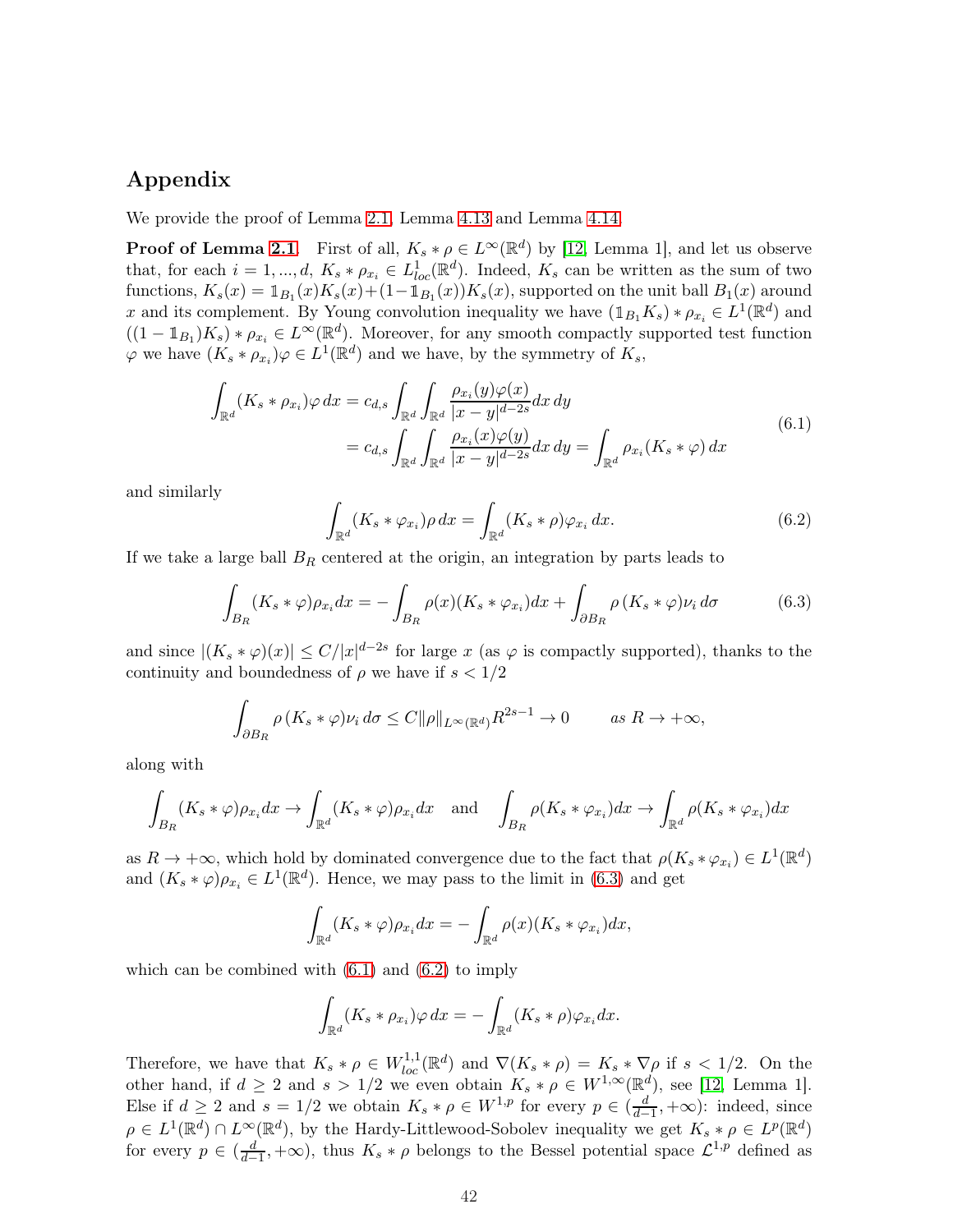$\mathcal{L}^{1,p} := L^p(\mathbb{R}^d) \cap \{K_{1/2} * g : g \in L^p(\mathbb{R}^d)\}\,$ , which coincides with  $W^{1,p}(\mathbb{R}^d)$ , see [\[32,](#page-46-11) Theorem 3, pp 135].

The fact that  $\rho^{m-1} \in W^{1,1}(\mathbb{R}^d)$  follows from the chain rule in Sobolev spaces, since  $m > 2$ and  $\rho \in L^{\infty}(\mathbb{R}^d) \cap W^{1,1}(\mathbb{R}^d)$ . Therefore  $\psi \in W^{1,1}_{loc}(\mathbb{R}^d)$ .

In order to conclude, we write for every  $\varphi \in C_c^{\infty}(\mathbb{R}^d)$ 

$$
\int_{\mathbb{R}^d} dx \int_{\mathbb{R}^d} (\nabla \varphi(x) - \nabla \varphi(y)) \cdot (x - y)|x - y|^{2s - d - 2} \rho(x) \rho(y) dy
$$
\n
$$
= \lim_{\varepsilon \to 0} \int_{\mathbb{R}^d} dx \int_{|x - y| > \varepsilon} (\nabla \varphi(x) - \nabla \varphi(y)) \cdot (x - y)|x - y|^{2s - d - 2} \rho(x) \rho(y) dy,
$$

then using the antisymmetry of the gradient of  $K_s$  we have

$$
c_{d,s} \int_{\mathbb{R}^d} \int_{\mathbb{R}^d} (\nabla \varphi(x) - \nabla \varphi(y)) \cdot (x - y)|x - y|^{2s - d - 2} \rho(x) \rho(y) dx dy
$$
  
= 
$$
\frac{2}{2s - d} \lim_{\varepsilon \to 0} \int_{\mathbb{R}^d} \rho(x) \nabla \varphi \cdot \nabla(K_{s,\varepsilon} * \rho) dx
$$

where  $K_{s,\varepsilon}$  is the following truncation of  $K_s$ :

$$
K_{s,\varepsilon}(x) := \begin{cases} K_s(x), & \text{if } |x| > \varepsilon, \\ c_{d,s} \varepsilon^{2s-d}, & \text{if } |x| \le \varepsilon. \end{cases}
$$

At this point, we observe that

$$
\left| \int_{\mathbb{R}^d} \rho(x) \nabla \varphi \cdot \nabla (K_{s,\varepsilon} * \rho) dx - \int_{\mathbb{R}^d} \rho(x) \nabla \varphi \cdot \nabla (K_s * \rho) dx \right|
$$
  
\n
$$
\leq C \int_{\mathbb{R}^d} |\nabla \varphi(x) \cdot (K_{s,\varepsilon} - K_s) * \nabla \rho| dx \leq C \int_{\mathbb{R}^d} |(K_{s,\varepsilon} - K_s) * \nabla \rho| dx,
$$

thus by Young convolution inequality

$$
\left| \int_{\mathbb{R}^d} \rho(x) \nabla \varphi \cdot \nabla (K_{s,\varepsilon} * \rho) dx - \int_{\mathbb{R}^d} \rho(x) \nabla \varphi \cdot \nabla (K_s * \rho) dx \right|
$$
  
\n
$$
\leq C ||\nabla \rho||_{L^1} \int_{\mathbb{R}^d} |K_{s,\varepsilon} - K_s| dx = C ||\nabla \rho||_{L^1} \int_{|x| \leq \varepsilon} (|x|^{2s-d} - \varepsilon^{2s-d}) \to 0
$$

as  $\varepsilon \to 0$ . Therefore we can write

<span id="page-42-0"></span>
$$
c_{d,s} \int_{\mathbb{R}^d} \int_{\mathbb{R}^d} (\nabla \varphi(x) - \nabla \varphi(y)) \cdot (x - y)|x - y|^{2s - d - 2} \rho(x) \rho(y) dx dy
$$
  
= 
$$
\frac{2}{2s - d} \int_{\mathbb{R}^d} \rho(x) \nabla \varphi \cdot \nabla (K_s * \rho) dx.
$$
 (6.4)

Since [\(2.1\)](#page-3-2) implies

$$
\chi \int_{\mathbb{R}^d} \rho(x) \nabla \varphi \cdot \nabla (K_s * \rho) dx = \int_{\mathbb{R}^d} \rho \nabla \left( \frac{m}{m-1} \rho^{m-1} + 2\beta \rho \right) \cdot \nabla \varphi dx = \int_{\mathbb{R}^d} \nabla (\rho^m + \beta \rho^2) \cdot \nabla \varphi dx,
$$

by [\(6.4\)](#page-42-0) the identity [\(2.2\)](#page-3-4) follows. Vice versa, if  $\rho$  verifies (2.2), the same computation gives that  $\psi$  solves [\(2.1\)](#page-3-2).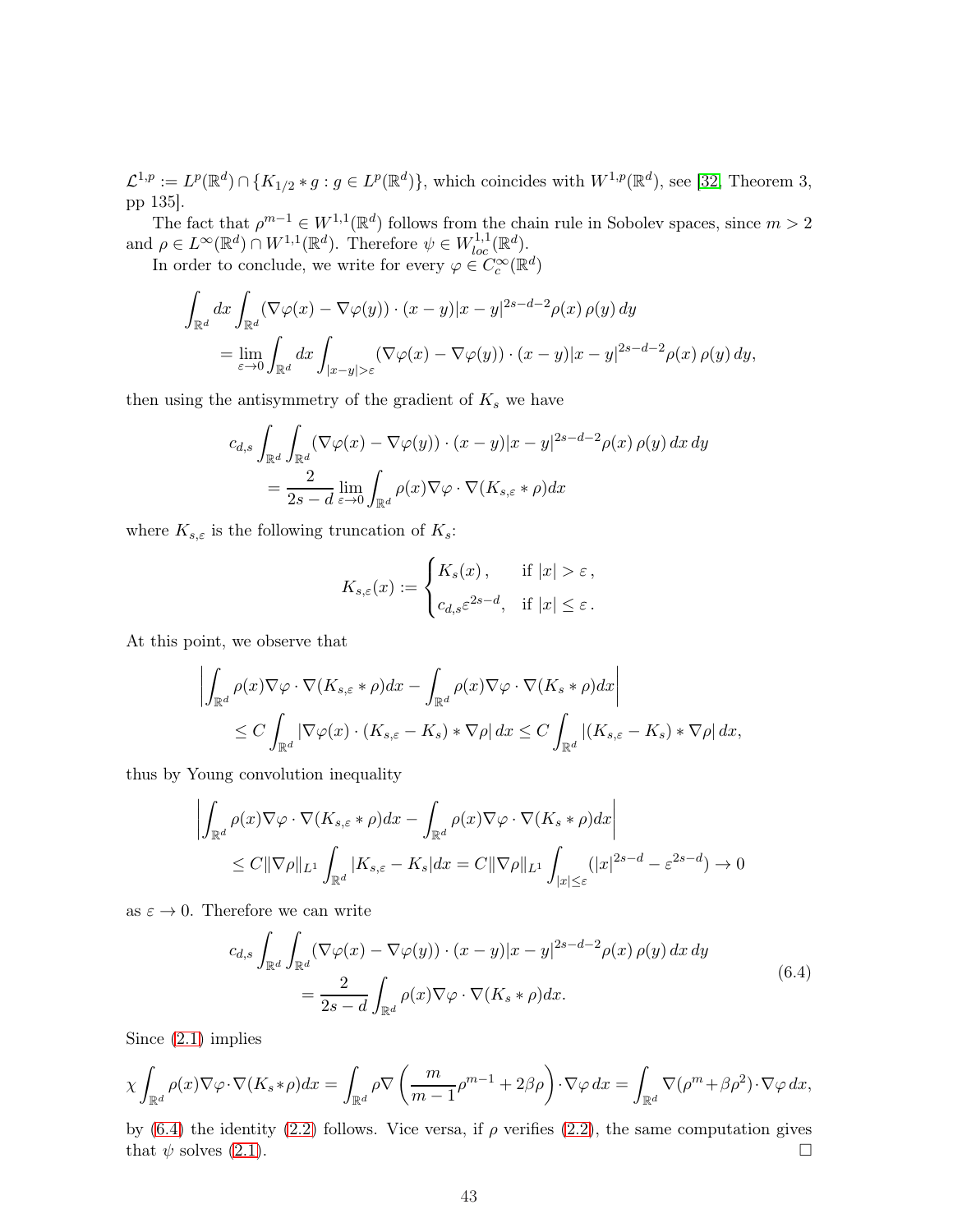**Proof of Lemma [4.13](#page-34-1)**. Through the proof, for every  $f \in L^2(\mathbb{R}^d)$  and every  $\varphi \in C_c^{\infty}(\mathbb{R}^d)$ we shall use the notation

$$
\mathcal{I}_s(f; \varphi) := (d-2s) c_{d,s} \int_{\mathbb{R}^d} \int_{\mathbb{R}^d} (\nabla \varphi(x) - \nabla \varphi(y)) \cdot (x-y)|x-y|^{2s-d-2} f(x) f(y) dx dy
$$

The result is true if  $\rho \in C_c^{\infty}(\mathbb{R}^d)$ , since in this case we may apply [\(6.4\)](#page-42-0), and we may integrate by parts and take advantage of the fact that  $K_s \to \delta_0$  in the sense of distributions to get

$$
\lim_{s \downarrow 0} \mathcal{I}_s(\rho; \varphi) = -2 \lim_{s \downarrow 0} \int_{\mathbb{R}^d} \rho(x) \nabla \varphi(x) \cdot \nabla (K_s * \rho)(x) dx = -2 \int_{\mathbb{R}^d} \rho(x) \nabla \varphi(x) \cdot \nabla \rho(x) dx
$$

$$
= - \int_{\mathbb{R}^d} \nabla \varphi(x) \cdot \nabla (\rho^2(x)) dx = \int_{\mathbb{R}^d} \Delta \varphi(x) \rho^2(x) dx.
$$

In order to obtain the result for  $\rho \in L^1 \cap L^2(\mathbb{R}^d)$ , let  $(\rho_n)_{n \in \mathbb{N}} \subset C_c^{\infty}(\mathbb{R}^d)$  be a sequence that converges to  $\rho$  in  $L^2(\mathbb{R}^d)$  and in  $L^1(\mathbb{R}^d)$  as  $n \to +\infty$ . Thanks to [\(2.6\)](#page-5-0) and by interpolation of  $L^p$  norms, we have

<span id="page-43-1"></span>
$$
\begin{split}\n|\mathcal{I}_{s}(\rho;\varphi)-\mathcal{I}_{s}(\rho_{n};\varphi)| \\
&\leq (d-2s)\,c_{d,s}\int_{\mathbb{R}^{d}}\int_{\mathbb{R}^{d}}|\nabla\varphi(x)-\nabla\varphi(y)||x-y|^{2s-d-1}|\rho(x)\rho(y)-\rho_{n}(x)\rho_{n}(y)|\,dx\,dy \\
&\leq (d-2s)\sup_{x\in\mathbb{R}^{d}}|\nabla^{2}\varphi(x)|\int_{\mathbb{R}^{d}}\int_{\mathbb{R}^{d}}|K_{s}(|x-y|)\left(\rho(x)\rho(y)-\rho_{n}(x)\rho_{n}(y)\right)|\,dx\,dy \\
&\leq d\sup_{x\in\mathbb{R}^{d}}|\nabla^{2}\varphi(x)|\int_{\mathbb{R}^{d}}\int_{\mathbb{R}^{d}}K_{s}(|x-y|)\rho(x)|\rho(y)-\rho_{n}(y)|\,dx\,dy \\
&\quad+ d\sup_{x\in\mathbb{R}^{d}}|\nabla^{2}\varphi(x)|\int_{\mathbb{R}^{d}}\int_{\mathbb{R}^{d}}K_{s}(|x-y|)|\rho(x)-\rho_{n}(x)|\rho_{n}(y)\,dx\,dy \\
&\leq 2d\sup_{x\in\mathbb{R}^{d}}|\nabla^{2}\varphi(x)|\,S_{d,s}\|\rho\|_{L^{\frac{2d}{d+2s}}(\mathbb{R}^{d})}|\rho-\rho_{n}\|_{L^{\frac{2d}{d+2s}}(\mathbb{R}^{d})} \\
&\leq 2d\sup_{x\in\mathbb{R}^{d}}|\nabla^{2}\varphi(x)|\,S_{d,s}\|\rho\|_{L^{1}(\mathbb{R}^{d})}^{\frac{4s}{d}}\|\rho-\rho_{n}\|_{L^{1}(\mathbb{R}^{d})}^{\frac{4}{d}}\|\rho-\rho_{n}\|_{L^{2}(\mathbb{R}^{d})}^{\frac{d-2s}{d}}\|\rho-\rho_{n}\|_{L^{2}(\mathbb{R}^{d})}^{\frac{d-2s}{d}}.\n\end{split}
$$

so that for every  $n \in \mathbb{N}$  and every  $\varphi \in C_c^{\infty}(\mathbb{R}^d)$ 

<span id="page-43-0"></span>
$$
\limsup_{s\downarrow 0} |\mathcal{I}_s(\rho;\varphi) - \mathcal{I}_s(\rho_n;\varphi)| \le 2d \sup_{x\in\mathbb{R}^d} |\nabla^2 \varphi(x)| \, \|\rho\|_{L^2(\mathbb{R}^d)} \, \|\rho - \rho_n\|_{L^2(\mathbb{R}^d)}.
$$
 (6.6)

Moreover, for every  $n \in \mathbb{N}$  and every  $\varphi \in C_c^{\infty}(\mathbb{R}^d)$ , since  $\rho_n \in C_c^{\infty}(\mathbb{R}^d)$ , we have

$$
\lim_{s\downarrow 0} \mathcal{I}_s(\rho_n; \varphi) = \int_{\mathbb{R}^d} \Delta \varphi(x) \rho_n^2(x) \, dx,
$$

which together with [\(6.6\)](#page-43-0) entails

$$
\limsup_{s\downarrow 0} \left| \mathcal{I}_s(\rho;\varphi) - \int_{\mathbb{R}^d} \rho^2 \Delta \varphi \, dx \right|
$$
\n
$$
\leq \limsup_{s\downarrow 0} \left( \left| \mathcal{I}_s(\rho;\varphi) - \mathcal{I}_s(\rho_n;\varphi) \right| + \left| \mathcal{I}_s(\rho_n;\varphi) - \int_{\mathbb{R}^d} \rho_n^2 \Delta \varphi \right| + \int_{\mathbb{R}^d} |\rho^2 - \rho_n^2| \Delta \varphi \right)
$$
\n
$$
\leq 2d \sup_{x \in \mathbb{R}^d} |\nabla^2 \varphi(x)| \left( \|\rho\|_{L^2(\mathbb{R}^d)} + \|\rho + \rho_n\|_{L^2(\mathbb{R}^d)} \right) \|\rho - \rho_n\|_{L^2(\mathbb{R}^d)}.
$$

Since  $\rho_n \to \rho$  in  $L^2(\mathbb{R}^d)$ , by taking the limit as  $n \to +\infty$  we finally obtain  $\mathcal{I}_s(\rho;\varphi) \to \int_{\mathbb{R}^d} \rho^2 \Delta \varphi$ as  $s \downarrow 0$ , for every  $\varphi \in C_c^{\infty}(\mathbb{R}^d)$ .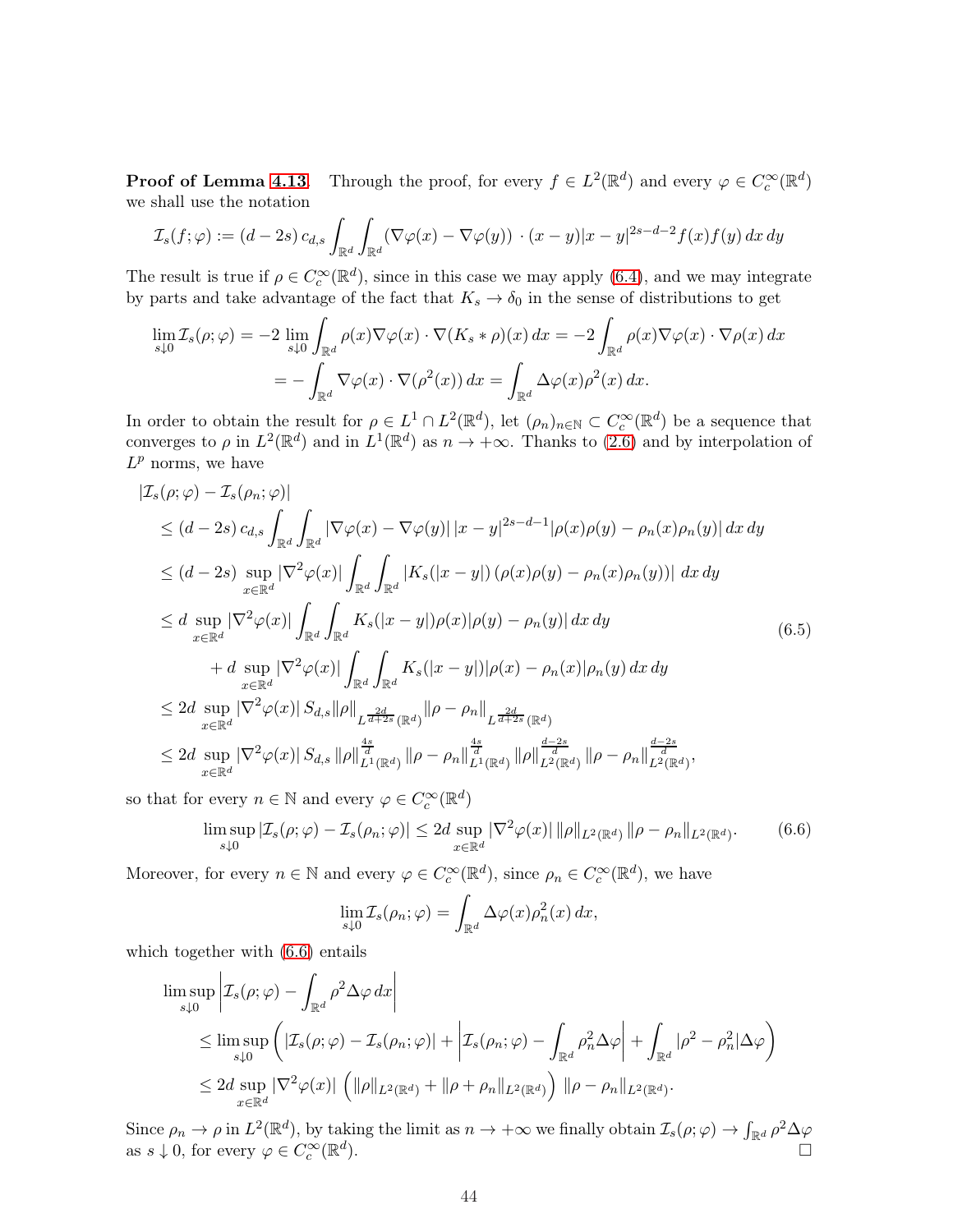**Proof of Lemma [4.14](#page-34-0).** With the same notation of the previous proof, we have for every  $\varphi \in C_c^{\infty}(\mathbb{R}^d)$ 

$$
\limsup_{s\downarrow 0} \left| \mathcal{I}_s(\rho_s; \varphi) - \int_{\mathbb{R}^d} \rho^2 \Delta \varphi \right|
$$
  
\n
$$
\leq \limsup_{s\downarrow 0} |\mathcal{I}_s(\rho_s; \varphi) - \mathcal{I}_s(\rho; \varphi)| + \limsup_{s\downarrow 0} \left| \mathcal{I}_s(\rho; \varphi) - \int_{\mathbb{R}^d} \rho^2 \Delta \varphi \right|,
$$

therefore in view of Lemma [4.13,](#page-34-1) it will be enough to prove that  $|\mathcal{I}_s(\rho_s;\varphi) - \mathcal{I}_s(\rho;\varphi)| \to 0$  as  $s \downarrow 0$ . But the very same estimates of [\(6.5\)](#page-43-1) allow to obtain

$$
|\mathcal{I}_s(\rho_s; \varphi) - \mathcal{I}_s(\rho; \varphi)| \leq 2d \sup_{x \in \mathbb{R}^d} |\nabla^2 \varphi(x)| S_{d,s} ||\rho||_{L^1(\mathbb{R}^d)}^{\frac{4s}{d}} ||\rho - \rho_s||_{L^1(\mathbb{R}^d)}^{\frac{4s}{d}} ||\rho||_{L^2(\mathbb{R}^d)}^{\frac{d-2s}{d}} ||\rho - \rho_s||_{L^2(\mathbb{R}^d)}^{\frac{d-2s}{d}}
$$

where the right hand side vanishes as  $s \downarrow 0$  thanks to the assumptions on the family  $(\rho_s)$ .  $\Box$ 

#### Acknowledgements

E.M. acknowledge support from the MIUR-PRIN project No 2017TEXA3H. E.M. and B.V. are members of the GNAMPA group of the Istituto Nazionale di Alta Matematica (INdAM). The work of J. L. Vázquez was funded by grant PGC2018-098440-B-I00 from the Spanish Government. He is an Honorary Professor at Univ. Complutense de Madrid.

#### <span id="page-44-5"></span>References

- [1] L. Ambrosio, N. Gigli, and G. Savaré. Gradient Flows in Metric Spaces and in the Space of Probability Measures, Lectures in Mathematics. Basel: Birkhäuser Verlag, 2008.
- <span id="page-44-6"></span><span id="page-44-1"></span>[2] P. Billingsley. Convergence of Probability Measures,  $2^{nd}$  ed., Wiley & Sons, New York, 1999.
- [3] A. Blanchet. A gradient flow approach to the Keller-Segel systems. RIMS Kokyuroku's lecture note. 1837: 52–73, 2013.
- <span id="page-44-0"></span>[4] A. Blanchet, V. Calvez and J.A. Carrillo. Convergence of the mass-transport steepest descent scheme for the sub-critical Patlak-Keller-Segel model. SIAM J. Numer. Anal. 46(2): 691–721, 2008.
- <span id="page-44-3"></span>[5] A. Blanchet, J.A. Carrillo, D. Kinderlehrer, M. Kowalczyk, P. Laurençot, and S. Lisini, A hybrid variational principle for the Keller-Segel system in  $\mathbb{R}^2$ . ESAIM Math. Model. Numer. Anal. 49(6): 1553–1576, 2015.
- <span id="page-44-2"></span>[6] A. Blanchet and P. Laurençot, The parabolic-parabolic Keller-Segel system with critical diffusion as a gradient flow in  $R^d$ ,  $d \geq 3$ . Commun. Partial Differ. Eq. 38:658-686, 2013.
- <span id="page-44-4"></span>[7] L. Caffarelli, J. L. Vázquez, Nonlinear porous medium flow with fractional potential pressure. Arch. Ration. Mech. Anal., 202: 537–565, 2011.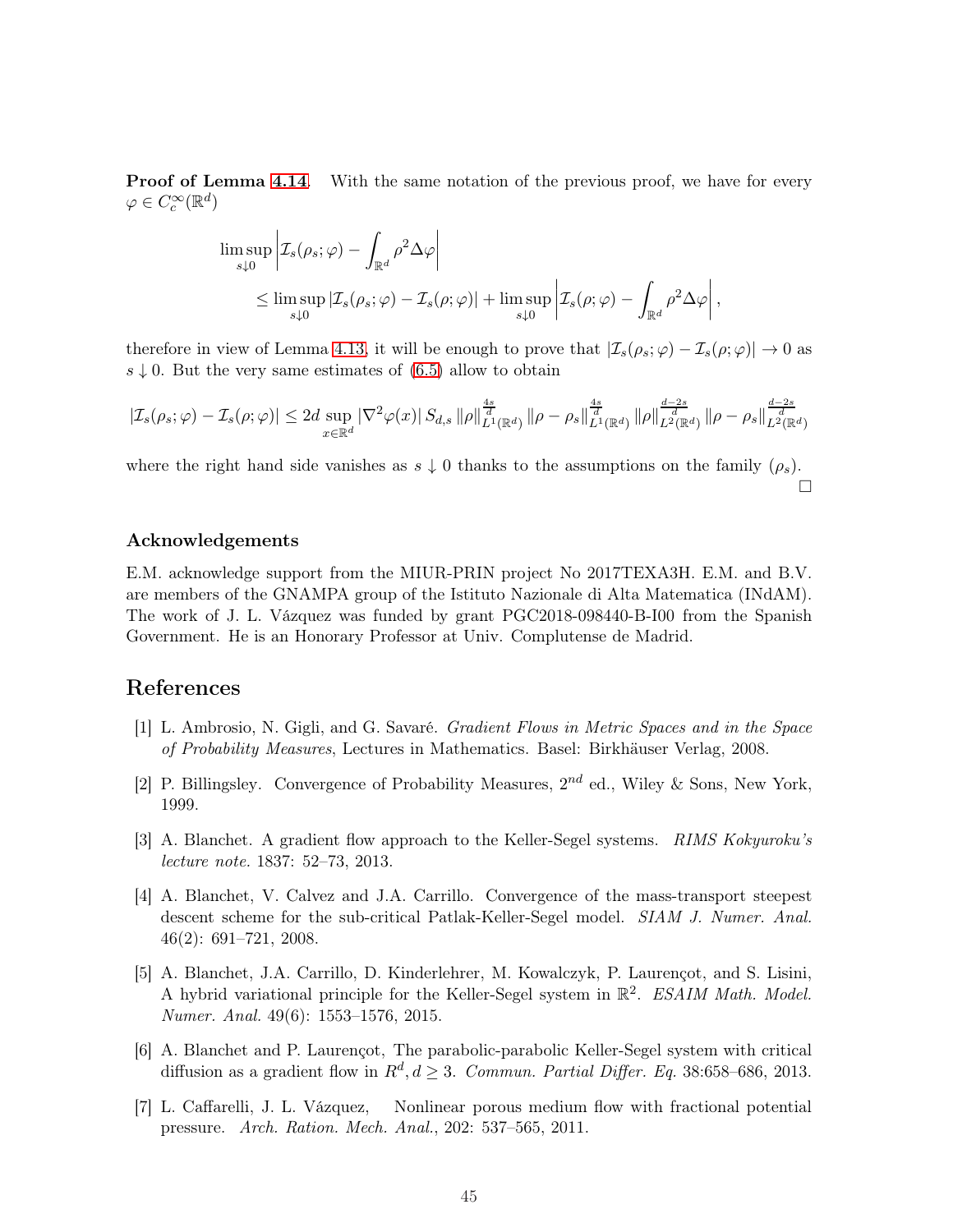- <span id="page-45-1"></span><span id="page-45-0"></span>[8] V. Calvez, J. A. Carrillo, and F. Hoffmann. Equilibria of homogeneous functionals in the fair-competition regime. Nonlinear Anal., 159:85–128, 2017.
- [9] V. Calvez, J. A. Carrillo, and F. Hoffmann. The geometry of diffusing and self-attracting particles in a one-dimensional fair-competition regime. In Nonlocal and nonlinear diffusions and interactions: new methods and directions, volume 2186 of Lecture Notes in Math., pages 1–71. Springer, Cham, 2017.
- <span id="page-45-6"></span><span id="page-45-3"></span>[10] V. Calvez, J. A. Carrillo, and F. Hoffmann. Uniqueness of stationary states for singular Keller-Segel type models. Nonlinear Anal., 205 (2021) 112222.
- [11] J. A. Carrillo, S. Hittmeir, B. Volzone, and Y. Yao. Nonlinear aggregation-diffusion equations: radial symmetry and long time asymptotics. Invent. Math., 218(3): 889–977, 2019.
- <span id="page-45-15"></span><span id="page-45-2"></span>[12] J. A. Carrillo, F. Hoffmann, E. Mainini, and B. Volzone. Ground states in the diffusiondominated regime. Calc. Var. Partial Differential Equations, 57(5):Art. 127, 28, 2018.
- <span id="page-45-12"></span>[13] J. A. Carrillo, A. Chertock, and Y. Huang. A finite-volume method for nonlinear nonlocal equations with a gradient flow structure. Commun. Comput. Phys., 17(1):233–258, 2015.
- <span id="page-45-4"></span>[14] J. A. Carrillo, D. Castorina, and B. Volzone. Ground states for diffusion dominated free energies with logarithmic interaction. SIAM J. Math. Anal.,  $47(1)$ :1–25, 2015.
- [15] H. Chan, M.d.M. González, Y. Huang, E. Mainini, B. Volzone. Uniqueness of entire ground states for the fractional plasma problem. Calc. Var. Partial Differential Equations, 59: 195 (2020).
- <span id="page-45-13"></span><span id="page-45-5"></span>[16] G. De Figueiredo, E.M. Dos Santos and O.H. Miyagaki. Sobolev spaces of symmetric functions and applications. J. Funct. Anal., 261(12): 3735–3770, 2011.
- <span id="page-45-8"></span>[17] M. G. Delgadino, X. Yan, and Y. Yao. Uniqueness and non-uniqueness of steady states of aggregation-diffusion equations. Commun. Pure Appl. Math., 75(1): 3–59, 2022.
- <span id="page-45-11"></span>[18] R. Jordan, D. Kinderlehrer, F. Otto. The variational formulation of the Fokker-Planck equation, SIAM J. Math. Anal., 29: 1–17, 1998.
- [19] I. Kim and Y. Yao. The Patlak-Keller-Segel model and its variations: properties of solutions via maximum principle. SIAM Journal on Mathematical Analysis, 44(2):568– 602, 2012.
- <span id="page-45-10"></span><span id="page-45-9"></span>[20] E. H. Lieb and M. Loss. Analysis, volume 14 of Graduate Studies in Mathematics. American Mathematical Society, Providence, RI, second edition, 2001.
- [21] P. L. Lions. The concentration-compactness principle in the calculus of variations. the locally compact case, part 1. Annales de l'I.H.P. Analyse non lineaire, 1(2):109–145, 1984.
- <span id="page-45-7"></span>[22] S. Lisini, E. Mainini and A. Segatti. A gradient flow approach to the porous medium equation with fractional pressure. Arch. Ration. Mech. Anal., 227(2):567–606, 2018.
- <span id="page-45-14"></span>[23] D. Matthes, R.J. McCann and G. Savaré. A family of nonlinear fourth order equations of gradient flow type. Commun. Partial Differ. Equ., 34:1352–1397, 2009.